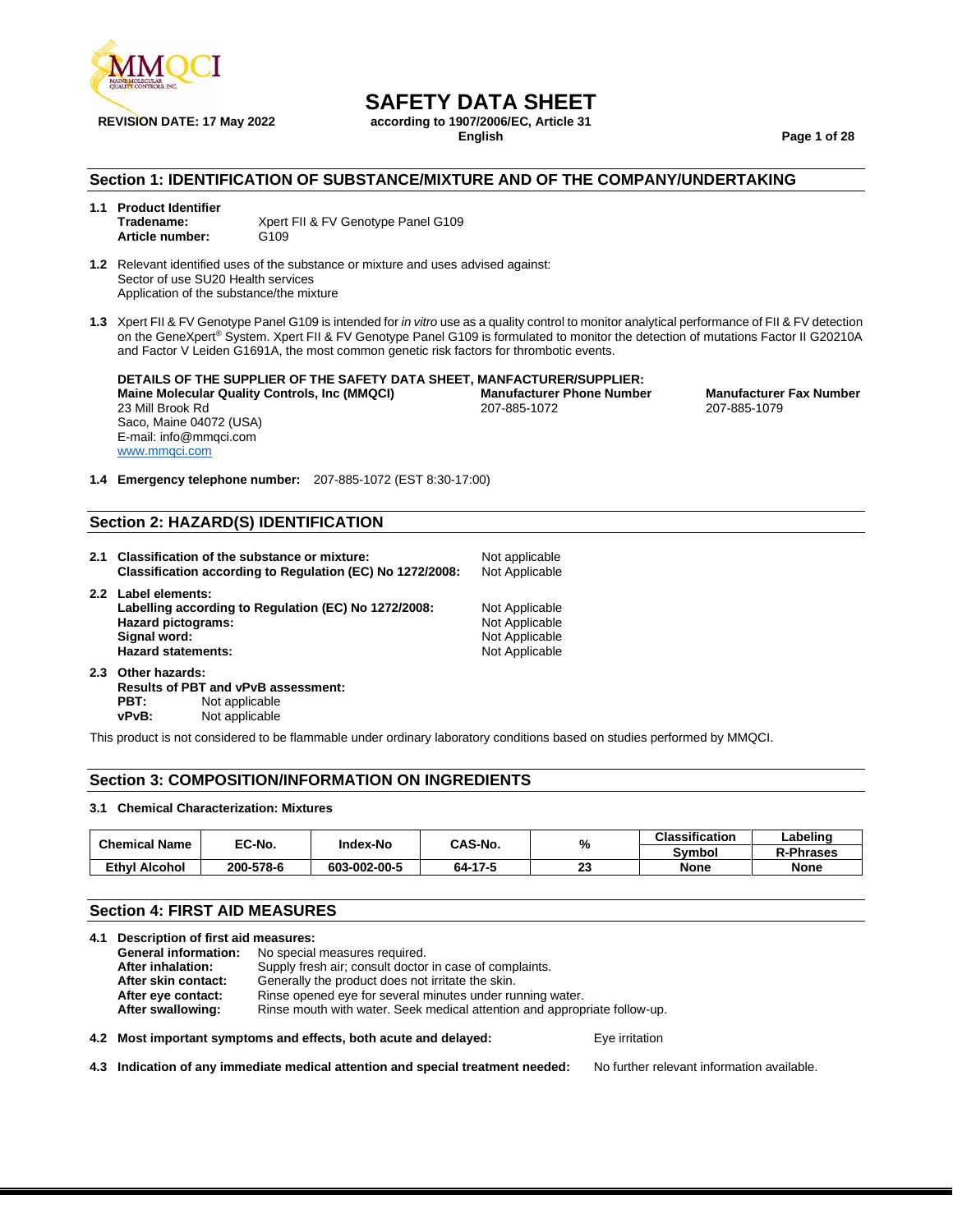

### **SAFETY DATA SHEET**

**REVISION DATE: 17 May 2022 according to 1907/2006/EC, Article 31**

**English Page 2 of 28**

#### **Section 5 : FIRE FIGHTING MEASURES**

| 5.1 | Extinguishing media:<br>Suitable extinguishing media:<br>Unsuitable extinguishing media: | Dry powder, Dry sand<br>Do NOT use water jet.                          |
|-----|------------------------------------------------------------------------------------------|------------------------------------------------------------------------|
| 5.2 | Special hazards arising from the substance or mixture:                                   | Carbon oxides                                                          |
| 5.3 | Advice for firefighters:                                                                 | Wear self-contained breathing apparatus for firefighting if necessary. |
| 5.4 | <b>Further information:</b>                                                              | Use water spray to cool unopened containers.                           |
|     | <b>Section 6: ACCIDENTAL RELEASE MEASURES</b>                                            |                                                                        |

| 6.1 | <b>Personal Precautions:</b>                                                           | Wear appropriate protective clothing.        |
|-----|----------------------------------------------------------------------------------------|----------------------------------------------|
| 6.2 | <b>Environmental Precautions:</b>                                                      | Wipe up with appropriate absorbent material. |
| 6.3 | <b>Methods and Material for Containment and Cleaning Up:</b> Normal disposal container |                                              |
| 6.4 | <b>Reference to Other sections:</b>                                                    | Section 13 Disposal                          |

#### **Section 7: HANDLING AND STORAGE**

| 7.1 |  | <b>Precaution for Safe Handling:</b> Handle per package insert instructions. |
|-----|--|------------------------------------------------------------------------------|
|-----|--|------------------------------------------------------------------------------|

- **7.2 Conditions for Safe Storage:** Store at 2-8°C. Do not freeze.
- **7.3 Specific End Use(s):** No further relevant information available

#### **Section 8: EXPOSURE CONTROLS / PERSONAL PROTECTION**

- **8.1 Exposure Limit Values:** None
- 

**8.2 Exposure Controls:** This product is not expected to require special ventilation controls. Facilities storing or using this product should be equipped with an eyewash station.

#### **PERSONAL PROTECTIVE EQUIPMENT:**

| <b>Respiratory Protection:</b> | None required    | <b>Eye Protection:</b>             | Safety glasses                  |
|--------------------------------|------------------|------------------------------------|---------------------------------|
| <b>Skin Protection:</b>        | Lab coat, gloves | Work / Hygiene Practices:          | Standard laboratory precautions |
| <b>Ventilation:</b>            | Normal           | <b>Other Protective Equipment:</b> | None required                   |

#### **Section 9 – PHYSICAL AND CHEMICAL PROPERTIES**

| 9.1 | Information on basic physical and chemical properties: |                                           |
|-----|--------------------------------------------------------|-------------------------------------------|
|     | Appearance:                                            | Aqueous solution No data available        |
|     | Odour:                                                 | Fruitv                                    |
|     | <b>Odour Threshold:</b>                                | No data available                         |
|     | pH:                                                    | No data available                         |
|     | Melting point/freezing point:                          | No data available                         |
|     | Initial boiling point and boiling range:               | 86°C (186.8°F) (10% ethanol)              |
|     | Flash point:                                           | 44 °C (111 °F) - closed cup (10% ethanol) |
|     | <b>Evaporation rate:</b>                               | No data available                         |
|     | Flammability (solid, gas):                             | No data available                         |
|     | Upper/lower flammability or explosive limits:          | No data available                         |
|     | Vapour pressure:                                       | No data available                         |
|     | Vapour density:                                        | No data available                         |
|     | <b>Relative density:</b>                               | No data available                         |
|     | Water solubility:                                      | No data available                         |
|     | Partition coefficient: n-octanol/water:                | No data available                         |
|     | Auto-ignition temperature:                             | No data available                         |
|     | Decomposition temperature:                             | No data available                         |
|     | <b>Viscosity:</b>                                      | No data available                         |
|     | <b>Explosive properties:</b>                           | No data available                         |
|     | <b>Oxidizing properties:</b>                           | No data available                         |
| 9.2 | Other information:                                     | No data available                         |
|     |                                                        |                                           |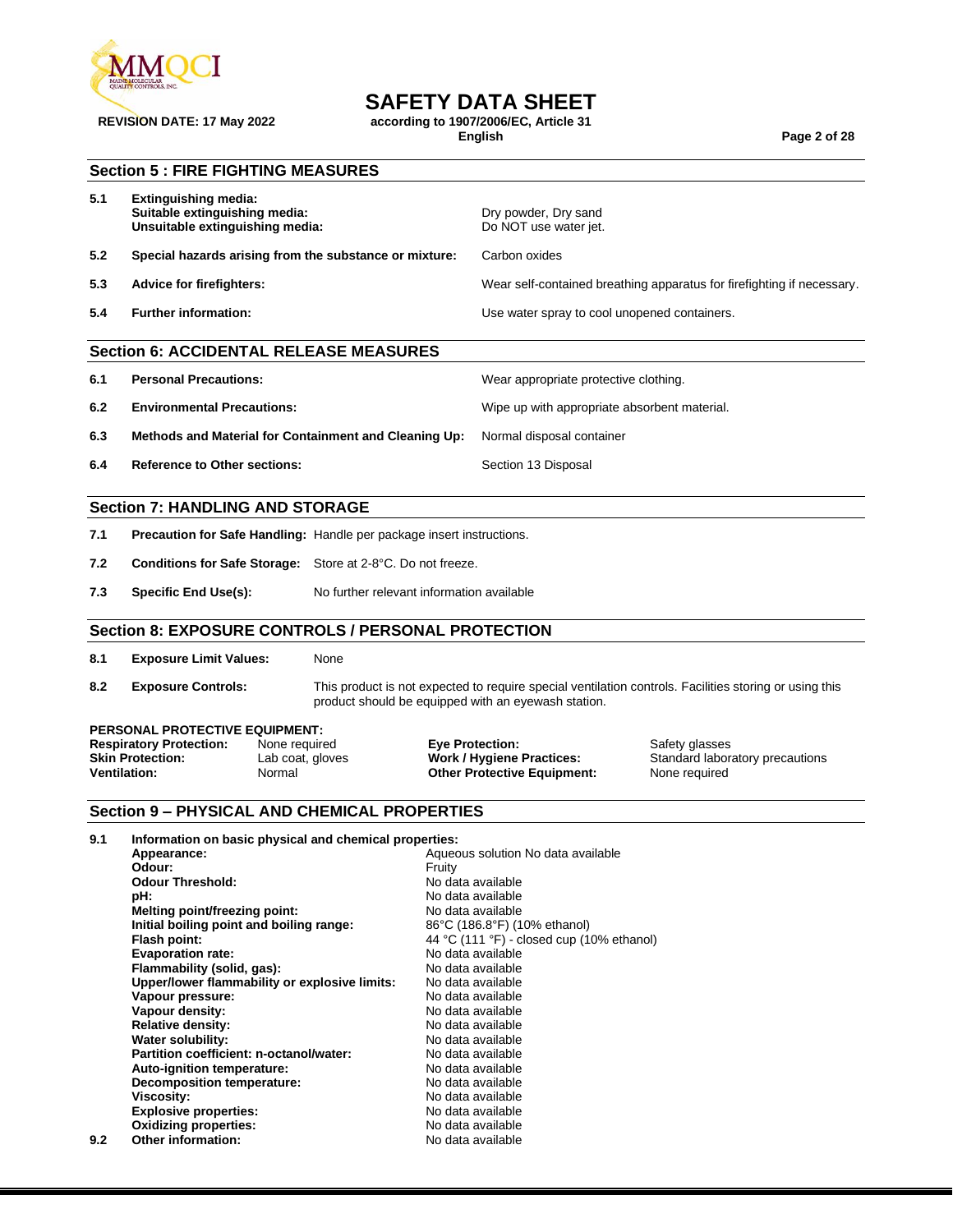

**REVISION DATE: 17 May 2022 according to 1907/2006/EC, Article 31**

### **SAFETY DATA SHEET**

**English Page 3 of 28**

#### **Section 10 – STABILITY AND REACTIVITY**

| 10.1 | <b>Reactivity:</b>                                                      | No further relevant information available.            |
|------|-------------------------------------------------------------------------|-------------------------------------------------------|
| 10.2 | Chemical stability Thermal decomposition /<br>conditions to be avoided: | No decomposition if used according to specifications. |
| 10.3 | <b>Possibility of hazardous reactions:</b>                              | No dangerous reactions known.                         |
| 10.4 | <b>Conditions to avoid:</b>                                             | No further relevant information available.            |
| 10.5 | Incompatible materials:                                                 | No further relevant information available.            |
| 10.6 | Hazardous decomposition products:                                       | No dangerous decomposition products known.            |

#### **Section 11 – TOXICOLOGICAL INFORMATION**

| Information on toxicological effects:<br>11.1 |                 |                                                                   |
|-----------------------------------------------|-----------------|-------------------------------------------------------------------|
|                                               | Acute toxicity: | Based on available data, the classification criteria are not met. |

#### **11.2 Primary irritant effect:** Based on available data, the classification criteria are not met. Serious eye damage/irritation: Based on available data, the classification criteria are not met. Respiratory or skin sensitization: Based on available data, the classification criteria are not met.

#### **11.3 CMR effects (carcinogenity, mutagenicity and toxicity for reproduction):**

| Germ cell mutagenicity: | Based on available data, the classification criteria are not met. |
|-------------------------|-------------------------------------------------------------------|
| Carcinogenicity:        | Based on available data, the classification criteria are not met. |
| Reproductive toxicity:  | Based on available data, the classification criteria are not met. |
| STOT-single exposure:   | Based on available data, the classification criteria are not met. |
| STOT-repeated exposure: | Based on available data, the classification criteria are not met. |
| Aspiration hazard:      | Based on available data, the classification criteria are not met. |

#### **Section 12 – ECOLOGICAL INFORMATION**

| 12.1 | Toxicitv:<br><b>Aquatic toxicity:</b>                                                             | Regarded as having low toxicity to aquatic organisms.                                                                                                          |
|------|---------------------------------------------------------------------------------------------------|----------------------------------------------------------------------------------------------------------------------------------------------------------------|
| 12.2 | Persistence and degradability:                                                                    | Readily biodegradable.                                                                                                                                         |
| 12.3 | <b>Bioaccumulative potential:</b>                                                                 | Low bioaccumulation potential.                                                                                                                                 |
| 12.4 | <b>Mobility in soil:</b>                                                                          | Water soluble, will partition to aqueous phase. Lost within short period<br>through. evaporation and dissolution. Poorly absorbed into soils and<br>sediments. |
| 12.5 | <b>Results of PBT and vPvB assessment:</b><br>PBT:<br>Not applicable.<br>Not applicable.<br>vPvB: |                                                                                                                                                                |

**No further relevant information available.** 

#### **Section 13: DISPOSAL CONSIDERATIONS**

| 13.1 | <b>Waste Treatment Methods:</b>                                                | Dispose of unused product, spilled substance and waste in normal disposal container.                   |
|------|--------------------------------------------------------------------------------|--------------------------------------------------------------------------------------------------------|
| 13.2 | Uncleaned packaging:<br><b>Recommendation:</b><br>Recommended cleansing agent: | Disposal must be made according to official regulations.<br>Water, if necessary with cleansing agents. |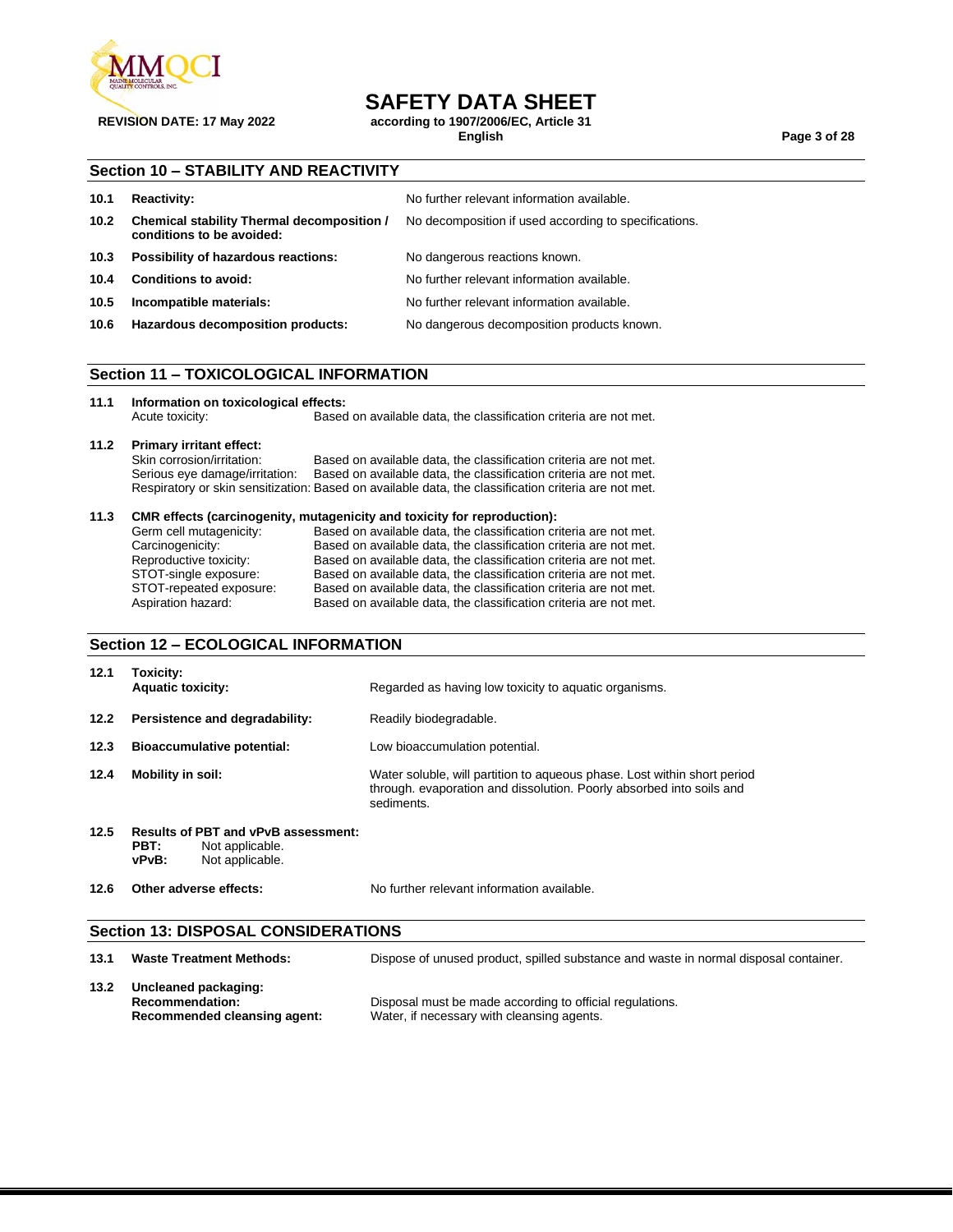

### **SAFETY DATA SHEET**

**REVISION DATE: 17 May 2022 according to 1907/2006/EC, Article 31**

**English Page 4 of 28**

#### **Section 14: TRANSPORT INFORMATION**

| 14.1 | <b>UN-Number:</b>             | ADR, ADN, IMDG, IATA:       | Not Regulated  |
|------|-------------------------------|-----------------------------|----------------|
| 14.2 | UN proper shipping name:      | ADR, ADN, IMDG, IATA:       | Not Regulated  |
| 14.3 | Transport hazard class(es):   | ADR, ADN, IMDG, IATA Class: | Not Regulated  |
| 14.4 | Packing group:                | ADR, IMDG, IATA:            | Not Regulated  |
| 14.5 | <b>Environmental hazards:</b> | Marine pollutant:           | No             |
| 14.6 | Special precautions for user: |                             | Not applicable |

**14.7 Transport in bulk according to Annex II of Marpol and the IBC Code:** Not applicable

#### **Section 15: REGULATORY INFORMATION**

**15.1 Safety, health and environmental regulations/legislation specific for the substance or mixture: Directive 2012/18/EU: Named dangerous substances - ANNEX I:** None of the ingredients are listed. **National regulations:**

**15.2 Chemical safety assessment:** A Chemical Safety Assessment has not been carried out.

Water hazard class 1 (Self-assessment): slightly hazardous for water.

| Chemical | EC-No.    | Index-No     | CAS-No. |          | <b>Classification</b> | Labeling         |
|----------|-----------|--------------|---------|----------|-----------------------|------------------|
| Name     |           |              |         | %        | Symbol                | <b>R-Phrases</b> |
| Ethyl    | 200-578-6 | 603-002-00-5 | 64-17-5 | ng<br>20 | <b>None</b>           | <b>None</b>      |
| Alcohol  |           |              |         |          |                       |                  |

**California Proposition 65:** This product does not contain any substances listed on California's listing of known or potential carcinogens.

**Chemical Safety Assessment:** Observe general laboratory safety regulations when handling chemicals.

#### **Section 16: OTHER INFORMATION**

SDS Prepared by: MMQCI Preparation Date: May 2022

Disclaimer: The information contained in this SDS is provided only for use as a guide. The SDS was carefully prepared based on references and tests believed to be reliable; however, MMQCI makes no guarantee of the accuracy and completeness of the data. Any use of the data must be in accordance with applicable federal, state and local regulations.

#### *Abbreviations and acronyms:*

*ADR: Accord européen sur le transport des marchandises dangereuses par Route (European Agreement concerning the International Carriage of Dangerous Goods by Road)*

*IMDG: International Maritime Code for Dangerous Goods*

**International Air Transport Association** 

*GHS: Globally Harmonised System of Classification and Labelling of Chemicals*

*EINECS: European Inventory of Existing Commercial Chemical Substances*

*ELINCS: European List of Notified Chemical Substances*

*CAS: Chemical Abstracts Service (division of the American Chemical Society)*

*PBT: Persistent, Bioaccumulative and Toxic*

*very Persistent and very Bioaccumulative*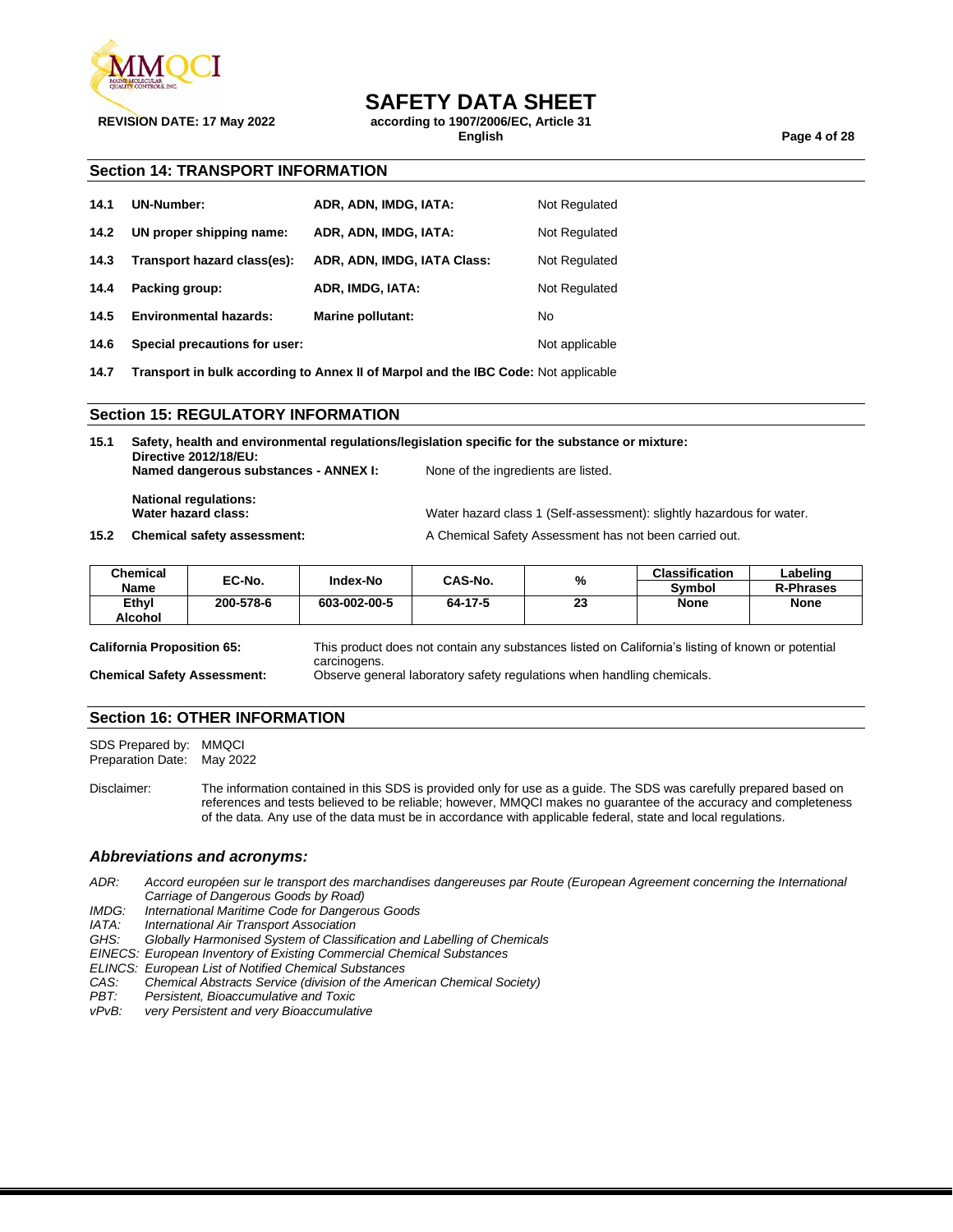

**DATE DE RÉVISION : 17 Mai 2022 conformément à 1907/2006/CE, article 31 Français Page 5 sur 28**

#### **Rubrique 1 : IDENTIFICATION DE LA SUBSTANCE/DU MELANGE ET DE LA SOCIETE/ENTREPRISE**

- **1.1 Identifiant du produit** Xpert FII & FV Genotype Panel G109 **Numéro d'article :** G109
- **1.2** Utilisations pertinentes de la substance ou du mélange et utilisations déconseillées : Domaine d'utilisation SU20 Services de santé Application de la substance/du mélange
- **1.3** Le Xpert FII & FV Genotype Panel G109 est destiné à être utilisé *in vitro* comme contrôle de qualité pour surveiller la performance analytique de la détection du FII et du FV sur le système GeneXpert®. Le Xpert FII & FV Genotype Panel G109 est formulé pour contrôler la détection des mutations du facteur II G20210A et du facteur V Leiden G1691A, facteurs de risque génétiques les plus courants d'accidents thrombotiques.

**LES COORDONNÉES DU FOURNISSEUR DE LA FICHE DE DONNÉES DE SÉCURITÉ, FABRICANT/FOURNISSEUR : Maine Molecular Quality Controls, Inc (MMQCI) Numéro de té**<br>
23 Mill Brook Rd<br>
207-885-1072 23 Mill Brook Rd Saco, Maine 04072 (États-Unis) E-mail : info@mmqci.com [www.mmqci.com](http://www.mmqci.com/) 207-885-1079

**1.4 Numéro de téléphone d'urgence :** 207-885-1072 (EST 8:30-17:00)

#### **Rubrique 2 : IDENTIFICATION DU (DES) DANGER(S)**

**2.1 Classification de la substance ou du mélange :** Sans objet Classification selon le règlement (CE) n° 1272/2008 : Sans objet **Classification selon le règlement (CE) n° 1272/2008 : 2.2 Éléments d'étiquetage : Étiquetage selon le règlement (CE) n° 1272/2008 :** Sans objet **Pictogrammes de danger :**<br> **Mot de signalisation :** Sans objet<br>
Sans objet **Mot de signalisation : The Sans of Sans objet<br>
<b>Mentions de danger :** Sans objet **Mentions de danger : 2.3 Autres dangers : Résultats de l'évaluation PBT et vPvB :**

Ce produit n'est pas considéré comme inflammable dans des conditions habituelles de laboratoire, selon les études réalisées par le MMQCI.

#### **Rubrique 3 : COMPOSITION/INFORMATIONS SUR LES INGRÉDIENTS**

**3.1 Caractérisation chimique : Mélanges**

**Sans objet** 

**PBT** : Sans objet<br> **vPvB** : Sans objet

| Nom chimique | Numéro CE | Index-No     | $N^{\circ}$ CAS | %         | <b>Classification</b> | Etiquetage       |
|--------------|-----------|--------------|-----------------|-----------|-----------------------|------------------|
|              |           |              |                 |           | Symbole               | <b>Phrases R</b> |
| Alcool       | 200-578-6 | 603-002-00-5 | 64-17-5         | nn.<br>دے | Aucun                 | Aucun            |
| éthvlique    |           |              |                 |           |                       |                  |

#### **Rubrique 4 : PREMIERS SECOURS**

| 4.1 | Description des mesures de premiers secours :<br>Informations générales :<br>En cas d'inhalation :<br>En cas de contact avec la peau :<br>En cas de contact avec les yeux :<br>En cas d'ingestion : | Aucune mesure particulière n'est requise.<br>Veillez à ce qu'il y ait de l'air frais ; consultez un médecin en cas de besoin.<br>En général, le produit n'irrite pas la peau.<br>Rincez l'œil ouvert pendant plusieurs minutes sous l'eau courante.<br>Rincez la bouche avec de l'eau. Demandez une assistance médicale et un suivi approprié. |                                                          |
|-----|-----------------------------------------------------------------------------------------------------------------------------------------------------------------------------------------------------|------------------------------------------------------------------------------------------------------------------------------------------------------------------------------------------------------------------------------------------------------------------------------------------------------------------------------------------------|----------------------------------------------------------|
|     | 4.2 Principaux symptômes et effets, aigus et différés :                                                                                                                                             |                                                                                                                                                                                                                                                                                                                                                | Irritation des yeux                                      |
|     | 4.3 Indication des éventuels soins médicaux immédiats et traitements<br>particuliers nécessaires :                                                                                                  |                                                                                                                                                                                                                                                                                                                                                | Aucune autre information pertinente n'est<br>disponible. |

#### **Rubrique 5 : MESURES DE LUTTE CONTRE L'INCENDIE**

**5.1 Moyens d'extinction : Moyens d'extinction appropriés : les produités du la produité du produit de la produité du produit de la produ<br><b>Moyen d'extinction inapproprié :** le produit de la produité d'était d'était d'était d'était d'était d'était d **Moyen d'extinction inapproprié :**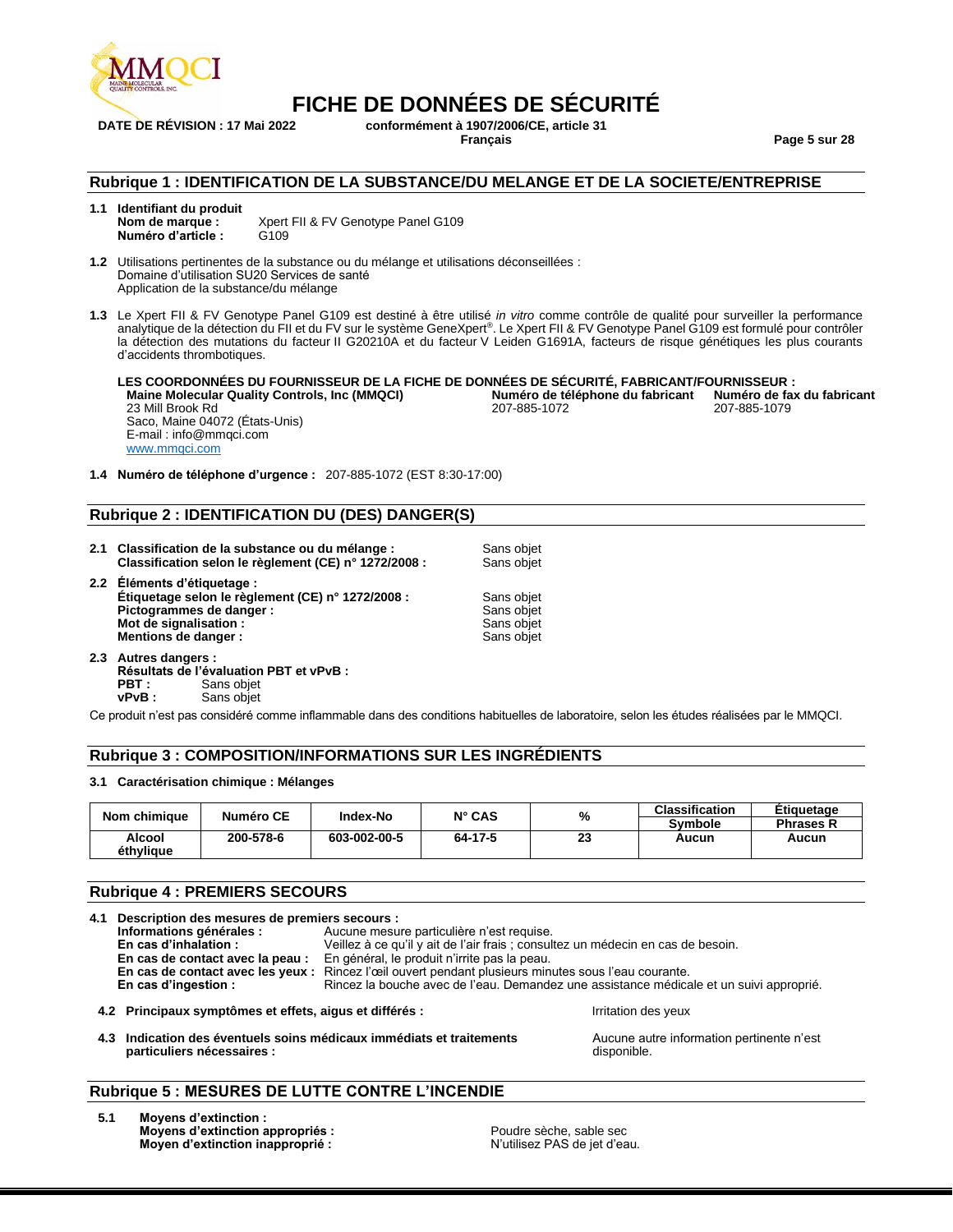

**DATE DE RÉVISION : 17 Mai 2022 conformément à 1907/2006/CE, article 31**

**Français Page 6 sur 28**

| 5.2 | Dangers particuliers résultant de la substance ou<br>du mélange : | Oxydes de carbone                                                                        |
|-----|-------------------------------------------------------------------|------------------------------------------------------------------------------------------|
| 5.3 | Conseils pour les pompiers :                                      | Portez un appareil respiratoire autonome pour lutter contre<br>l'incendie si nécessaire. |
| 5.4 | Pour plus d'informations :                                        | Utilisez de l'eau pulvérisée pour refroidir les récipients non<br>ouverts.               |
|     | Section 6 : MESURES À PRENDRE EN CAS DE DISPERSION ACCIDENTELLE   |                                                                                          |
| 6.1 | Précautions personnelles :                                        | Portez des vêtements de protection appropriés.                                           |
| 6.2 | Précautions environnementales :                                   | Essuyez avec un matériau absorbant approprié.                                            |
| 6.3 | Méthodes et matériel de confinement et de nettoyage :             | Récipient d'élimination standard                                                         |
| 6.4 | Référence à d'autres rubriques :                                  | Rubrique 13 Elimination                                                                  |
|     | <b>Rubrique 7 : MANIPULATION ET STOCKAGE</b>                      |                                                                                          |

# **7.1 Précautions à prendre pour une manipulation sans danger :** Manipulez selon les instructions de la notice d'emballage. **7.2 Conditions d'un stockage sûr :** À conserver entre 2 et 8 °C. Ne pas congeler. **7.3 Utilisation(s) finale(s) particulière(s) :** Aucune autre information pertinente n'est disponible

#### **Rubrique 8 : CONTRÔLE DE L'EXPOSITION / PROTECTION INDIVIDUELLE**

| 8.1<br>8.2          | Valeurs limites d'exposition :<br>Aucun<br>Contrôle de l'exposition :         |                              | Ce produit ne devrait pas nécessiter de contrôles de ventilation particuliers. Les<br>installations stockant ou utilisant ce produit doivent être équipées d'un rince ceil. |                                        |  |
|---------------------|-------------------------------------------------------------------------------|------------------------------|-----------------------------------------------------------------------------------------------------------------------------------------------------------------------------|----------------------------------------|--|
|                     | <b>ÉQUIPEMENT DE PROTECTION INDIVIDUELLE :</b><br><b>Protection des voies</b> | Non reguis                   | <b>Protection des yeux:</b>                                                                                                                                                 | Lunettes de sécurité                   |  |
| respiratoires :     |                                                                               |                              |                                                                                                                                                                             |                                        |  |
|                     | Protection de la peau :                                                       | Blouse de laboratoire, gants | Travail/Pratiques d'hygiène :                                                                                                                                               | Précautions standard de<br>laboratoire |  |
| <b>Ventilation:</b> |                                                                               | Normal                       | Autre équipement de<br>protection:                                                                                                                                          | Non requis                             |  |

#### **Rubrique 9 : PROPRIÉTÉS PHYSIQUES ET CHIMIQUES**

| 9.1 | Informations sur les propriétés physiques et chimiques essentielles :                            |                                                   |
|-----|--------------------------------------------------------------------------------------------------|---------------------------------------------------|
|     | Apparence:                                                                                       | Solution aqueuse. Aucune donnée disponible        |
|     | Odeur :                                                                                          | Fruité                                            |
|     | Seuil olfactif:                                                                                  | Aucune donnée disponible                          |
|     | pH :                                                                                             | Aucune donnée disponible                          |
|     | Point de fusion/point de congélation :                                                           | Aucune donnée disponible                          |
|     | <b>Point initial d'ébullition et intervalle d'ébullition :</b> 86 °C (186,8 °F) (10 % d'éthanol) |                                                   |
|     | Point d'éclair :                                                                                 | 44 °C (111 °F) – en coupe fermée (10 % d'éthanol) |
|     | Taux d'évaporation :                                                                             | Aucune donnée disponible                          |
|     | Inflammabilité (solide, gaz) :                                                                   | Aucune donnée disponible                          |
|     | Limites supérieures/inférieures d'inflammabilité Aucune donnée disponible                        |                                                   |
|     | ou d'explosivité :                                                                               |                                                   |
|     | Pression de vapeur :                                                                             | Aucune donnée disponible                          |
|     | Densité de vapeur :                                                                              | Aucune donnée disponible                          |
|     | Densité relative :                                                                               | Aucune donnée disponible                          |
|     | Solubilité dans l'eau :                                                                          | Aucune donnée disponible                          |
|     | Coefficient de partage : n-octanol/eau :                                                         | Aucune donnée disponible                          |
|     | Température d'auto-inflammation :                                                                | Aucune donnée disponible                          |
|     | Température de décomposition :                                                                   | Aucune donnée disponible                          |
|     | <b>Viscosité :</b>                                                                               | Aucune donnée disponible                          |
|     | Propriétés explosives :                                                                          | Aucune donnée disponible                          |
|     | Propriétés oxydantes :                                                                           | Aucune donnée disponible                          |
| 9.2 | <b>Autres informations:</b>                                                                      | Aucune donnée disponible                          |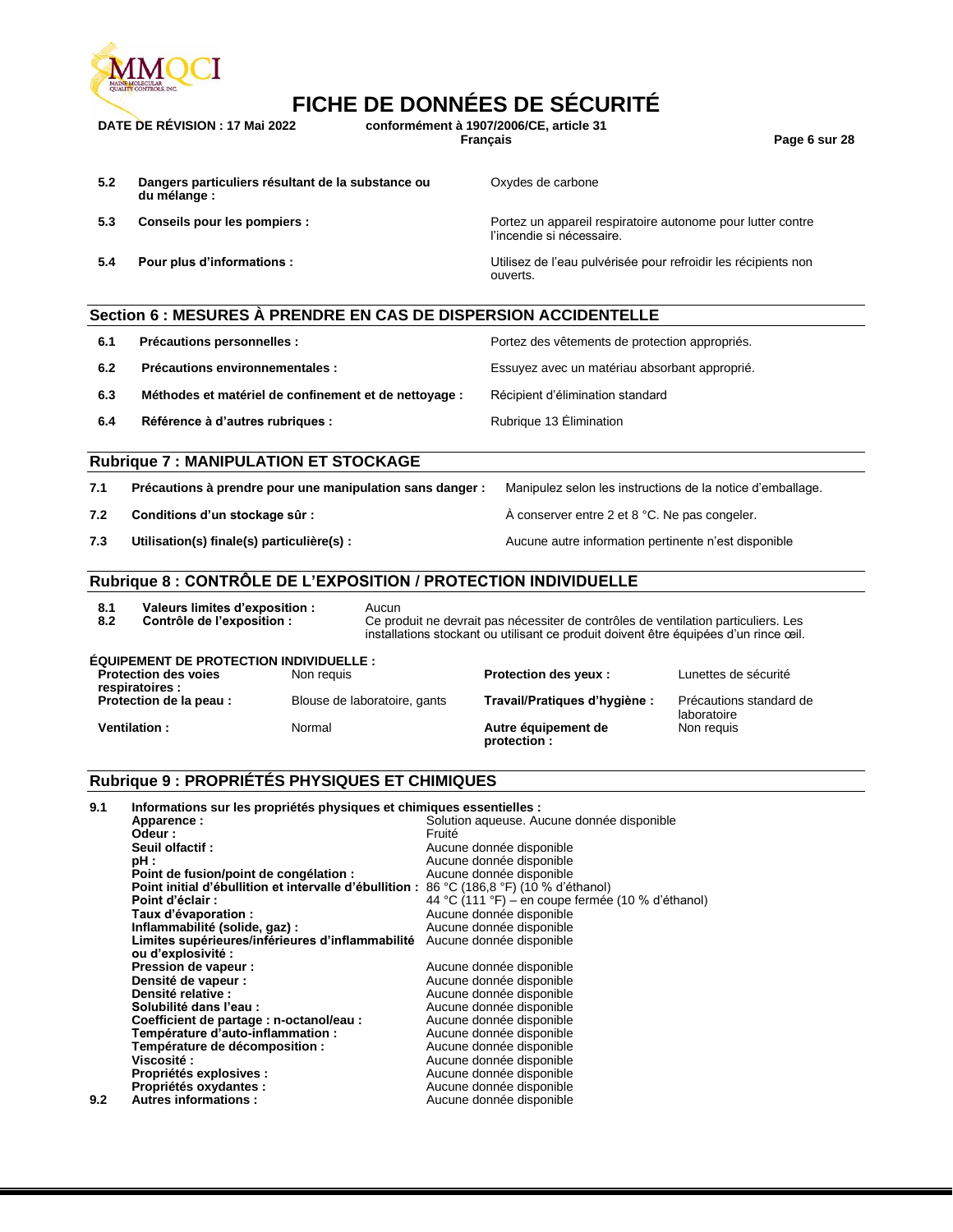

**DATE DE RÉVISION : 17 Mai 2022 conformément à 1907/2006/CE, article 31**

**Français Page 7 sur 28**

### **Rubrique 10 : STABILITÉ ET RÉACTIVITÉ**

| 10.1                                             | Réactivité:                                                            | Aucune autre information pertinente n'est disponible.                                       |  |  |
|--------------------------------------------------|------------------------------------------------------------------------|---------------------------------------------------------------------------------------------|--|--|
| 10.2 <sub>1</sub>                                | Stabilité chimique, décomposition thermique<br>/ conditions à éviter : | Pas de décomposition si l'utilisation est conforme aux spécifications.                      |  |  |
| 10.3                                             | Possibilité de réactions dangereuses :                                 | Aucune réaction dangereuse connue.                                                          |  |  |
| 10.4                                             | Conditions à éviter :                                                  | Aucune autre information pertinente n'est disponible.                                       |  |  |
| 10.5                                             | Matériaux incompatibles :                                              | Aucune autre information pertinente n'est disponible.                                       |  |  |
| 10.6                                             | Produits de décomposition dangereux :                                  | Aucun produit de décomposition dangereux connu.                                             |  |  |
| <b>Rubrique 11 : INFORMATIONS TOXICOLOGIQUES</b> |                                                                        |                                                                                             |  |  |
| 11.1                                             | Informations sur les effets toxicologiques :<br>Toxicité aiquë:        | Sur la base des données disponibles, les critères de classification ne<br>sont pas remplis. |  |  |

sont pas remplis.

sont pas remplis.

sont pas remplis.

Sur la base des données disponibles, les critères de classification ne

**11.2 Effet primaire d'irritation :**

Lésions oculaires graves/irritation oculaire : Sur la base des données disponibles, les critères de classification ne

Sensibilisation des voies respiratoires ou de la peau : Sur la base des données disponibles, les critères de classification ne

#### **11.3 Effets CMR (cancérogénicité, mutagénicité et toxicité pour la reproduction) :**

| Mutagénicité sur les cellules germinales : | Sur la base des données disponibles, les critères de classification ne                                           |
|--------------------------------------------|------------------------------------------------------------------------------------------------------------------|
| Cancérogénicité :                          | sont pas remplis.<br>Sur la base des données disponibles, les critères de classification ne<br>sont pas remplis. |
| Toxicité pour la reproduction :            | Sur la base des données disponibles, les critères de classification ne<br>sont pas remplis.                      |
| Simple exposition STOT:                    | Sur la base des données disponibles, les critères de classification ne<br>sont pas remplis.                      |
| Exposition répétée STOT :                  | Sur la base des données disponibles, les critères de classification ne<br>sont pas remplis.                      |
| Danger par aspiration :                    | Sur la base des données disponibles, les critères de classification ne<br>sont pas remplis.                      |

#### **Rubrique 12 : INFORMATIONS ÉCOLOGIQUES**

| 12.1                                                          | Toxicité :<br>Toxicité aquatique :                                                      | Considéré comme ayant une faible toxicité pour les organismes aquatiques.                                                                             |  |
|---------------------------------------------------------------|-----------------------------------------------------------------------------------------|-------------------------------------------------------------------------------------------------------------------------------------------------------|--|
| 12.2                                                          | Persistance et dégradabilité :                                                          | Facilement biodégradable.                                                                                                                             |  |
| 12.3                                                          | Potentiel de bioaccumulation :                                                          | Faible potentiel de bioaccumulation.                                                                                                                  |  |
| 12.4                                                          | Mobilité dans le sol :                                                                  | Soluble dans l'eau, passe en phase aqueuse. Disparaît rapidement par évaporation et<br>dissolution. Faiblement absorbé par les sols et les sédiments. |  |
| 12.5                                                          | Résultats de l'évaluation PBT et vPvB :<br>PBT :<br>Sans objet.<br>Sans obiet.<br>vPvB: |                                                                                                                                                       |  |
| 12.6                                                          | Autres effets indésirables :                                                            | Aucune autre information pertinente n'est disponible.                                                                                                 |  |
| <b>Rubrique 13 : CONSIDERATIONS RELATIVES À L'ÉLIMINATION</b> |                                                                                         |                                                                                                                                                       |  |

| 13.1 | Méthodes de traitement des déchets :                                           | Eliminer le produit non utilisé, la substance déversée et les déchets dans un récipient<br>d'élimination standard.          |
|------|--------------------------------------------------------------------------------|-----------------------------------------------------------------------------------------------------------------------------|
| 13.2 | <b>Emballages souillés:</b><br>Recommandation:<br>Agent nettoyant recommandé : | L'élimination doit se faire conformément aux réglementations officielles.<br>Eau, si nécessaire avec des agents nettoyants. |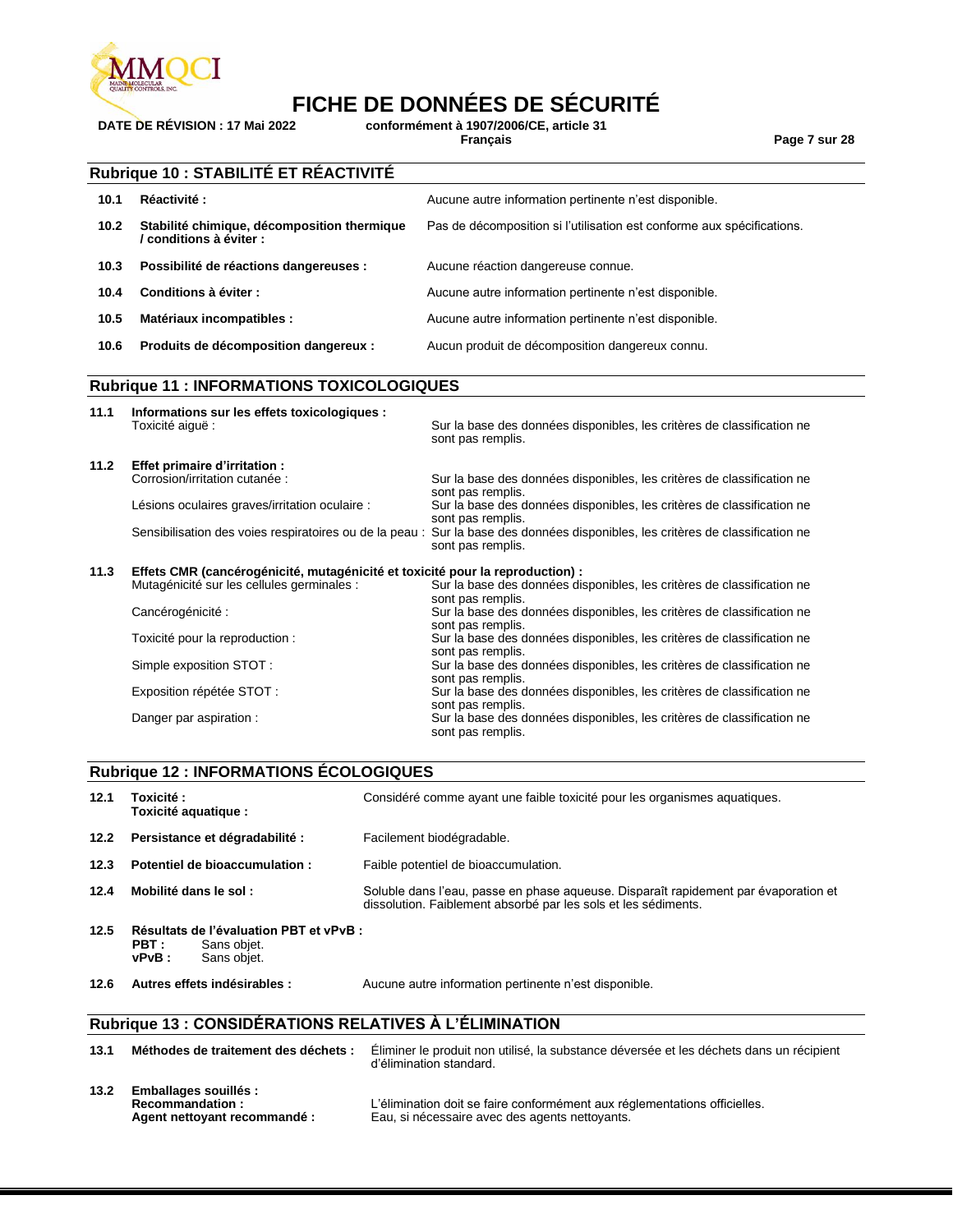

**DATE DE RÉVISION : 17 Mai 2022 conformément à 1907/2006/CE, article 31 Français Page 8 sur 28**

#### **Rubrique 14 : INFORMATION RELATIVES AU TRANSPORT**

| 14.1 | Numéro ONU :                                                                  | ADR, ADN, IMDG, IATA:        | Non réglementé |
|------|-------------------------------------------------------------------------------|------------------------------|----------------|
| 14.2 | Nom d'expédition propre<br>à l'ONU :                                          | ADR, ADN, IMDG, IATA:        | Non réglementé |
| 14.3 | Classe(s) de danger pour<br>le transport :                                    | Classe ADR, ADN, IMDG, IATA: | Non réglementé |
| 14.4 | Groupe d'emballage :                                                          | ADR, IMDG, IATA:             | Non réglementé |
| 14.5 | Dangers pour<br>l'environnement :                                             | Polluant marin:              | <b>Non</b>     |
| 14.6 | Précautions particulières<br>pour l'utilisateur :                             |                              | Sans objet     |
| 14.7 | Transport en vrac<br>conformément à l'annexe II<br>de Marpol et au code IBC : |                              | Sans objet     |

#### **Rubrique 15 : INFORMATIONS RÉGLEMENTAIRES**

**15.1 Réglementation/législation en matière de sécurité, de santé et d'environnement spécifique à la substance ou au mélange : Directive 2012/18/EU :**

**Substances dangereuses désignées — ANNEXE I :** Aucun des ingrédients n'est répertorié.

**Réglementations nationales :**

Classe 1 de danger pour l'eau (auto-évaluation) : légèrement dangereux pour l'eau.

**15.2 Évaluation de la sécurité chimique :** Une évaluation de la sécurité chimique n'a pas été effectuée.

| <b>Nom</b> | <b>Numéro CE</b> | <b>Index-No</b> | $N^{\circ}$ CAS | %        | <b>Classification</b> | Etiauetaae       |
|------------|------------------|-----------------|-----------------|----------|-----------------------|------------------|
| chimiaue   |                  |                 |                 |          | Svmbole               | <b>Phrases R</b> |
| Alcool     | 200-578-6        | 603-002-00-5    | 64-17-5         | ng<br>23 | Aucun                 | Aucun            |
| éthylique  |                  |                 |                 |          |                       |                  |

**Proposition 65 de la Californie :** Ce produit ne contient aucune substance figurant sur la liste californienne des substances cancérogènes connues ou potentielles. **Évaluation de la sécurité chimique :** Respectez les règles générales de sécurité en laboratoire lors de la manipulation de produits chimiques.

#### **Rubrique 16 : AUTRES INFORMATIONS**

| FDS préparée par :    | <b>MMQCI</b> |
|-----------------------|--------------|
| Date de préparation : | Mai 2022     |

Avis de non-responsabilité : les informations contenues dans cette FDS sont fournies uniquement à titre indicatif. La FDS a été soigneusement préparée sur la base de références et de tests jugés fiables ; toutefois, le MMQCI ne garantit pas l'exactitude et l'exhaustivité des données. Toute utilisation des données doit être conforme aux réglementations fédérales, nationales et locales en vigueur.

#### *Abréviations et acronymes :*

*ADR : European Agreement concerning the International Carriage of Dangerous Goods by Road (Accord européen sur le transport des marchandises dangereuses par route)*

*IMDG : International Maritime Code for Dangerous Goods (Code maritime international des marchandises dangereuses)*

*IATA : International Air Transport Association (Association internationale du transport aérien)*

Globally Harmonised System of Classification and Labelling of Chemicals (Système général harmonisé de classification et *d'étiquetage des produits chimiques)*

*EINECS : European Inventory of Existing Commercial Chemical Substances (Inventaire européen des substances chimiques commerciales existantes)*

*ELINCS : European List of Notified Chemical Substances (Liste européenne des substances chimiques notifiées)*

- *CAS : Chemical Abstracts Service (Service des résumés chimiques)*
- *PBT : Persistent, Bioaccumulative and Toxic (Persistant, bioaccumulable et toxique)*

very Persistent and very Bioaccumulative (très persistant et très bioaccumulable)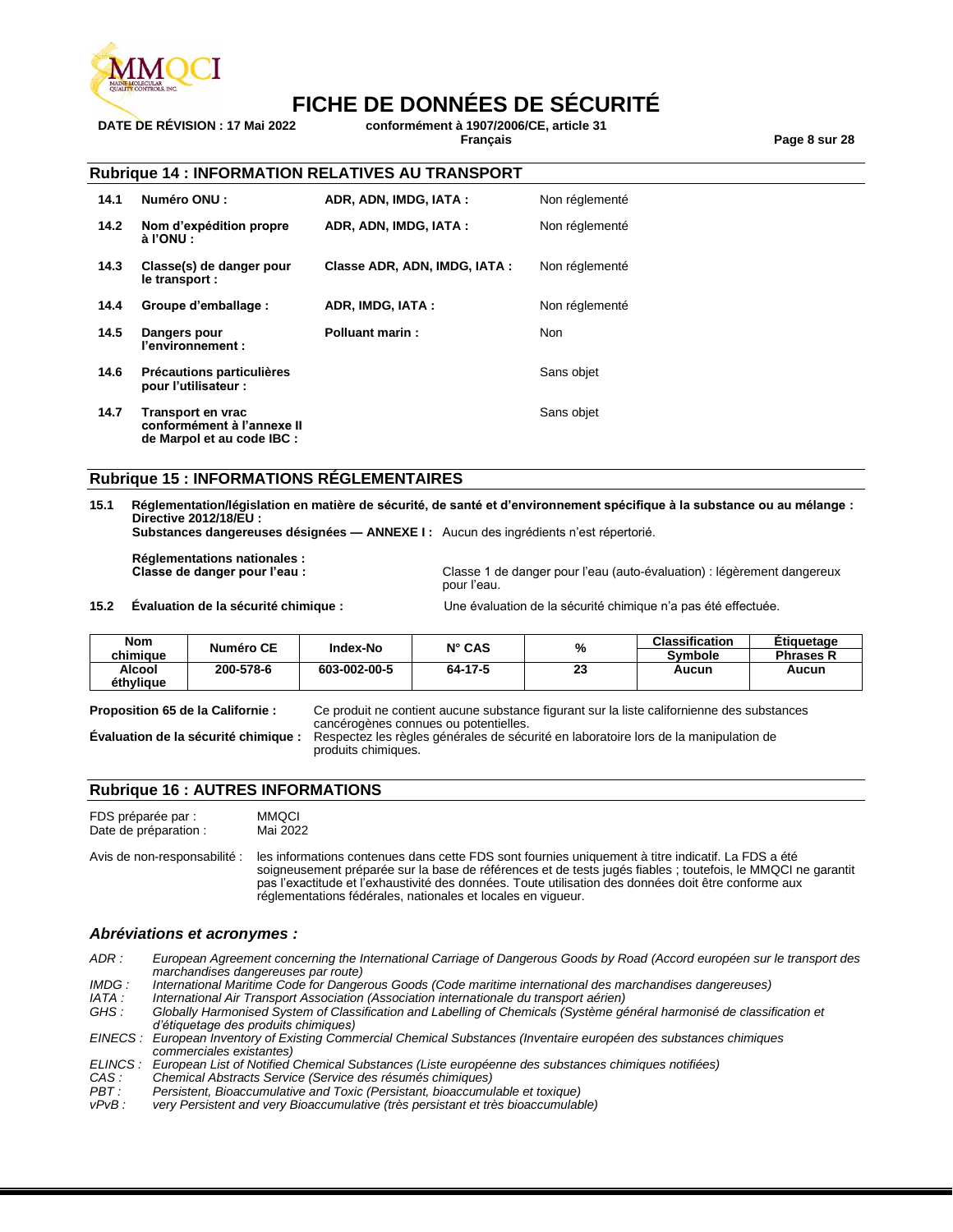

**REVISIONSDATUM: 17. Mai 2022 gemäß 1907/2006/EG, Artikel 31**

# **SICHERHEITSDATENBLATT**<br><sub>Gemäß</sub> 1907/2006/EG. Artikel 31

**Deutsch Seite 9 von 28**

#### **Abschnitt 1: BEZEICHNUNG DES STOFFS BZW. DES GEMISCHS UND DES UNTERNEHMENS**

- **1.1 Produktidentifikator Handelsname:** Xpert FII & FV Genotype Panel G109 Artikelnummer:
- **1.2** Relevante ermittelte Verwendungszwecke des Stoffs oder Gemischs und Verwendungszwecke, von denen abgeraten wird Verwendungssektor US-Gesundheitsbehörde SU20 Verwendung des Stoffs bzw. des Gemischs
- **1.3** Das Xpert FII & FV Genotype Panel G109 ist für die *In-vitro*-Verwendung als Qualitätskontrolle zur Überwachung der analytischen Leistung des FII- & FV-Nachweises auf dem GeneXpert® System bestimmt. Das Xpert FII & FV Genotype Panel G109 wurde für den Nachweis der Mutationen Faktor II G20210A und Faktor V Leiden G1691A entwickelt, den häufigsten genetischen Risikofaktoren für thrombotische Ereignisse.

**EINZELHEITEN ZUM HERSTELLER/LIEFERANTEN, DER DAS SICHERHEITSDATENBLATT BEREITSTELLT: Maine Molecular Quality Controls, Inc (MMQCI) Telefonnummer des Herstellers Hersteller-Fax**<br>207-885-1079 **Property** 207-885-1079 23 Mill Brook Rd Saco, Maine 04072 (USA) E-Mail: info@mmqci.com [www.mmqci.com](http://www.mmqci.com/) 207-885-1072

**1.4 Notfallrufnummer:** 207-885-1072 (EST 8:30–17:00 Uhr)

#### **Abschnitt 2: MÖGLICHE GEFAHR(EN)**

- **2.1 Einstufung des Stoffs oder Gemischs:** Nicht anwendbar Einstufung gemäß der Verordnung (EG) Nr. 1272/2008: **2.2 Kennzeichnungselemente: Kennzeichnung gemäß der Verordnung (EG) Nr. 1272/2008:** Nicht anwendbar **Gefahrenpiktogramme:** Nicht anwendbar<br> **Signalwort:** Nicht anwendbar<br>
Nicht anwendbar Gefahrenhinweise:
- **2.3 Sonstige Gefahren: Ergebnisse der PBT- und vPvB-Beurteilung: PBT:** Nicht anwendbar<br> **vPvB:** Nicht anwendbar **Nicht anwendbar**

Dieses Produkt gilt basierend auf von MMQCI durchgeführten Studien unter normalen Laborbedingungen als nicht entflammbar.

#### **Abschnitt 3: ZUSAMMENSETZUNG/ANGABEN ZU BESTANDTEILEN**

#### **3.1 Chemische Identität: Gemische**

| Chemische    | EG-Nr.    | CAS-Nr.<br>Index-Nr. |                | %        | Klassifizierung | Kennzeichnung |
|--------------|-----------|----------------------|----------------|----------|-----------------|---------------|
| Bezeichnung  |           |                      |                | Symbol   | R-Sätze         |               |
| Ethylalkohol | 200-578-6 | 603-002-00-5         | -17-5<br>64- I | n.<br>-- | Keine           | Keine         |

#### **Abschnitt 4: ERSTE-HILFE-MAẞNAHMEN**

**4.1 Beschreibung der Erste-Hilfe-Maßnahmen Allgemeine Informationen:** Keine besonderen Maßnahmen erforderlich. **Bei Einatmen:** Frischluft zuführen; bei Beschwerden Arzt aufsuchen. **Berührung mit der Haut:** In der Regel ruft das Produkt keine Hautreizungen hervor. **Bei Kontakt mit den Augen:** Das geöffnete Auge mehrere Minuten lang unter fließendem Wasser ausspülen. **Bei Verschlucken:** Mund mit Wasser ausspülen. Arzt aufsuchen und entsprechend behandeln lassen.

**4.2 Wichtigste akute und verzögert auftretende Symptome und Wirkungen:** Augenreizung

4.3 **Hinweise auf ärztliche Soforthilfe oder Spezialbehandlung:** Keine weiteren relevanten Informationen

verfügbar.

Nicht anwendbar<br>Nicht anwendbar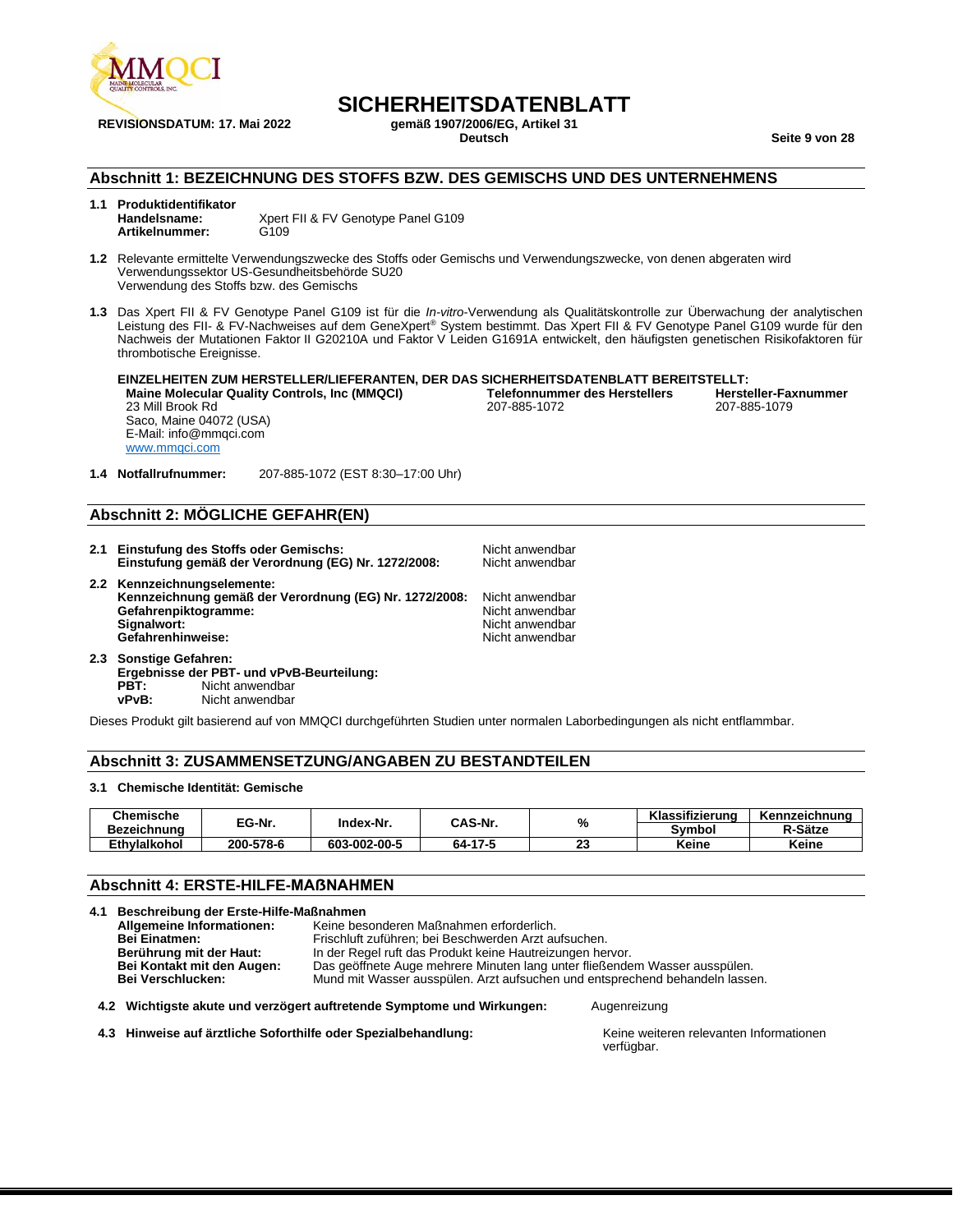

# **REVISIONSDATUM: 17. Mai 2022 gemäß 1907/2006/EG, Artikel 31**

# **SICHERHEITSDATENBLATT**

**Seite 10 von 28** 

| 5.1 | Löschmittel:<br>Geeignete Löschmittel:<br>Ungeeignete Löschmittel: | Löschpulver, trockener Sand<br>KEINEN Wasserstrahl verwenden.         |
|-----|--------------------------------------------------------------------|-----------------------------------------------------------------------|
| 5.2 | Besondere vom Stoff oder Gemisch ausgehende<br>Gefahren:           | Kohlenstoffoxide                                                      |
| 5.3 | Hinweise für die Brandbekämpfung:                                  | Erforderlichenfalls ein umluftunabhängiges Atemschutzgerät<br>tragen. |
| 5.4 | <b>Weitere Angaben:</b>                                            | Ungeöffnete Behälter mit Wassersprühstrahl kühlen.                    |
|     | Abschnitt 6: MAßNAHMEN BEI UNBEABSICHTIGTER FREISETZUNG            |                                                                       |
| 6.1 | Personenbezogene Vorsichtsmaßnahmen:                               | Bei der Arbeit geeignete Schutzkleidung tragen.                       |
|     | .                                                                  |                                                                       |

**6.2** Umweltschutzmaßnahmen: Mit geeignetem saugfähigem Material aufwischen. **6.3 Methoden und Material für Rückhaltung und Reinigung:** Normaler Entsorgungsbehälter **6.4 Verweis auf andere Abschnitte:** Abschnitt 13 Entsorgung

#### **Abschnitt 7: HANDHABUNG UND LAGERUNG**

| 7.1 | Schutzmaßnahmen zur sicheren Handhabung: | Gemäß den Anweisungen in der Packungsbeilage handhaben. |
|-----|------------------------------------------|---------------------------------------------------------|
| 7.2 | Bedingungen zur sicheren Lagerung:       | Bei 2 bis 8 °C lagern. Nicht einfrieren.                |
| 7.3 | Spezifische Endanwendung(en):            | Keine weiteren relevanten Informationen verfügbar       |

#### **Abschnitt 8: BEGRENZUNG UND ÜBERWACHUNG DER EXPOSITION/PERSÖNLICHE SCHUTZAUSRÜSTUNGEN**

| 8.1                                                  | <b>Grenzwerte für die Exposition:</b> |                     | Keine                                                                                                                                                                                                                    |                            |                                         |  |
|------------------------------------------------------|---------------------------------------|---------------------|--------------------------------------------------------------------------------------------------------------------------------------------------------------------------------------------------------------------------|----------------------------|-----------------------------------------|--|
| Begrenzung und Überwachung<br>8.2<br>der Exposition: |                                       |                     | Es ist nicht zu erwarten, dass dieses Produkt besondere Belüftungsmaßnahmen erfordert.<br>Einrichtungen, in denen dieses Produkt gelagert oder verwendet wird, sollten mit einer<br>Augenwaschstation ausgestattet sein. |                            |                                         |  |
|                                                      | PERSÖNLICHE SCHUTZAUSRÜSTUNG:         |                     |                                                                                                                                                                                                                          |                            |                                         |  |
|                                                      | Atemschutz:                           | Nicht erforderlich. |                                                                                                                                                                                                                          | Augenschutz:               | Schutzbrille                            |  |
|                                                      | Hautschutz:                           |                     | Laborkittel, Handschuhe                                                                                                                                                                                                  | Arbeits-/Hygienepraktiken: | Standard-Vorsichtsmaßnahmen<br>im Labor |  |
| Belüftuna:<br>Normal                                 |                                       |                     | Sonstige Schutzausrüstung:                                                                                                                                                                                               | Nicht erforderlich.        |                                         |  |

#### **Abschnitt 9 – PHYSIKALISCHE UND CHEMISCHE EIGENSCHAFTEN**

| 9.1 | Angaben zu den grundlegenden physikalischen und chemischen Eigenschaften |                                                         |
|-----|--------------------------------------------------------------------------|---------------------------------------------------------|
|     | Aussehen:                                                                | Wässrige Lösung. Keine Daten verfügbar.                 |
|     | Geruch:                                                                  | Fruchtig.                                               |
|     | Geruchsschwelle:                                                         | Keine Daten verfügbar.                                  |
|     | pH:                                                                      | Keine Daten verfügbar.                                  |
|     | Schmelzpunkt/Gefrierpunkt:                                               | Keine Daten verfügbar.                                  |
|     | Siedebeginn und Siedebereich:                                            | 86 °C (186,8 °F) (10%iges Ethanol)                      |
|     | Flammpunkt:                                                              | 44 °C (111 °F) – geschlossener Tiegel (10%iges Ethanol) |
|     | Verdampfungsgeschwindigkeit:                                             | Keine Daten verfügbar.                                  |
|     | Entzündbarkeit (fest, gasförmig):                                        | Keine Daten verfügbar.                                  |
|     | Obere/untere Entzündbarkeits- oder                                       | Keine Daten verfügbar.                                  |
|     | Explosionsgrenzen:                                                       |                                                         |
|     | Dampfdruck:                                                              | Keine Daten verfügbar.                                  |
|     | Dampfdichte:                                                             | Keine Daten verfügbar.                                  |
|     | <b>Relative Dichte:</b>                                                  | Keine Daten verfügbar.                                  |
|     | Wasserlöslichkeit:                                                       | Keine Daten verfügbar.                                  |
|     | Verteilungskoeffizient: n-Octanol/Wasser:                                | Keine Daten verfügbar.                                  |
|     | Selbstentzündungstemperatur:                                             | Keine Daten verfügbar.                                  |
|     | Zersetzungstemperatur:                                                   | Keine Daten verfügbar.                                  |
|     | Viskosität:                                                              | Keine Daten verfügbar.                                  |
|     | <b>Explosive Eigenschaften:</b>                                          | Keine Daten verfügbar.                                  |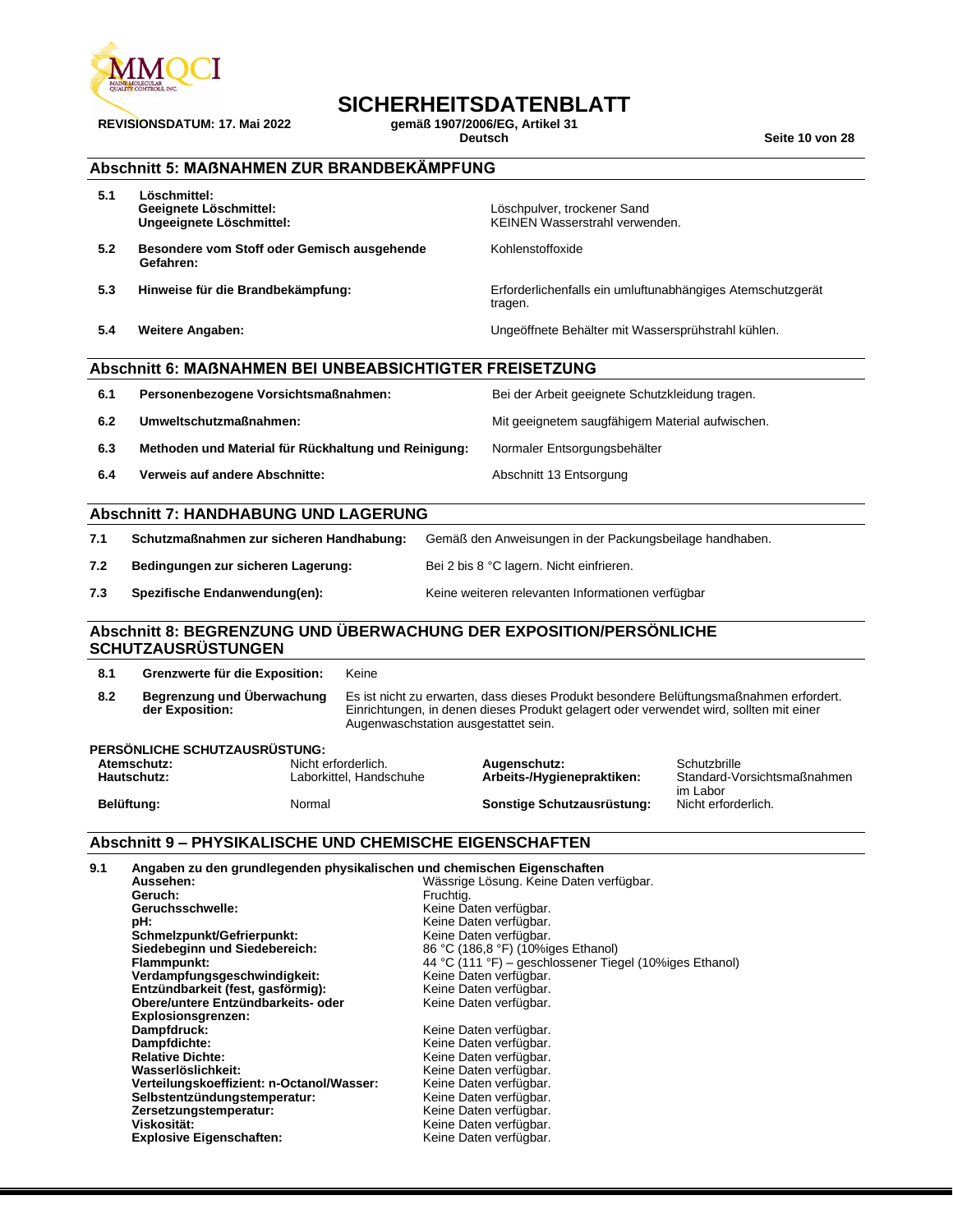

Oxidierende Eigenschaften: Keine Daten verfügbar.

# **SICHERHEITSDATENBLATT**

**REVISIONSDATUM: 17. Mai 2022 gemäß 1907/2006/EG, Artikel 31**

**Deutsch Seite 11 von 28**

**9.2 Sonstige Angaben: Constignation Constitute Constitute Angle Server And Archives Archives Angle Server Archives Archives Archives Archives Archives Archives Archives Archives Archives Archives Archives Archives Archi** 

#### **Abschnitt 10 – STABILITÄT UND REAKTIVITÄT**

| 10.1 | Reaktivität:                                                                     | Keine weiteren relevanten Informationen verfügbar.  |
|------|----------------------------------------------------------------------------------|-----------------------------------------------------|
| 10.2 | <b>Chemische Stabilität Thermische</b><br>Zersetzung/zu vermeidende Bedingungen: | Keine Zersetzung bei bestimmungsgemäßer Verwendung. |
| 10.3 | Möglichkeit gefährlicher Reaktionen:                                             | Keine gefährlichen Reaktionen bekannt.              |
| 10.4 | Zu vermeidende Bedingungen:                                                      | Keine weiteren relevanten Informationen verfügbar.  |
| 10.5 | Unverträgliche Materialien:                                                      | Keine weiteren relevanten Informationen verfügbar.  |
| 10.6 | Gefährliche Zersetzungsprodukte:                                                 | Keine gefährlichen Zersetzungsprodukte bekannt.     |

#### **Abschnitt 11 – ANGABEN ZUR TOXIKOLOGIE**

| 11.1 | Angaben zu toxikologischen Wirkungen<br>Akute Toxizität:                                                                           | Auf der Grundlage der verfügbaren Daten werden die Einstufungskriterien nicht erfüllt.                                                                                                                                                                                                                                                                                                                              |
|------|------------------------------------------------------------------------------------------------------------------------------------|---------------------------------------------------------------------------------------------------------------------------------------------------------------------------------------------------------------------------------------------------------------------------------------------------------------------------------------------------------------------------------------------------------------------|
| 11.2 | Primäre Reizwirkung:<br>Ätz-/Reizwirkung auf die Haut:<br>Schwere Augenschädigung/-reizung:<br>Sensibilisierung der Atemwege/Haut: | Auf der Grundlage der verfügbaren Daten werden die Einstufungskriterien nicht erfüllt.<br>Auf der Grundlage der verfügbaren Daten werden die Einstufungskriterien nicht erfüllt.<br>Auf der Grundlage der verfügbaren Daten werden die Einstufungskriterien nicht erfüllt.                                                                                                                                          |
| 11.3 | CMR-Wirkungen (Karzinogenität, Mutagenität und Reproduktionstoxizität):                                                            |                                                                                                                                                                                                                                                                                                                                                                                                                     |
|      | Keimzell-Mutagenität:<br>Karzinogenität:<br>Reproduktionstoxizität:                                                                | Auf der Grundlage der verfügbaren Daten werden die Einstufungskriterien nicht erfüllt.<br>Auf der Grundlage der verfügbaren Daten werden die Einstufungskriterien nicht erfüllt.<br>Auf der Grundlage der verfügbaren Daten werden die Einstufungskriterien nicht erfüllt.<br>Spezifische Zielorgan-Toxizität bei einmaliger Auf der Grundlage der verfügbaren Daten werden die Einstufungskriterien nicht erfüllt. |
|      | Exposition:<br>Spezifische Zielorgan-Toxizität bei<br>wiederholter Exposition:                                                     | Auf der Grundlage der verfügbaren Daten werden die Einstufungskriterien nicht erfüllt.                                                                                                                                                                                                                                                                                                                              |
|      | Aspirationsgefahr:                                                                                                                 | Auf der Grundlage der verfügbaren Daten werden die Einstufungskriterien nicht erfüllt.                                                                                                                                                                                                                                                                                                                              |

#### **Abschnitt 12 – ANGABEN ZUR ÖKOLOGIE**

| 12.1 | Toxizität:<br><b>Aquatische Toxizität:</b>                                                       | Gilt als geringfügig toxisch für Wasserorganismen.                                                                                                                          |  |
|------|--------------------------------------------------------------------------------------------------|-----------------------------------------------------------------------------------------------------------------------------------------------------------------------------|--|
| 12.2 | Persistenz und Abbaubarkeit:                                                                     | Leicht biologisch abbaubar.                                                                                                                                                 |  |
| 12.3 | Bioakkumulationspotenzial:                                                                       | Geringes Potenzial zur Bioakkumulation.                                                                                                                                     |  |
| 12.4 | Mobilität im Boden:                                                                              | Wasserlöslich, geht in die wässrige Phase über. Geht innerhalb kurzer Zeit durch Verdunstung<br>und Auflösung verloren. Wird schlecht von Böden und Sedimenten aufgenommen. |  |
| 12.5 | Ergebnis der PBT- und vPvB-Beurteilung:<br>PBT:<br>Nicht anwendbar.<br>Nicht anwendbar.<br>vPvB: |                                                                                                                                                                             |  |
| 12.6 | Andere schädliche Wirkungen:                                                                     | Keine weiteren relevanten Informationen verfügbar.                                                                                                                          |  |
|      | <b>Abschnitt 13: HINWEISE ZUR ENTSORGUNG</b>                                                     |                                                                                                                                                                             |  |
| 13.1 | Verfahren zur Abfallbehandlung:                                                                  | Nicht verwendetes Produkt, verschütteten Stoff und Abfälle in normalen<br>Entsorgungsbehältern entsorgen.                                                                   |  |
| 13.2 | Verschmutzte Verpackungen:<br>Empfehlung:<br><b>Empfohlenes Reinigungsmittel:</b>                | Die Entsorgung muss gemäß den behördlichen Vorschriften erfolgen.<br>Wasser, ggf. mit Reinigungsmitteln.                                                                    |  |
|      | <b>Abschnitt 14: ANGABEN ZUM TRANSPORT</b>                                                       |                                                                                                                                                                             |  |
| 14.1 | <b>UN-Nummer:</b>                                                                                | ADR, ADN, IMDG, IATA:<br>Nicht reglementiert.                                                                                                                               |  |
| 14.2 | Ordnungsgemäße UN-Versandbezeichnung:                                                            | ADR, ADN, IMDG, IATA:<br>Nicht reglementiert.                                                                                                                               |  |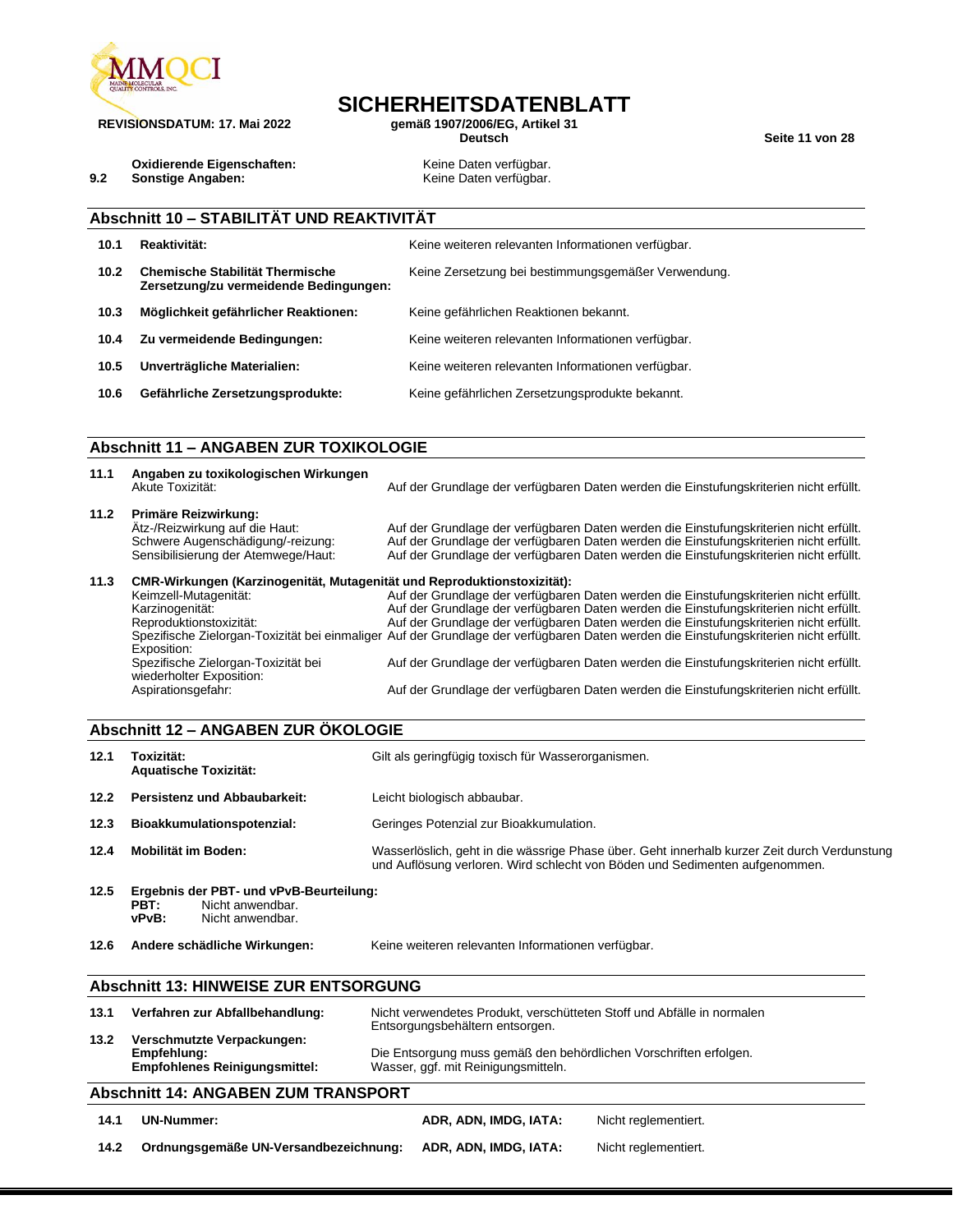

**REVISIONSDATUM: 17. Mai 2022 gemäß 1907/2006/EG, Artikel 31**

# **SICHERHEITSDATENBLATT**<br><sub>Gemäß</sub> 1907/2006/EG. Artikel 31

**Deutsch Seite 12 von 28**

| 14.3 | Transportgefahrenklasse(n):                                                              | Klasse ADR, ADN, IMDG,<br>IATA: | Nicht reglementiert. |
|------|------------------------------------------------------------------------------------------|---------------------------------|----------------------|
| 14.4 | Verpackungsgruppe:                                                                       | ADR, IMDG, IATA:                | Nicht reglementiert. |
| 14.5 | Umweltgefahren:                                                                          | Meeresverschmutzend:            | Nein.                |
| 14.6 | Besondere Vorsichtsmaßnahmen für den<br>Verwender:                                       |                                 | Nicht anwendbar      |
| 14.7 | Massengutbeförderung gemäß Anhang II<br>des Marpol-Übereinkommens und gemäß<br>IBC-Code: |                                 | Nicht anwendbar      |

#### **Abschnitt 15: RECHTSVORSCHRIFTEN**

**15.1 Vorschriften zu Sicherheit, Gesundheits- und Umweltschutz/spezifische Rechtsvorschriften für den Stoff oder das Gemisch Richtlinie 2012/18/EU: Benannte gefährliche Stoffe – ANHANG I:** Keine der Bestandteile sind aufgeführt.

**Nationale Vorschriften:**

Wassergefährdungsklasse 1 (Selbsteinstufung): schwach wassergefährdend.

**15.2 Stoffsicherheitsbeurteilung:** Es wurde keine Stoffsicherheitsbeurteilung vorgenommen.

**Chemische Bezeichnung EG-Nr. Index-Nr. CAS-Nr. % Klassifizierung Kennzeichnung Symbol R-Sätze Ethylalkohol 200-578-6 603-002-00-5 64-17-5 23 Keine Keine**

**Kalifornisches Gesetz Proposition 65:** Dieses Produkt enthält keine Stoffe, die auf der kalifornischen Liste der bekannten oder potenziellen Karzinogene aufgeführt sind.

**Stoffsicherheitsbeurteilung:** Halten Sie sich beim Umgang mit Chemikalien an die allgemeinen Sicherheitsbestimmungen im Labor.

#### **Abschnitt 16: SONSTIGE ANGABEN**

SDB erstellt von: MMQCI<br>Frstellungsdatum: Mai 2022 Erstellungsdatum:

Haftungsausschluss: Die in diesem Sicherheitsdatenblatt enthaltenen Informationen dienen lediglich als Leitfaden. Das Sicherheitsdatenblatt wurde sorgfältig auf der Grundlage von Referenzen und Tests erstellt, die als zuverlässig gelten; MMQCI übernimmt jedoch keine Garantie für die Richtigkeit und Vollständigkeit der Daten. Jegliche Verwendung der Daten muss im Einklang mit den geltenden Bundes-, Landes- und Kommunalvorschriften stehen.

#### *Abkürzungen und Akronyme:*

*ADR: Accord européen sur le transport des marchandises dangereuses par Route (Europäisches Übereinkommen über die internationale Beförderung gefährlicher Güter auf dem Landweg)*

- *IMDG: International Maritime Code for Dangerous Goods (Internationaler Code für den Seeschiffstransport gefährlicher Güter)*
- *IATA: International Air Transportation Association (Internationale Flugtransport-Vereinigung) GHS: Globally Harmonised System of Classification and Labelling of Chemicals (Globales Harmonisiertes System zur Einstufung und Kennzeichnung von Chemikalien)*

*EINECS: European Inventory of Existing Commercial Chemical Substances (Europäisches Inventar der auf dem Markt vorhandenen chemischen Stoffe)*

- *ELINCS: European List of Notified Chemical Substances (Europäische Liste der angemeldeten chemischen Stoffe)*
- *CAS: Chemical Abstracts Service (Abteilung der American Chemical Society)*
- *PBT: Persistent, Bioaccumulative and Toxic (Persistent, bioakkumulierend und toxisch)*
- *vPvB: very Persistent and very Bioaccumulative (Sehr persistent und sehr bioakkumulierend)*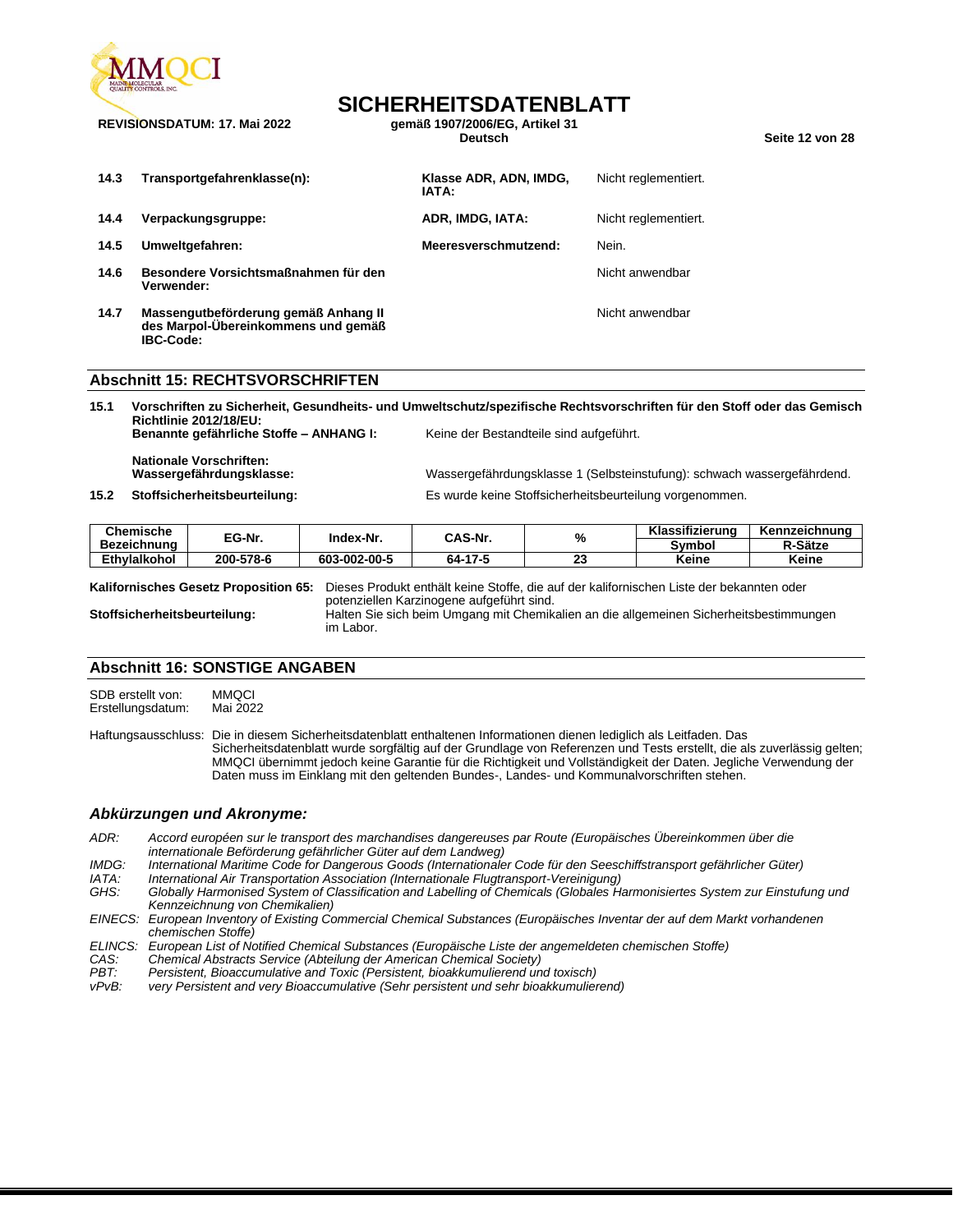

# **SCHEDA DATI DI SICUREZZA**<br>secondo 1907/2006/CE. articolo 31

**DATA DI REVISIONE: 17 Maggio 2022 secondo 1907/2006/CE, articolo 31**

**Italiano Pagina 13 di 28**

#### **Sezione 1: IDENTIFICAZIONE DELLA SOSTANZA/MISCELA E DELLA SOCIETÀ/IMPRESA**

- **1.1 Identificatore del prodotto Nome commerciale:** Xpert FII & FV Genotype Panel G109 **Numero di articolo:** G109
- **1.2** Utilizzi pertinenti identificati della sostanza o miscela e utilizzi sconsigliati: Settore di utilizzo SU20 Servizi sanitari Applicazione della sostanza/della miscela
- **1.3** Xpert FII & FV Genotype Panel G109 è un controllo di qualità utilizzato per monitorare le prestazioni analitiche *in vitro* del rilevamento di FII e FV sul sistema GeneXpert®. Xpert FII & FV Genotype Panel G109 è formulato per monitorare il rilevamento delle mutazioni fattore II G20210A e fattore V Leiden G1691A, i più comuni fattori di rischio genetico per gli eventi trombotici.

**DETTAGLI DEL FORNITORE DELLA SCHEDA DATI DI SICUREZZA, PRODUTTORE/FORNITORE:**

23 Mill Brook Rd Saco, Maine 04072 (USA) E-mail: info@mmqci.com [www.mmqci.com](http://www.mmqci.com/)

**Maine Molecular Quality Controls, Inc (MMQCI) Numero di telefono del produttore Numero di fax del produttore** 207-885-1072 207-885-1079

**1.4 Numero di telefono di emergenza:** 207-885-1072 (EST 8:30-17:00)

#### **Sezione 2: IDENTIFICAZIONE DEI PERICOLI**

- **2.1 Classificazione della sostanza o miscela:** Non applicabile **Classificazione secondo la normativa (CE) N. 1272/2008:** Non applicabile
- **2.2 Elementi dell'etichetta: Etichettatura secondo la normativa (CE) N. 1272/2008:** Non applicabile<br>**Pittogrammi di pericolo:** Non applicabile **Pittogrammi di pericolo:** Termine di segnalazione: Non applicabile **Indicazioni di pericolo:** Non applicabile
- **2.3 Altri pericoli: Risultati della valutazione PBT e vPvB: PBT:** Non applicabile<br> **VPVB:** Non applicabile Non applicabile

Questo prodotto non è considerato infiammabile in condizioni di laboratorio ordinarie sulla base di studi effettuati da MMQCI.

#### **Sezione 3: COMPOSIZIONE/INFORMAZIONI SUGLI INGREDIENTI**

#### **3.1 Caratterizzazione chimica: Miscele**

| Nome chimico   | N. CE     | N. indice    | . CAS   | %         | <b>Classificazione</b> | <b>Marcatura</b> |
|----------------|-----------|--------------|---------|-----------|------------------------|------------------|
|                |           |              |         |           | <b>Simbolo</b>         | Frasi R          |
| Alcool etilico | 200-578-6 | 603-002-00-5 | 64-17-5 | nn.<br>20 | <b>Nessuno</b>         | <b>Nessuno</b>   |

#### **Sezione 4: MISURE DI PRONTO SOCCORSO**

| 4.1 | Descrizione delle misure di pronto soccorso:<br>Informazioni generali: | Non sono necessarie misure speciali.           |                                                                                                 |  |
|-----|------------------------------------------------------------------------|------------------------------------------------|-------------------------------------------------------------------------------------------------|--|
|     | In caso di inalazione:                                                 |                                                | Fornire aria fresca; consultare il medico in caso di disturbi.                                  |  |
|     | In caso di contatto con la pelle:                                      | Generalmente, il prodotto non irrita la pelle. |                                                                                                 |  |
|     | In caso di contatto con gli occhi:                                     |                                                | Tenere gli occhi aperti e sciacquare per diversi minuti sotto l'acqua corrente.                 |  |
|     | In caso di deglutizione:                                               |                                                | Sciacquare la bocca con acqua. Richiedere l'intervento di un medico e un follow-up appropriato. |  |
|     | 4.2 Sintomi ed effetti più importanti, sia acuti sia ritardati:        |                                                | Irritazione agli occhi                                                                          |  |

**4.3 Indicazione di eventuale intervento immediato di un medico e trattamento speciale:**

Non sono disponibili altre informazioni pertinenti.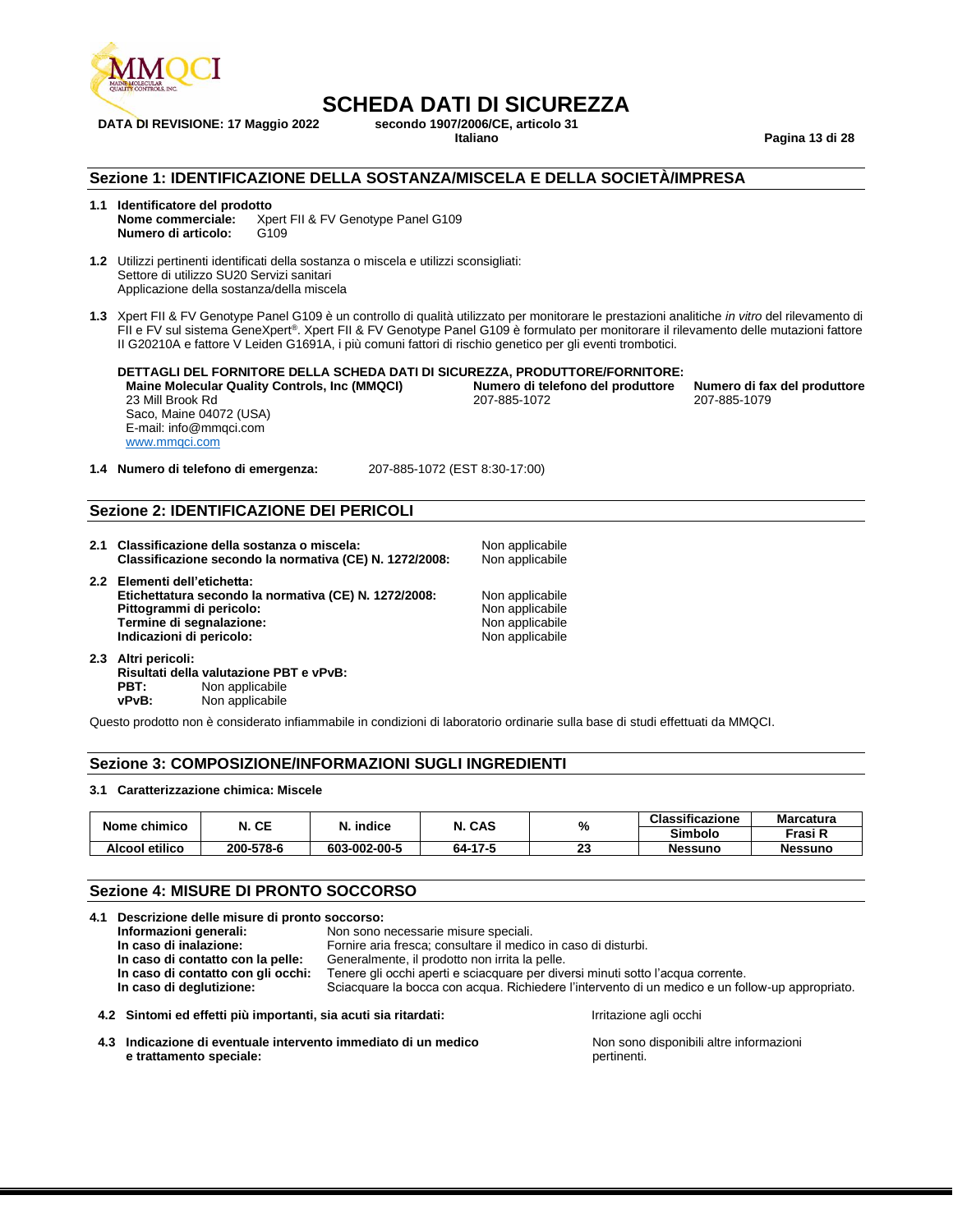

# **SCHEDA DATI DI SICUREZZA**<br>secondo 1907/2006/CE. articolo 31

DATA DI REVISIONE: 17 Maggio 2022 **secondo 1907/2006/C**<br>Italiano

**Italiano Pagina 14 di 28**

#### **Sezione 5: MISURE ANTINCENDIO**

| 5.1 | Mezzi estinguenti:                          |
|-----|---------------------------------------------|
|     | Materiali da utilizzare per lo spegnimento: |
|     | Mezzi estinguenti non adatti:               |

- **5.2 Pericoli speciali derivanti dalla sostanza o miscela:** Ossidi di carbonio
- 
- 

#### Polvere secca, sabbia secca **NON utilizzare getti d'acqua.**

**5.3 Consigli per i vigili del fuoco:** In caso di incendio, indossare un autorespiratore autonomo, se necessario.

**5.4 Ulteriori informazioni:** Utilizzare acqua nebulizzata per raffreddare i contenitori non aperti.

#### **Sezione 6: MISURE IN CASO DI RILASCIO ACCIDENTALE**

| 6.1 | Precauzioni personali:                               | Indossare indumenti protettivi appropriati.     |
|-----|------------------------------------------------------|-------------------------------------------------|
| 6.2 | Precauzioni per l'ambiente:                          | Asciugare con materiale assorbente appropriato. |
| 6.3 | Metodi e materiali per il contenimento e la pulizia: | Contenitore dei rifiuti normale                 |
| 6.4 | Riferimento ad altre sezioni:                        | Sezione 13 Smaltimento                          |
|     |                                                      |                                                 |

#### **Sezione 7: MANIPOLAZIONE E CONSERVAZIONE**

| 7.1 | Precauzione per una manipolazione sicura: | Manipolare secondo le istruzioni riportate nel foglietto illustrativo. |
|-----|-------------------------------------------|------------------------------------------------------------------------|
| 7.2 | Condizioni per una conservazione sicura:  | Conservare a una temperatura compresa tra 2 °C e 8 °C. Non congelare.  |
| 7.3 | Utilizzi finali specifici:                | Non sono disponibili altre informazioni pertinenti                     |

#### **Sezione 8: CONTROLLI RELATIVI ALL'ESPOSIZIONE/PROTEZIONE DEL PERSONALE**

| 8.1<br>8.2 | Valori limite di esposizione:<br>Controlli relativi<br>all'esposizione: | Nessuno<br>oculare.           | Non si prevede che questo prodotto richieda controlli speciali della ventilazione. Le strutture che<br>conservano o utilizzano questo prodotto devono essere dotate di una stazione per il lavaggio |                         |
|------------|-------------------------------------------------------------------------|-------------------------------|-----------------------------------------------------------------------------------------------------------------------------------------------------------------------------------------------------|-------------------------|
|            | DISPOSITIVI DI PROTEZIONE INDIVIDUALE:                                  |                               |                                                                                                                                                                                                     |                         |
|            | Protezione respiratoria:                                                | Nessuno richiesto             | Protezione per gli occhi:                                                                                                                                                                           | Occhiali di sicurezza   |
|            | Protezione della pelle:                                                 | Camice da laboratorio, quanti | Pratiche di lavoro/igiene:                                                                                                                                                                          | Precauzioni standard di |

**Ventilazione: Normale** *Altri dispositivi di protezione***: Altri dispositivi di protezione:** 

laboratorio<br>Nessuno richiesto

#### **Sezione 9: PROPRIETÀ FISICHE E CHIMICHE**

| 9.1 | Informazioni sulle proprietà fisiche e chimiche di base:                                    |                                                    |
|-----|---------------------------------------------------------------------------------------------|----------------------------------------------------|
|     | Aspetto:                                                                                    | Soluzione acquosa Nessun dato disponibile          |
|     | Odore:                                                                                      | Fruttato                                           |
|     | Soglia di odore:                                                                            | Nessun dato disponibile                            |
|     | pH:                                                                                         | Nessun dato disponibile                            |
|     | Punto di fusione/punto di congelamento:                                                     | Nessun dato disponibile                            |
|     | Punto di ebollizione iniziale e intervallo di ebollizione:86 °C (186,8 °F) (etanolo al 10%) |                                                    |
|     | Punto di infiammabilità:                                                                    | 44 °C (111 °F), recipiente chiuso (etanolo al 10%) |
|     | Tasso di evaporazione:                                                                      | Nessun dato disponibile                            |
|     | Infiammabilità (solido, gas):                                                               | Nessun dato disponibile                            |
|     | Limiti massimi/minimi di infiammabilità o esplosività: Nessun dato disponibile              |                                                    |
|     | Pressione del vapore:                                                                       | Nessun dato disponibile                            |
|     | Densità del vapore:                                                                         | Nessun dato disponibile                            |
|     | Densità relativa:                                                                           | Nessun dato disponibile                            |
|     | Solubilità in acqua:                                                                        | Nessun dato disponibile                            |
|     | Coefficiente di ripartizione: n-ottanolo/acqua:                                             | Nessun dato disponibile                            |
|     | Temperatura di ignizione automatica:                                                        | Nessun dato disponibile                            |
|     | Temperatura di decomposizione:                                                              | Nessun dato disponibile                            |
|     | Viscosità:                                                                                  | Nessun dato disponibile                            |
|     | Proprietà esplosive:                                                                        | Nessun dato disponibile                            |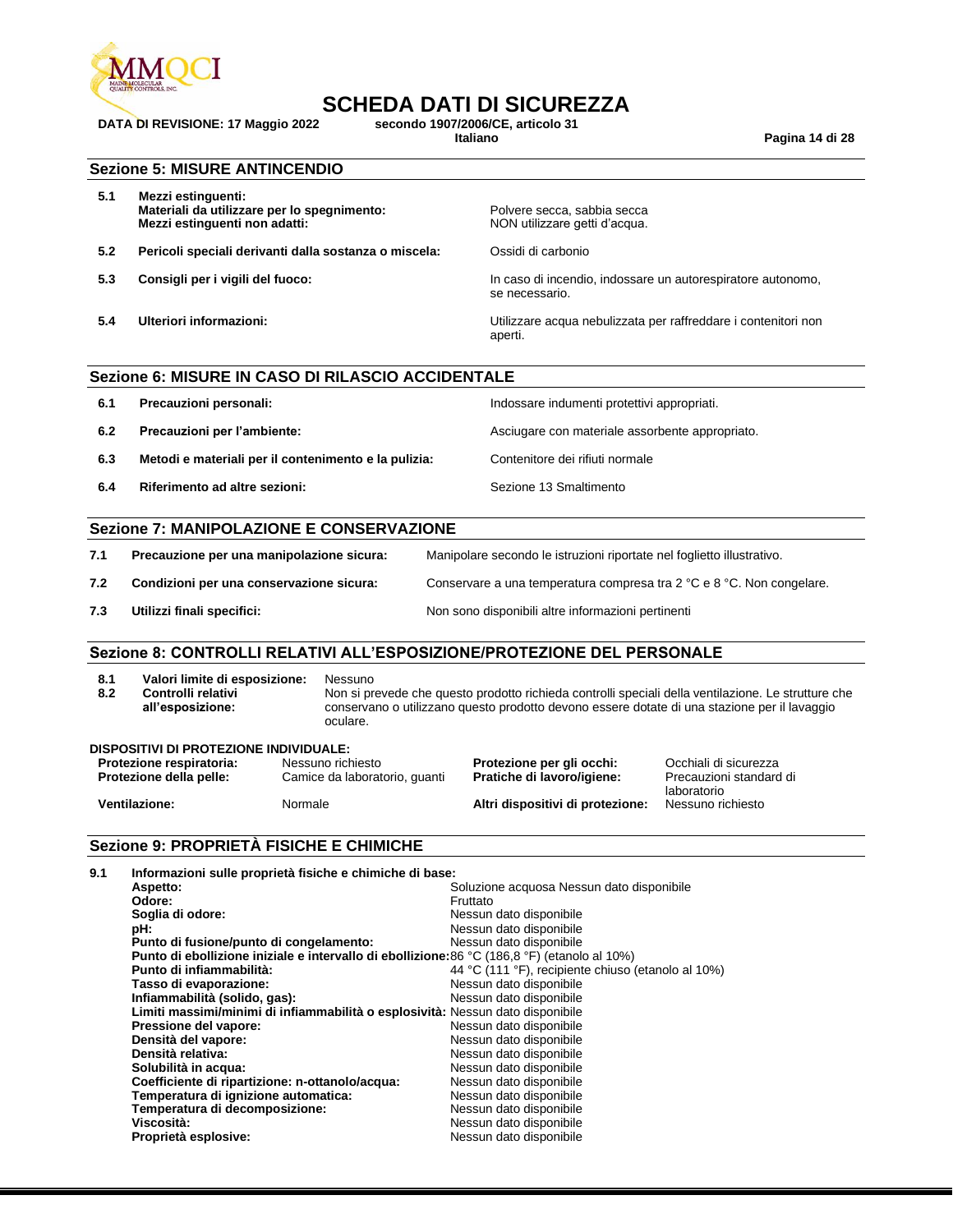

# **SCHEDA DATI DI SICUREZZA**<br>secondo 1907/2006/CE, articolo 31

DATA DI REVISIONE: 17 Maggio 2022 **secondo 1907/2006/C**<br>Italiano

**Italiano Pagina 15 di 28**

**9.2 Altre informazioni Nessun dato disponibile** 

**Proprietà ossidanti:** Nessun dato disponibile<br> **Altre informazioni**<br>
Nessun dato disponibile<br>
Nessun dato disponibile

|      | Sezione 10: STABILITÀ E REATTIVITÀ                                 |                                                             |  |  |
|------|--------------------------------------------------------------------|-------------------------------------------------------------|--|--|
| 10.1 | Reattività:                                                        | Non sono disponibili altre informazioni pertinenti.         |  |  |
| 10.2 | Stabilità chimica Decomposizione<br>termica/condizioni da evitare: | Nessuna decomposizione se utilizzato secondo le specifiche. |  |  |
| 10.3 | Possibilità di reazioni pericolose:                                | Non sono note reazioni pericolose.                          |  |  |
| 10.4 | Condizioni da evitare:                                             | Non sono disponibili altre informazioni pertinenti.         |  |  |
| 10.5 | Materiali incompatibili:                                           | Non sono disponibili altre informazioni pertinenti.         |  |  |
| 10.6 | Prodotti pericolosi della<br>decomposizione:                       | Non si conoscono prodotti pericolosi della decomposizione.  |  |  |

#### **Sezione 11: INFORMAZIONI TOSSICOLOGICHE**

| 11.1 | Informazioni sugli effetti tossicologici:<br>Tossicità acuta:                                                                                                                                                                                                                                                   | Sulla base dei dati disponibili, i criteri di classificazione non sono soddisfatti.                                                                                                                                                                                                                                                                                                                                                             |
|------|-----------------------------------------------------------------------------------------------------------------------------------------------------------------------------------------------------------------------------------------------------------------------------------------------------------------|-------------------------------------------------------------------------------------------------------------------------------------------------------------------------------------------------------------------------------------------------------------------------------------------------------------------------------------------------------------------------------------------------------------------------------------------------|
| 11.2 | Effetto irritante primario:<br>Corrosione/irritazione della pelle:<br>Gravi danni/irritazioni oculari:                                                                                                                                                                                                          | Sulla base dei dati disponibili, i criteri di classificazione non sono soddisfatti.<br>Sulla base dei dati disponibili, i criteri di classificazione non sono soddisfatti.<br>Sensibilizzazione a livello respiratorio o cutaneo: Sulla base dei dati disponibili, i criteri di classificazione non sono soddisfatti.                                                                                                                           |
| 11.3 | Effetti CMR (cancerogenicità, mutagenicità e tossicità per la riproduzione):<br>Mutagenicità delle cellule germinali:<br>Cancerogenicità:<br>Tossicità riproduttiva:<br>Tossicità specifica per organi bersaglio,<br>esposizione singola:<br>Tossicità specifica per organi bersaglio,<br>esposizione ripetuta: | Sulla base dei dati disponibili, i criteri di classificazione non sono soddisfatti.<br>Sulla base dei dati disponibili, i criteri di classificazione non sono soddisfatti.<br>Sulla base dei dati disponibili, i criteri di classificazione non sono soddisfatti.<br>Sulla base dei dati disponibili, i criteri di classificazione non sono soddisfatti.<br>Sulla base dei dati disponibili, i criteri di classificazione non sono soddisfatti. |

Pericolo di aspirazione: Sulla base dei dati disponibili, i criteri di classificazione non sono soddisfatti.

#### **Sezione 12: INFORMAZIONI ECOLOGICHE**

| 12.1 | Tossicità:<br>Tossicità acquatica:                                                               | Considerato a bassa tossicità per gli organismi acquatici.                                                                                                            |
|------|--------------------------------------------------------------------------------------------------|-----------------------------------------------------------------------------------------------------------------------------------------------------------------------|
| 12.2 | Persistenza e degradabilità:                                                                     | Facilmente biodegradabile.                                                                                                                                            |
| 12.3 | Potenziale bioaccumulativo:                                                                      | Basso potenziale di bioaccumulo.                                                                                                                                      |
| 12.4 | Mobilità nel suolo:                                                                              | Solubile in acqua, si scinde in fase acquosa. Perso entro un breve periodo tramite<br>evaporazione e dissoluzione. Scarsamente assorbito nei terreni e nei sedimenti. |
| 12.5 | Risultati della valutazione PBT e vPvB:<br>PBT:<br>Non applicabile.<br>vPvB:<br>Non applicabile. |                                                                                                                                                                       |

**12.6 Altri effetti avversi:** Non sono disponibili altre informazioni pertinenti.

#### **Sezione 13: CONSIDERAZIONI SULLO SMALTIMENTO**

| 13.1 | Metodi di trattamento dei rifiuti:                                     | Smaltimento del prodotto inutilizzato, della sostanza versata e i rifiuti in un normale<br>contenitore dei rifiuti. |
|------|------------------------------------------------------------------------|---------------------------------------------------------------------------------------------------------------------|
| 13.2 | Imballaggi non puliti:<br>Raccomandazione:<br>Detergente raccomandato: | Lo smaltimento deve essere eseguito in base alle normative ufficiali.<br>Acqua, se necessario con detergenti.       |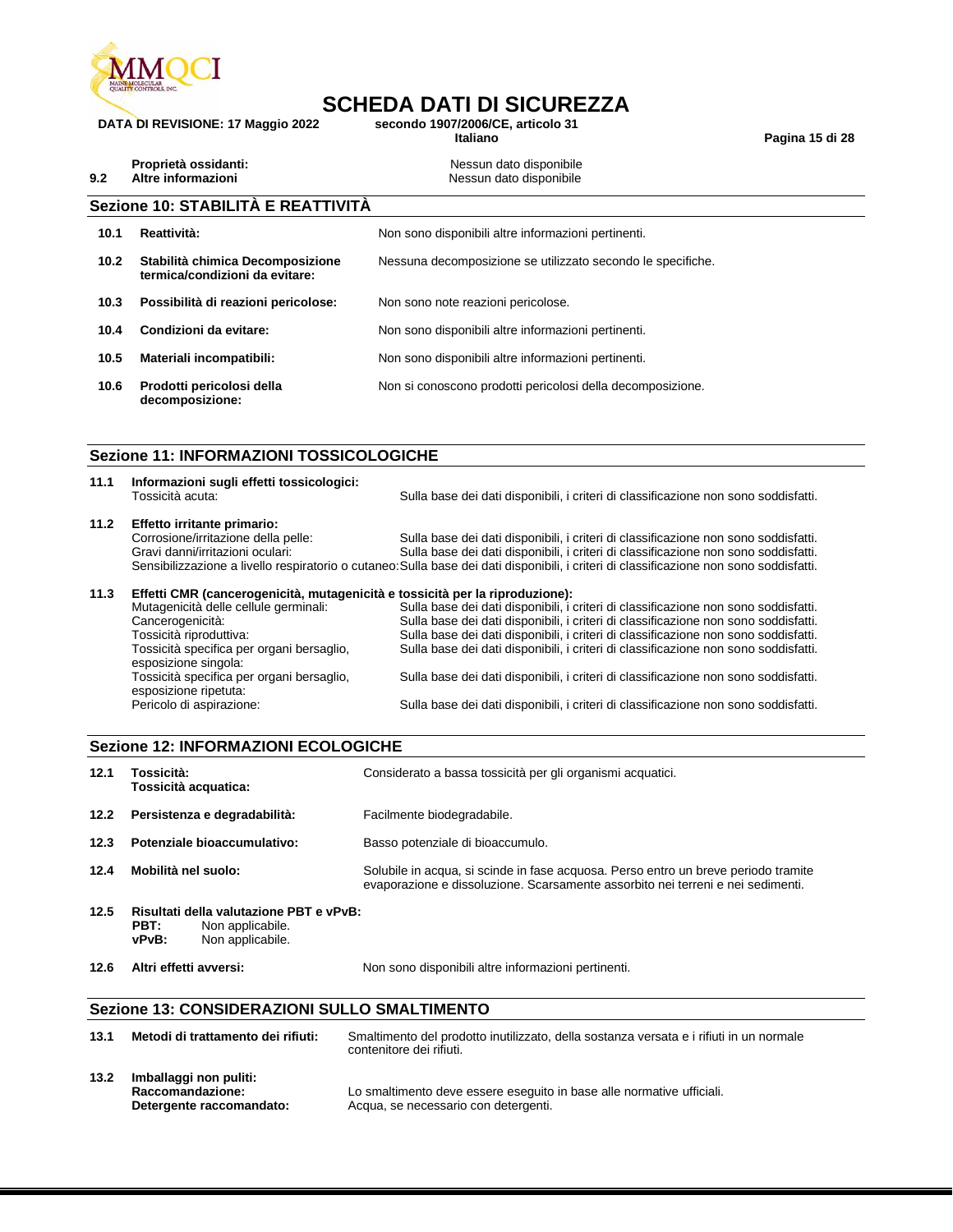

# **SCHEDA DATI DI SICUREZZA**<br>secondo 1907/2006/CE. articolo 31

**DATA DI REVISIONE: 17 Maggio 2022 secondo 1907/2006/CE, articolo 31**

**Italiano Pagina 16 di 28**

| <b>Sezione 14: INFORMAZIONI SUL TRASPORTO</b> |
|-----------------------------------------------|
|                                               |

| 14.1 | Numero UN:                                                          | ADR, ADN, IMDG, IATA:           | Non regolato    |
|------|---------------------------------------------------------------------|---------------------------------|-----------------|
| 14.2 | Nome di spedizione corretto UN:                                     | ADR, ADN, IMDG, IATA:           | Non regolato    |
| 14.3 | Classi di pericolo per il trasporto:                                | Classe ADR, ADN, IMDG,<br>IATA: | Non regolato    |
| 14.4 | Gruppo di imballaggio:                                              | ADR, IMDG, IATA:                | Non regolato    |
| 14.5 | Pericoli per l'ambiente:                                            | Inquinante marino:              | No              |
| 14.6 | Precauzioni speciali per l'utente:                                  |                                 | Non applicabile |
| 14.7 | Trasporto sfuso secondo l'allegato<br>Il di Marpol e il codice IBC: |                                 | Non applicabile |

#### **Sezione 15: INFORMAZIONI SULLE NORMATIVE**

| 15.1<br>Normative/legislazione in materia di salute, sicurezza e ambiente specifiche per la sostanza o miscela:<br>Direttiva 2012/18/UE: |                                                         |                                      |              |                                       |      |                                                                            |                             |
|------------------------------------------------------------------------------------------------------------------------------------------|---------------------------------------------------------|--------------------------------------|--------------|---------------------------------------|------|----------------------------------------------------------------------------|-----------------------------|
|                                                                                                                                          | Sostanze pericolose specificate, ALLEGATO I:            |                                      |              | Nessuno degli ingredienti è elencato. |      |                                                                            |                             |
|                                                                                                                                          | Normative nazionali:<br>Classe di pericolo per l'acqua: |                                      |              | per l'acqua.                          |      | Classe di pericolo per l'acqua 1 (autovalutazione): leggermente pericoloso |                             |
| 15.2                                                                                                                                     |                                                         | Valutazione della sicurezza chimica: |              |                                       |      | Non è stata effettuata una valutazione della sicurezza chimica.            |                             |
|                                                                                                                                          | Nome<br>chimico                                         | N. CE                                | N. indice    | N. CAS                                | $\%$ | <b>Classificazione</b><br><b>Simbolo</b>                                   | <b>Marcatura</b><br>Frasi R |
|                                                                                                                                          | Alcool etilico                                          | 200-578-6                            | 603-002-00-5 | 64-17-5                               | 23   | <b>Nessuno</b>                                                             | <b>Nessuno</b>              |

**Proposizione 65 della California:** Questo prodotto non contiene alcuna sostanza indicata nell'elenco delle sostanze cancerogene note o potenziali della California.

**Valutazione della sicurezza chimica:** Osservare le normative generali di sicurezza del laboratorio quando si manipolano prodotti chimici.

#### **Sezione 16: ALTRE INFORMAZIONI**

SDS preparata da: MMQCI<br>Data di preparazione: Maggio 2022 Data di preparazione:

Esclusione di responsabilità: Le informazioni contenute nella presente SDS sono fornite esclusivamente come guida. La SDS è stata accuratamente preparata sulla base di riferimenti e test ritenuti affidabili; tuttavia, MMQCI non garantisce l'accuratezza e la completezza dei dati. Qualsiasi utilizzo dei dati deve essere conforme alle normative federali, statali e locali applicabili.

#### *Abbreviazioni e acronimi:*

- *ADR: Accord européen sur le transport des marchandises dangereuses par Route (Accordo europeo relativo al trasporto internazionale su strada di merci pericolose)*
- *IMDG: International Maritime Code for Dangerous Goods (Codice marittimo internazionale sulle merci pericolose)*
- *IATA: International Air Transport Association (Associazione di trasporto aereo internazionale)*
- *GHS: Globally Harmonised System of Classification and Labelling of Chemicals (Sistema mondiale armonizzato di classificazione ed etichettatura delle sostanze chimiche)*
- *EINECS: European Inventory of Existing Commercial Chemical Substances (Inventario europeo delle sostanze chimiche commerciali esistenti)*
- *ELINCS: European List of Notified Chemical Substances (Elenco europeo delle sostanze chimiche dichiarate)*
- *CAS: Chemical Abstracts Service (Servizio di estratti chimici) (divisione dell'American Chemical Society)*
- *PBT: Persistent, Bioaccumulative and Toxic (Persistente, bioaccumulabile e tossico)*
- very Persistent and very Bioaccumulative (Molto persistente e molto bioaccumulabile)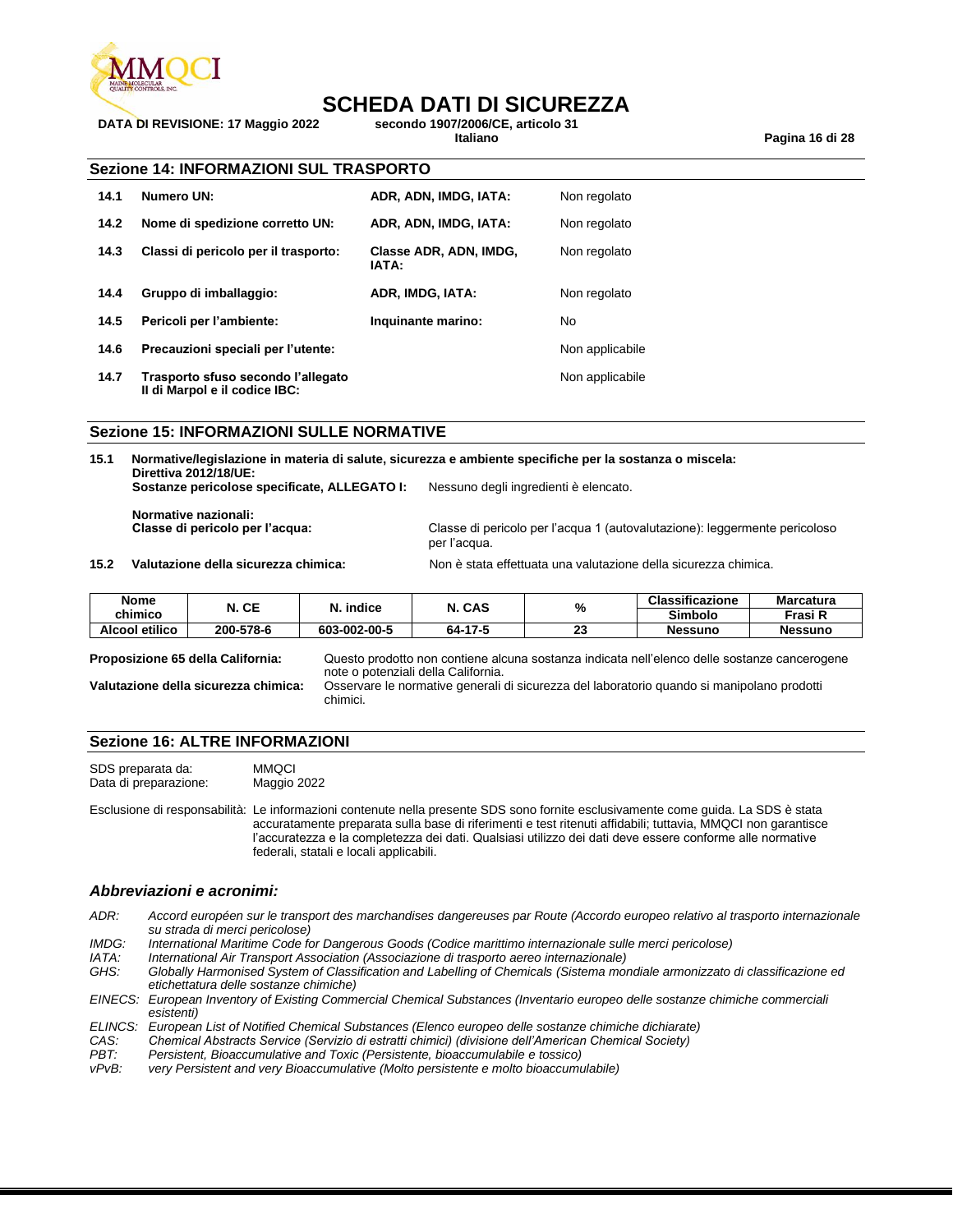

**DATA DE REVISÃO: 17 de Maio de 2022 de acordo com o artigo 31.º do Regulamento (CE) n.º 1907/2006 Português Página 17 de 28**

207-885-1079

#### **Secção 1: IDENTIFICAÇÃO DA SUBSTÂNCIA/MISTURA E DA SOCIEDADE/EMPRESA**

**1.1 Identificador do produto Nome comercial:** Xpert FII & FV Genotype Panel G109 **Referência:** G109

**1.2** Utilizações identificadas relevantes da substância ou mistura e utilizações desaconselhadas: Setor de uso SU20 Serviços de Saúde Aplicação da substância/mistura

**1.3** O Xpert FII & FV Genotype Panel G109 destina-se à utilização em diagnóstico *in vitro* como controlo de qualidade para monitorizar o desempenho analítico da deteção de FII e FV no sistema GeneXpert®. O Xpert FII & FV Genotype Panel G109 é formulado para monitorizar a deteção de mutações Fator II G20210A e Fator V Leiden G1691A, os fatores de risco genético mais comuns para eventos trombóticos.

**IDENTIFICAÇÃO DO FORNECEDOR DA FICHA DE DADOS DE SEGURANÇA, FABRICANTE/FORNECEDOR: Maine Molecular Quality Controls, Inc (MMQCI) Número de telefone do fabricante Fax do fabricante** 23 Mill Brook Rd Saco, Maine 04072 (EUA) E-mail: info@mmqci.com [www.mmqci.com](http://www.mmqci.com/)

**1.4 Número de telefone de emergência:** 207-885-1072 (08:30–17:00 [EST])

#### **Secção 2: IDENTIFICAÇÃO DOS PERIGOS**

| 2.1 Classificação da substância ou mistura:<br>Classificação em conformidade com o Regulamento (CE) n.º 1272/2008: Não aplicável                        | Não aplicável                                                    |
|---------------------------------------------------------------------------------------------------------------------------------------------------------|------------------------------------------------------------------|
| 2.2 Elementos do rótulo:<br>Rotulagem conforme o regulamento (CE) N.º 1272/2008:<br>Pictogramas de perigo:<br>Palavra-sinal:<br>Advertências de perigo: | Não aplicável<br>Não aplicável<br>Não aplicável<br>Não aplicável |
| 2.3 Outros perigos:                                                                                                                                     |                                                                  |

**Resultados da avaliação PBT e mPmB: PBT:** Não aplicável **mPmB:** Não aplicável

Este produto não é considerado inflamável em condições laboratoriais normais com base em estudos realizados pela MMQCI.

#### **Secção 3: COMPOSIÇÃO/INFORMAÇÃO SOBRE OS COMPONENTES**

#### **3.1 Caracterização química: Misturas**

| Nome guímico   | N.º CE    | N.º CAS<br>N.º de índice |         | %        | Classificação | Rotulagem       |
|----------------|-----------|--------------------------|---------|----------|---------------|-----------------|
|                |           |                          |         |          | Símbolo       | Frases <b>K</b> |
| Alcool etílico | 200-578-6 | 603-002-00-5             | 64-17-5 | າາ<br>20 | Nenhuma       | Nenhuma         |

#### **Secção 4: MEDIDAS DE PRIMEIROS SOCORROS**

|     | 4.1 Descrição das medidas de primeiros socorros:                                  |                                                                     |                                                                                              |
|-----|-----------------------------------------------------------------------------------|---------------------------------------------------------------------|----------------------------------------------------------------------------------------------|
|     | Informações gerais:                                                               | Não são necessárias medidas especiais.                              |                                                                                              |
|     | Após inalação:                                                                    |                                                                     | Deslocar a pessoa exposta para uma zona ao ar livre. Consultar um médico em caso de queixas. |
|     | Após contacto com a pele:                                                         | O produto não costuma irritar a pele.                               |                                                                                              |
|     | Após contacto com os olhos:                                                       |                                                                     | Enxaguar com os olhos abertos durante vários minutos debaixo de água corrente.               |
|     | Depois ingestão:                                                                  |                                                                     | Enxaguar a boca com água. Procurar cuidados médicos e acompanhamento adequado.               |
|     |                                                                                   | 4.2 Sintomas e efeitos mais importantes, tanto agudos e retardados: | Irritação ocular                                                                             |
| 4.3 | Indicação sobre cuidados médicos urgentes e tratamentos<br>especiais necessários: |                                                                     | Não há mais informações relevantes disponíveis.                                              |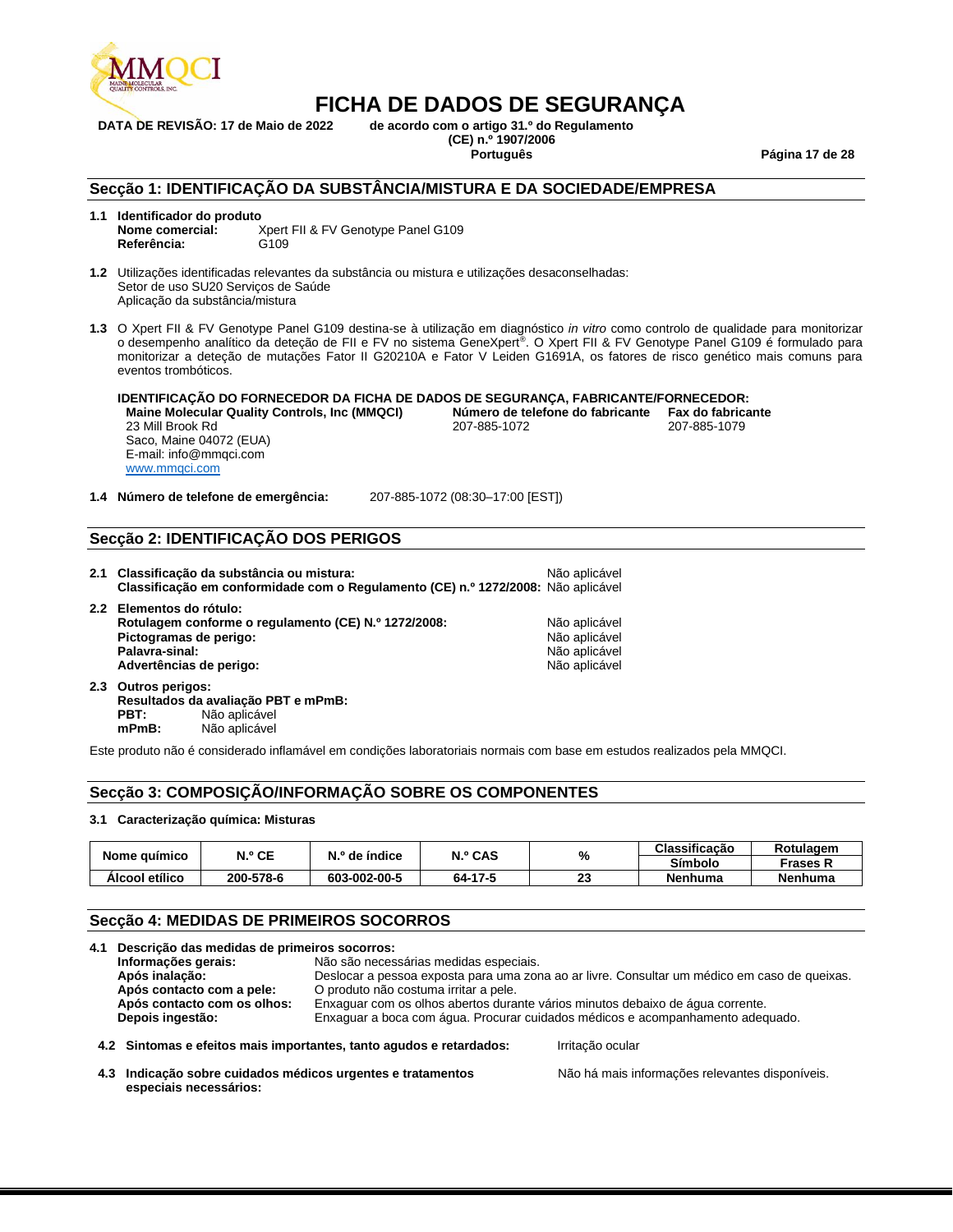

**DATA DE REVISÃO: 17 de Maio de 2022 de acordo com o artigo 31.º do Regulamento** 

**(CE) n.º 1907/2006**

**Português Página 18 de 28**

#### **Secção 5: MEDIDAS DE COMBATE A INCÊNDIOS**

- **5.1 Meios de extinção: Meios adequados de extinção:** Pó seco, areia seca<br> **Meios inadequados de extinção:** Portugal extinção: Pó ASO utilizar jato de água. **Meios inadequados de extinção:**
- **5.2 Perigos especiais decorrentes da substância ou mistura:**
- **5.3 Recomendações para o pessoal de combate a incêndios:**
- 

Óxidos de carbono

Usar aparelhos de respiração autónomos para o combate a incêndios, se for necessário.

**5.4 Mais informações:** Pulverizar os recipientes por abrir com água a fim de os arrefecer.

#### **Secção 6: MEDIDAS A TOMAR EM CASO DE FUGAS ACIDENTAIS**

| 6.1 | Precauções individuais:                        | Usar vestuário de proteção adequado.             |
|-----|------------------------------------------------|--------------------------------------------------|
| 6.2 | Precauções a nível ambiental:                  | Limpar com material absorvente adequado.         |
| 6.3 | Métodos e materiais de confinamento e limpeza: | Recipiente de eliminação normal                  |
| 6.4 | Remissão para outras secções:                  | Secção 13 «Considerações relativas à eliminação» |

#### **Secção 7: MANUSEAMENTO E ARMAZENAGEM**

| 7.1 | Precauções para um manuseamento seguro: | Manusear de acordo com as instruções presentes no folheto informativo. |
|-----|-----------------------------------------|------------------------------------------------------------------------|
| 7.2 | Condições de armazenagem segura:        | Armazenar a uma temperatura de 2-8 °C. Não congelar.                   |
| 7.3 | Utilizações finais específicas:         | Não há mais informações relevantes disponíveis                         |

#### **Secção 8: CONTROLO DA EXPOSIÇÃO/PROTEÇÃO INDIVIDUAL**

**8.1 Parâmetros de controlo:** Nenhuma **8.2 Controlo da exposição:** Não se prevê que este produto exija controlos especiais de ventilação. As instalações onde se armazena ou utiliza este produto devem estar equipadas com uma estação de lavagem de olhos. **EQUIPAMENTO DE PROTEÇÃO INDIVIDUAL:**

| EQUIPAMENTO DE PROTEÇÃO INDIVIDUAL: |                            |  |
|-------------------------------------|----------------------------|--|
| Proteção respiratória:              | Não é necessário           |  |
| Proteção da pele:                   | Bata de laboratório, luvas |  |
|                                     |                            |  |
| <b>Ventilacão:</b>                  | Normal                     |  |

**Proteção ocular:** Óculos de segurança<br>**Práticas de trabalho/higiene:** Precauções laboratoriais **Práticas de trabalho/higiene:** 

**Outro equipamento de proteção:**

padrão Não é necessário

#### **Secção 9 — PROPRIEDADES FÍSICAS E QUÍMICAS**

**9.1 Informações sobre propriedades físicas e químicas de base: Aspeto:** Solução aquosa. Não há dados disponíveis **Odor:** Frutado Limiar olfativo: **Limiar olfativo:** Não há dados disponíveis pH:<br> **Ponto de fusão/ponto de congelação:**<br>
Não há dados disponíveis Ponto de fusão/ponto de congelação: **Ponto de ebulição inicial e intervalo de ebulição:** 86 °C (186,8 °F) (etanol a 10%) **Ponto de inflamação:** 44 °C (111 °F) – copo fechado (etanol a 10%) Taxa de evaporação: **Não há dados disponíveis Inflamabilidade (sólido, gás):** Não há dados disponíveis **Limites superior/inferior de inflamabilidade ou explosividade:** Não há dados disponíveis **Pressão de vapor:** Não há dados disponíveis **Densidade de vapor:** Não há dados disponíveis **Densidade relativa:** Não há dados disponíveis<br> **Solubilidade em água:** Não há dados disponíveis Não há dados disponíveis **Coeficiente de partição n-octanol/água:** Não há dados disponíveis Temperatura de autoignição: Não há dados disponíveis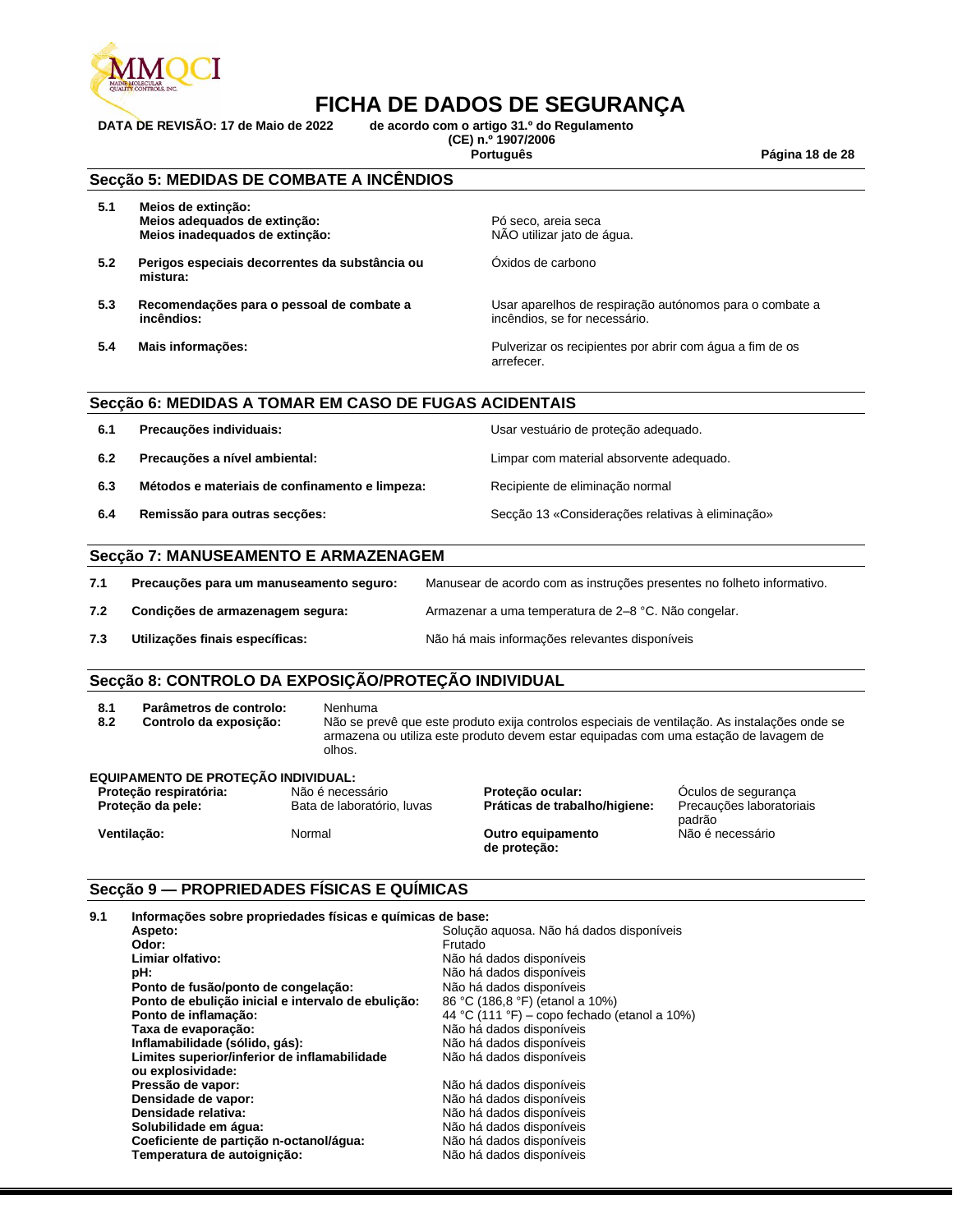

**DATA DE REVISÃO: 17 de Maio de 2022 de acordo com o artigo 31.º do Regulamento (CE) n.º 1907/2006**

**Português Página 19 de 28**

**Temperatura de decomposição:** Não há dados disponíveis<br>
Viscosidade: Niscosidade: Não há dados disponíveis **Propriedades explosivas:** Não há dados disponíveis<br> **Propriedades comburentes:** Não há dados disponíveis Propriedades comburentes:<br>Outras informações:

Não há dados disponíveis<br>Não há dados disponíveis **9.2 Outras informações:** Não há dados disponíveis

#### **Secção 10 — ESTABILIDADE E REATIVIDADE**

| 10.1               | Reatividade:                                                     | Não há mais informações relevantes disponíveis.                         |
|--------------------|------------------------------------------------------------------|-------------------------------------------------------------------------|
| 10.2               | Estabilidade química/decomposição<br>térmica/condicões a evitar: | Não ocorre decomposição se se utilizar de acordo com as especificações. |
| 10.3               | Possibilidade de reações perigosas:                              | Nenhuma reação perigosa conhecida.                                      |
| 10.4               | Condições a evitar:                                              | Não há mais informações relevantes disponíveis.                         |
| 10.5               | Materiais incompatíveis:                                         | Não há mais informações relevantes disponíveis.                         |
| 10.6<br>perigosos: | Produtos de decomposição                                         | Nenhum produto de decomposição perigoso conhecido.                      |

#### **Secção 11 — INFORMAÇÃO TOXICOLÓGICA**

| 11.1 | Informações sobre os efeitos toxicológicos:<br>Toxicidade aquda:                                                                                         | Com base nos dados disponíveis, não se satisfazem os critérios de classificação.                                                                                                                                                                         |  |  |
|------|----------------------------------------------------------------------------------------------------------------------------------------------------------|----------------------------------------------------------------------------------------------------------------------------------------------------------------------------------------------------------------------------------------------------------|--|--|
| 11.2 | Efeito de irritabilidade primário:<br>Corrosão/irritação cutânea:<br>Lesões oculares graves/irritação ocular:<br>Sensibilização respiratória ou cutânea: | Com base nos dados disponíveis, não se satisfazem os critérios de classificação.<br>Com base nos dados disponíveis, não se satisfazem os critérios de classificação.<br>Com base nos dados disponíveis, não se satisfazem os critérios de classificação. |  |  |
| 11.3 | Efeitos de carcinogenidade e mutagenicidade e efeitos tóxicos na reprodução:                                                                             |                                                                                                                                                                                                                                                          |  |  |
|      | Mutagenicidade em células germinativas:<br>Carcinogenicidade:<br>Toxicidade reprodutiva:                                                                 | Com base nos dados disponíveis, não se satisfazem os critérios de classificação.<br>Com base nos dados disponíveis, não se satisfazem os critérios de classificação.<br>Com base nos dados disponíveis, não se satisfazem os critérios de classificação. |  |  |
|      | toxicidade para órgãos-alvo específicos<br>(STOT) — exposição única:                                                                                     | Com base nos dados disponíveis, não se satisfazem os critérios de classificação.                                                                                                                                                                         |  |  |
|      | toxicidade para órgãos-alvo específicos<br>(STOT) — exposição repetida:                                                                                  | Com base nos dados disponíveis, não se satisfazem os critérios de classificação.                                                                                                                                                                         |  |  |
|      | Perigo de aspiração:                                                                                                                                     | Com base nos dados disponíveis, não se satisfazem os critérios de classificação.                                                                                                                                                                         |  |  |

#### **Secção 12 — INFORMAÇÃO ECOLÓGICA**

| 12.1 | Toxicidade:<br>Toxicidade aquática:                                                         | Considerado como sendo pouco tóxico para os organismos aquáticos.                                                                                       |
|------|---------------------------------------------------------------------------------------------|---------------------------------------------------------------------------------------------------------------------------------------------------------|
| 12.2 | Persistência e degradabilidade:                                                             | Facilmente biodegradável.                                                                                                                               |
| 12.3 | Potencial de bioacumulação:                                                                 | Baixo potencial de bioacumulação.                                                                                                                       |
| 12.4 | Mobilidade no solo:                                                                         | Solúvel em água. Ocorrerá partição na fase aguosa. Desaparece num curto período<br>por evaporação e dissolução. Pouco absorvido por solos e sedimentos. |
| 12.5 | Resultados da avaliação PBT e mPmB:<br>PBT:<br>Não aplicável.<br>Não aplicável.<br>$mPmB$ : |                                                                                                                                                         |
| 12.6 | <b>Outros efeitos adversos:</b>                                                             | Não há mais informações relevantes disponíveis.                                                                                                         |

#### **Secção 13: CONSIDERAÇÕES RELATIVAS À ELIMINAÇÃO**

| 13.1 | Métodos de tratamento de resíduos:                                         | Eliminar o produto não utilizado, a substância derramada e os resíduos num recipiente<br>de eliminação normal. |
|------|----------------------------------------------------------------------------|----------------------------------------------------------------------------------------------------------------|
| 13.2 | Embalagem contaminada:<br>Recomendação:<br>Produto de limpeza recomendado: | Tem de se eliminar de acordo com os regulamentos oficiais.<br>Aqua com produtos de limpeza, se for necessário. |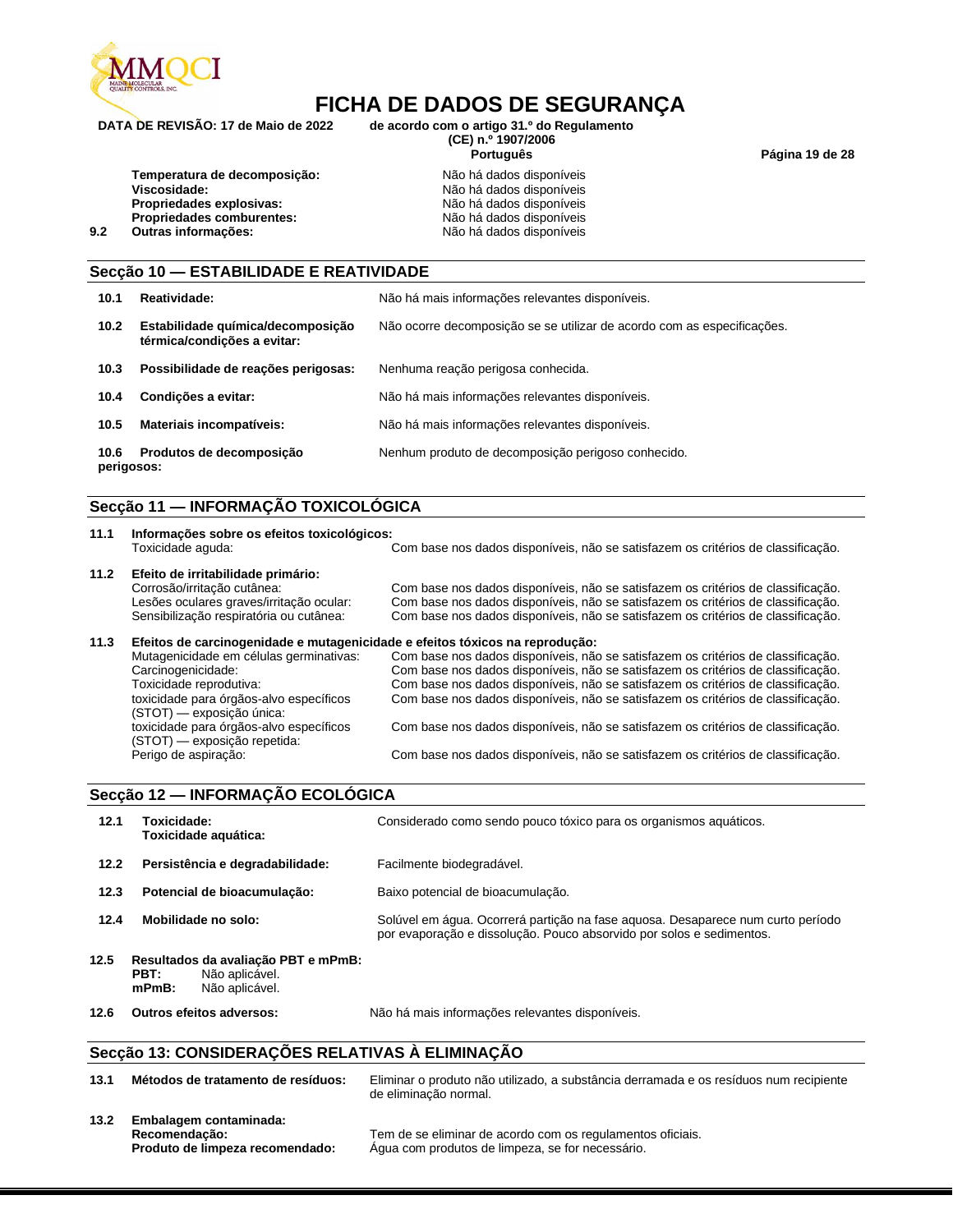

**DATA DE REVISÃO: 17 de Maio de 2022 de acordo com o artigo 31.º do Regulamento** 

**(CE) n.º 1907/2006 Português Página 20 de 28**

#### **Secção 14: INFORMAÇÕES RELATIVAS AO TRANSPORTE**

| 14.1 | Número ONU:                                                                                  | ADR, ADN, IMDG, IATA:        | Não regulado  |
|------|----------------------------------------------------------------------------------------------|------------------------------|---------------|
| 14.2 | Designação oficial de transporte<br>da ONU:                                                  | ADR, ADN, IMDG, IATA:        | Não regulado  |
| 14.3 | Classes de perigo para efeitos<br>de transporte:                                             | Classe ADR, ADN, IMDG, IATA: | Não regulado  |
| 14.4 | Grupo de embalagem:                                                                          | ADR, IMDG, IATA:             | Não regulado  |
| 14.5 | Perigos para o ambiente:                                                                     | Poluente marinho:            | Não           |
| 14.6 | Precauções especiais para o<br>utilizador:                                                   |                              | Não aplicável |
| 14.7 | Transporte a granel em conformidade<br>com o anexo II da Convenção Marpol<br>e o Código IBC: |                              | Não aplicável |

#### **Secção 15: INFORMAÇÃO SOBRE REGULAMENTAÇÃO**

#### **15.1 Regulamentação/legislação específica para a substância ou mistura em matéria de saúde, segurança e ambiente: Diretiva 2012/18/UE:**

**Substâncias designadas perigosas — ANEXO I:** Nenhum dos componentes se encontra listado.

**Regulamentos nacionais:**

**Classe de perigo para a água:** Classe de perigo para a água 1 (autoavaliação): ligeiramente perigoso para a água.

**15.2 Avaliação da segurança química:** Não se efetuou uma avaliação da segurança química.

| <b>Nome</b>    | $N.$ <sup>o</sup> CE | N.º de índice | N.º CAS | %        | Classificação  | Rotulagem       |
|----------------|----------------------|---------------|---------|----------|----------------|-----------------|
| auímico        |                      |               |         |          | <b>Símbolo</b> | <b>Frases N</b> |
| Alcool etílico | 200-578-6            | 603-002-00-5  | 64-17-5 | n.<br>20 | <b>Nenhuma</b> | Nenhuma         |

**Proposta 65 da Califórnia:** Este produto não contém nenhuma substância presente na lista de agentes cancerígenos conhecidos ou potenciais da Califórnia.

**Avaliação da segurança química:** Respeitar as normas gerais de segurança laboratorial ao manusear produtos químicos.

#### **Secção 16: OUTRAS INFORMAÇÕES**

| FDS preparada por:  | <b>MMQCI</b> |
|---------------------|--------------|
| Data de preparação: | Maio de 2022 |

Declaração de exoneração de As informações contidas nesta FDS são fornecidas apenas para orientação. A FDS foi cuidadosamente responsabilidade: preparada com base em referências e testes que se acredita serem fiáveis. Contudo, a MMQCI não garante a exatidão e completude dos dados. Qualquer utilização dos dados tem de estar em conformidade com os regulamentos federais, estatais e locais aplicáveis.

#### *Abreviaturas e acrónimos:*

*ADR: Accord européen sur le transport des marchandises dangereuses par Route (Acordo Europeu relativo ao Transporte Internacional de Mercadorias Perigosas por Estrada) IMDG: Código Marítimo Internacional para o Transporte de Mercadorias Perigosas IATA: Associação Internacional de Transporte Aéreo GHS: Sistema Globalmente Harmonizado de Classificação e Rotulagem de Produtos Químicos EINECS: Inventário Europeu das Substâncias Químicas Existentes no Mercado ELINCS: Lista Europeia de Substâncias Químicas Notificadas CAS: Chemical Abstracts Service (divisão da American Chemical Society [Sociedade Americana de Química]) PBT: substância Persistente, Bioacumulável e Tóxica*

*mPmB: muito Persistente e muito Bioacumulável*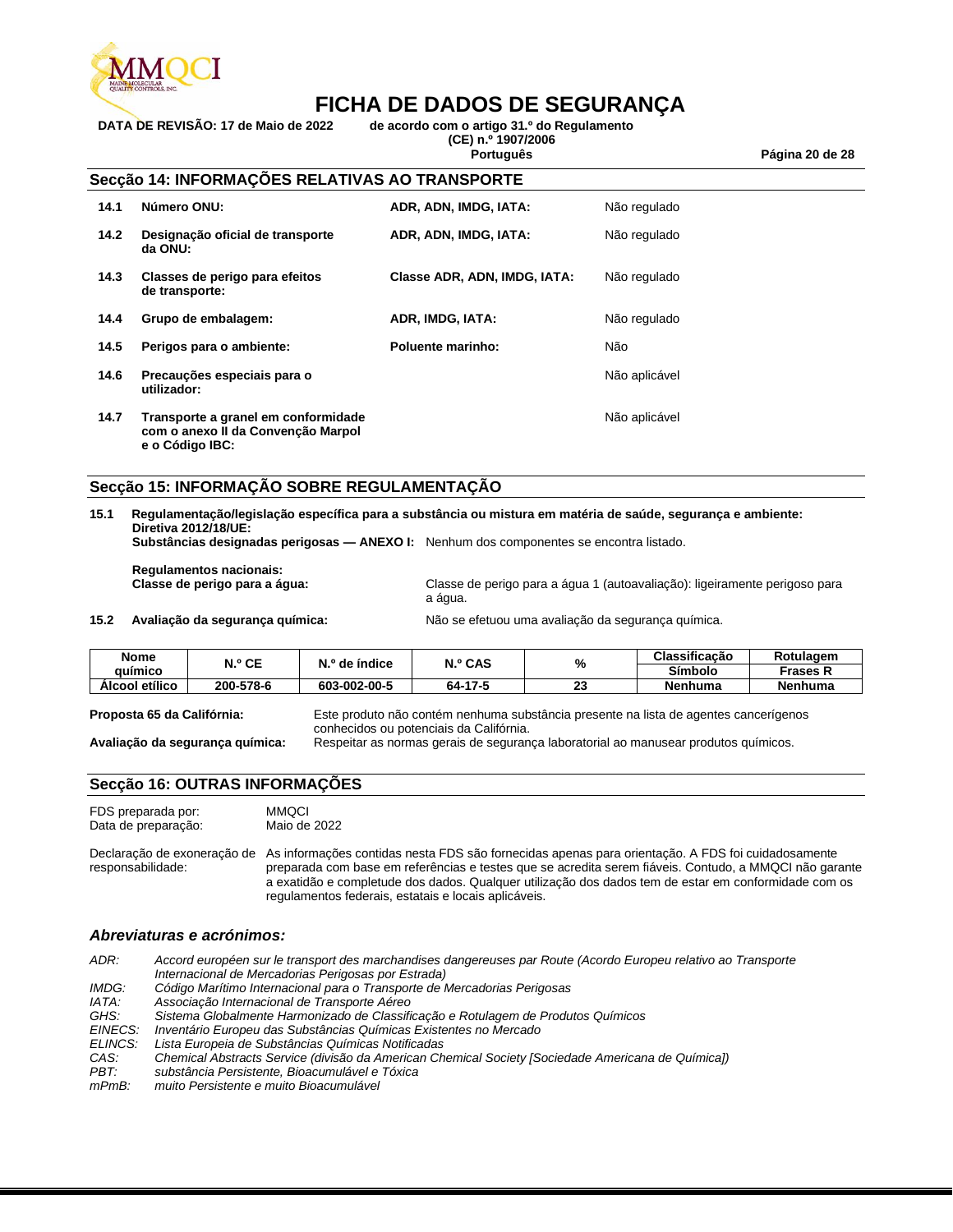

## **FICHA DE DATOS DE SEGURIDAD**

**FECHA DE REVISIÓN: 17 de Mayo de 2022 según 1907/2006/CE, artículo 31 Español Página 21 de 28**

#### **Sección 1: IDENTIFICACIÓN DE LA SUSTANCIA/MEZCLA Y DE LA SOCIEDAD/EMPRESA**

- **1.1 Identificador del producto Nombre comercial:** Xpert FII & FV Genotype Panel G109 **Número de artículo:**
- **1.2** Usos pertinentes identificados de la sustancia o mezcla y usos desaconsejados: Sector de uso SU20 Servicios sanitarios Aplicación de la sustancia/mezcla
- **1.3** Xpert FII & FV Genotype Panel G109 está indicado para su uso *in vitro* como control de calidad para supervisar el rendimiento analítico de la detección de FII y FV en el sistema GeneXpert®. Xpert FII & FV Genotype Panel G109 está formulado para supervisar la detección de las mutaciones de Factor II G20210A y Factor V de Leiden G1691A, los factores genéticos de riesgo más frecuentes para episodios trombóticos.

**DATOS DEL PROVEEDOR DE LA FICHA DE DATOS DE SEGURIDAD, FABRICANTE/PROVEEDOR: Maine Molecular Quality Controls, Inc (MMQCI) Número de fax del fabricante**

23 Mill Brook Rd Saco, Maine 04072 (EE. UU.) Correo electrónico: info@mmqci.com [www.mmqci.com](http://www.mmqci.com/)

**fabricante**<br>207-885-1072

207-885-1079

**1.4 Número de teléfono de emergencia:** 207-885-1072 (EST 8:30-17:00)

#### **Sección 2: IDENTIFICACIÓN DE LOS PELIGROS**

- **2.1 Clasificación de la sustancia o mezcla:** No procede<br>**Clasificación según el Reglamento (CE) n.º 1272/2008:** No procede Clasificación según el Reglamento (CE) n.º 1272/2008:
- **2.2 Elementos de etiquetado: Etiquetado según el Reglamento (CE) n.º 1272/2008:** No procede<br>**Pictogramas de peligro:** No procede **Pictogramas de peligro:** No procede<br> **Palabra de advertencia:** No procede **Palabra de advertencia:** No procede indicaciones de peligro:<br> **Indicaciones de peligro:** No procede indicaciones de peligro: **Indicaciones de peligro:**
- **2.3 Otros peligros: Resultados de la valoración PBT y mPmB: PBT:** No procede<br> **mPmB:** No procede No procede

Este producto no se considera inflamable en condiciones ordinarias de laboratorio según los estudios realizados por MMQCI.

#### **Sección 3: COMPOSICIÓN/INFORMACIÓN SOBRE LOS INGREDIENTES**

#### **3.1 Caracterización química: Mezclas**

| <b>Nombre</b>      | N.º CE    | N.º índice   | <b>N.º CAS</b> | o,      | Clasificación  | Etiauetado     |
|--------------------|-----------|--------------|----------------|---------|----------------|----------------|
| auimico            |           |              |                | 7о      | Símbolo        | Frases N       |
| etílico<br>Alcohol | 200-578-6 | 603-002-00-5 | 64-17-5        | ^^<br>∼ | <b>Ninguna</b> | <b>Ninguna</b> |

#### **Sección 4: MEDIDAS DE PRIMEROS AUXILIOS**

| 4.1 | Descripción de las medidas de primeros auxilios:                                                                 |                                                                                                     |                                              |
|-----|------------------------------------------------------------------------------------------------------------------|-----------------------------------------------------------------------------------------------------|----------------------------------------------|
|     | Información general:                                                                                             | No se requieren medidas especiales.                                                                 |                                              |
|     | En caso de inhalación:                                                                                           | Suministrar aire fresco; consultar al médico en caso de molestias.                                  |                                              |
|     | En caso de contacto con la piel:                                                                                 | Por regla general, el producto no irrita la piel.                                                   |                                              |
|     |                                                                                                                  | En caso de contacto con los ojos: Limpiar el ojo abierto durante varios minutos con aqua corriente. |                                              |
|     | En caso de ingestión:                                                                                            | Enjuagar la boca con agua. Buscar atención médica y un seguimiento adecuado.                        |                                              |
|     | 4.2 Principales síntomas y efectos, agudos y retardados:                                                         |                                                                                                     | Irritación ocular                            |
|     | 4.3 Indicación de toda atención médica y de los tratamientos especiales que<br>deban dispensarse inmediatamente: |                                                                                                     | No se dispone de más información pertinente. |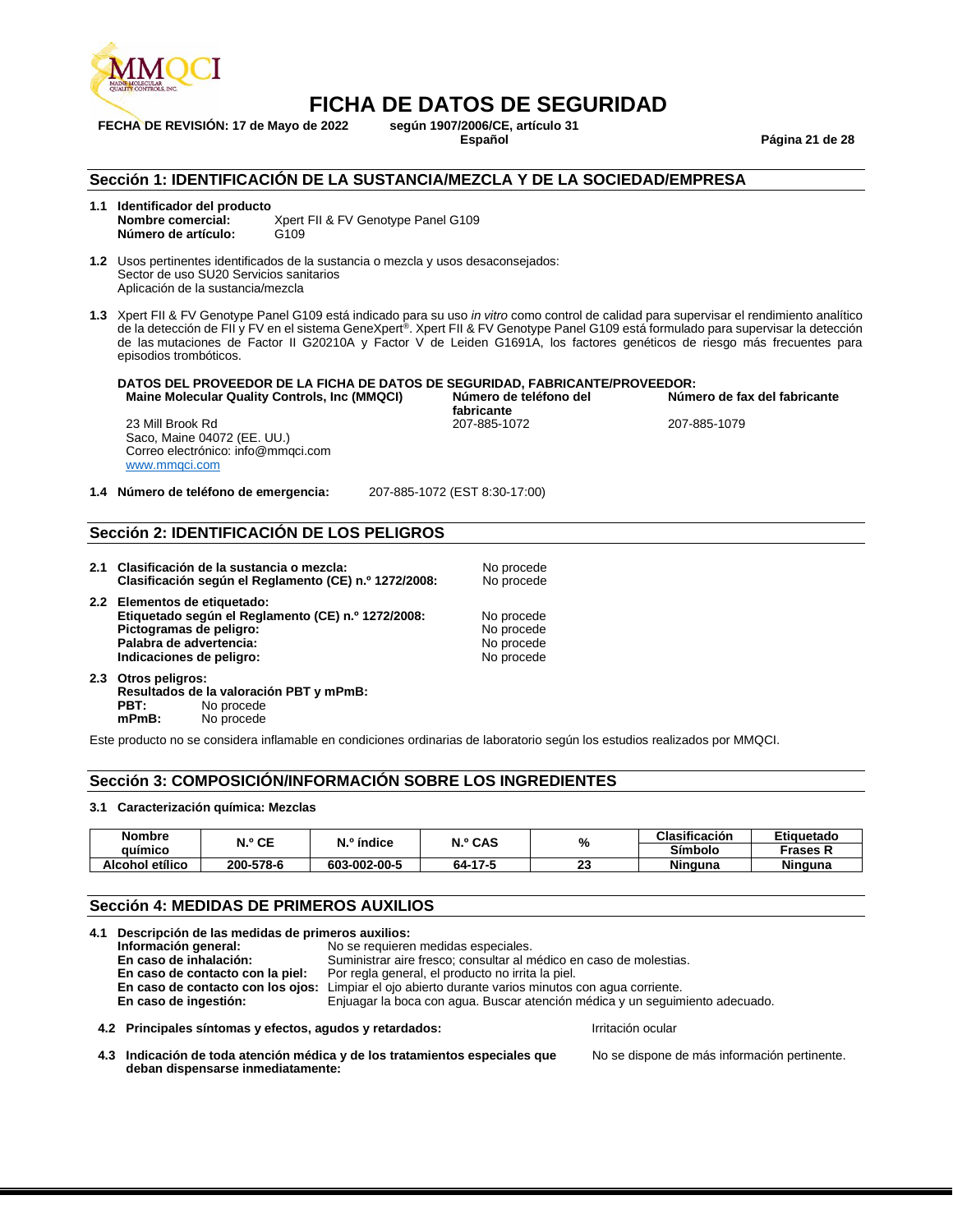

# **FICHA DE DATOS DE SEGURIDAD**<br>de 2022 según 1907/2006/CE, artículo 31

**FECHA DE REVISIÓN: 17 de Mayo de 2022 según 1907/2006/CE, artículo 31**

**Español Página 22 de 28**

#### **Sección 5: MEDIDAS DE LUCHA CONTRA INCENDIOS**

- **5.1 Medios de extinción:** Medios de extinción adecuados: **Actual Entrarco en Entrarco en Polvo** seco, arena seca
- **5.2 Peligros especiales derivados de la sustancia o la mezcla:**

**Medios de extinción inadecuados:** NO utilizar chorros de agua.

Óxidos de carbono

**5.3 Recomendaciones para los bomberos:** Llevar un equipo de respiración autónomo para la lucha contra el fuego si es necesario.

**5.4 Más información:** Utilizar agua pulverizada para enfriar los contenedores no abiertos.

#### **Sección 6: MEDIDAS EN CASO DE VERTIDO ACCIDENTAL**

- **6.1 Precauciones personales:** Llevar ropa de protección adecuada.
- **6.2 Precauciones relativas al medio ambiente:** Limpiar con un material absorbente adecuado.
- **6.3 Métodos y material de contención y limpieza:** Contenedor adecuado para la eliminación
- **6.4 Referencia a otras secciones:** Sección 13 Eliminación

#### **Sección 7: MANIPULACIÓN Y ALMACENAMIENTO**

| 7.1 | Precauciones para una manipulación segura: | Manipular según las instrucciones del prospecto. |
|-----|--------------------------------------------|--------------------------------------------------|
| 7.2 | Condiciones de almacenamiento seguro:      | Conservar a 2-8 °C. No congelar.                 |
| 7.3 | Usos finales específicos:                  | No se dispone de más información pertinente.     |

### **Sección 8: CONTROLES DE EXPOSICIÓN/PROTECCIÓN INDIVIDUAL** Ninguna

| 8.1 | Valores límite |
|-----|----------------|
|     | de exposición: |

**8.2 Controles de exposición:** No se espera que este producto requiera controles especiales de ventilación. Las instalaciones que almacenan o utilizan este producto deben estar equipadas con una estación de lavado de ojos.

| <b>EQUIPO DE PROTECCIÓN INDIVIDUAL:</b> |                           |  |
|-----------------------------------------|---------------------------|--|
| Protección respiratoria:                | No se requiere            |  |
| Protección de la piel:                  | Bata de laboratorio, guan |  |
|                                         |                           |  |

Prácticas de trabajo/higiene:

**Ventilación:** Normal **Desembra de la protección: Otros equipos de protección:** 

**Protección de los ojos:** Gafas de seguridad<br>ites **Prácticas de trabajo/higiene:** Precauciones estándar de laboratorio<br>No se requiere

#### **Sección 9: PROPIEDADES FÍSICAS Y QUÍMICAS**

| 9.1 | Información sobre propiedades físicas y químicas básicas: |                                                |
|-----|-----------------------------------------------------------|------------------------------------------------|
|     | Aspecto:                                                  | Solución acuosa No hay datos disponibles       |
|     | Olor:                                                     | Afrutado                                       |
|     | Umbral olfativo:                                          | No hay datos disponibles                       |
|     | pH:                                                       | No hay datos disponibles                       |
|     | Punto de fusión/punto de congelación:                     | No hay datos disponibles                       |
|     | Punto inicial de ebullición e intervalo                   | 86 °C (186,8 °F) (10 % de etanol)              |
|     | de ebullición:                                            |                                                |
|     | Punto de inflamación:                                     | 44 °C (111 °F) - vaso cerrado (10 % de etanol) |
|     | Tasa de evaporación:                                      | No hay datos disponibles                       |
|     | Inflamabilidad (sólido, gas):                             | No hay datos disponibles                       |
|     | Límites superior/inferior de inflamabilidad               | No hay datos disponibles                       |
|     | o explosividad:                                           |                                                |
|     | Presión de vapor:                                         | No hay datos disponibles                       |
|     | Densidad de vapor:                                        | No hay datos disponibles                       |
|     | Densidad relativa:                                        | No hay datos disponibles                       |
|     | Solubilidad en agua:                                      | No hay datos disponibles                       |
|     | Coeficiente de reparto: n-octanol/aqua:                   | No hay datos disponibles                       |
|     | Temperatura de autoinflamación:                           | No hay datos disponibles                       |
|     | Temperatura de descomposición:                            | No hay datos disponibles                       |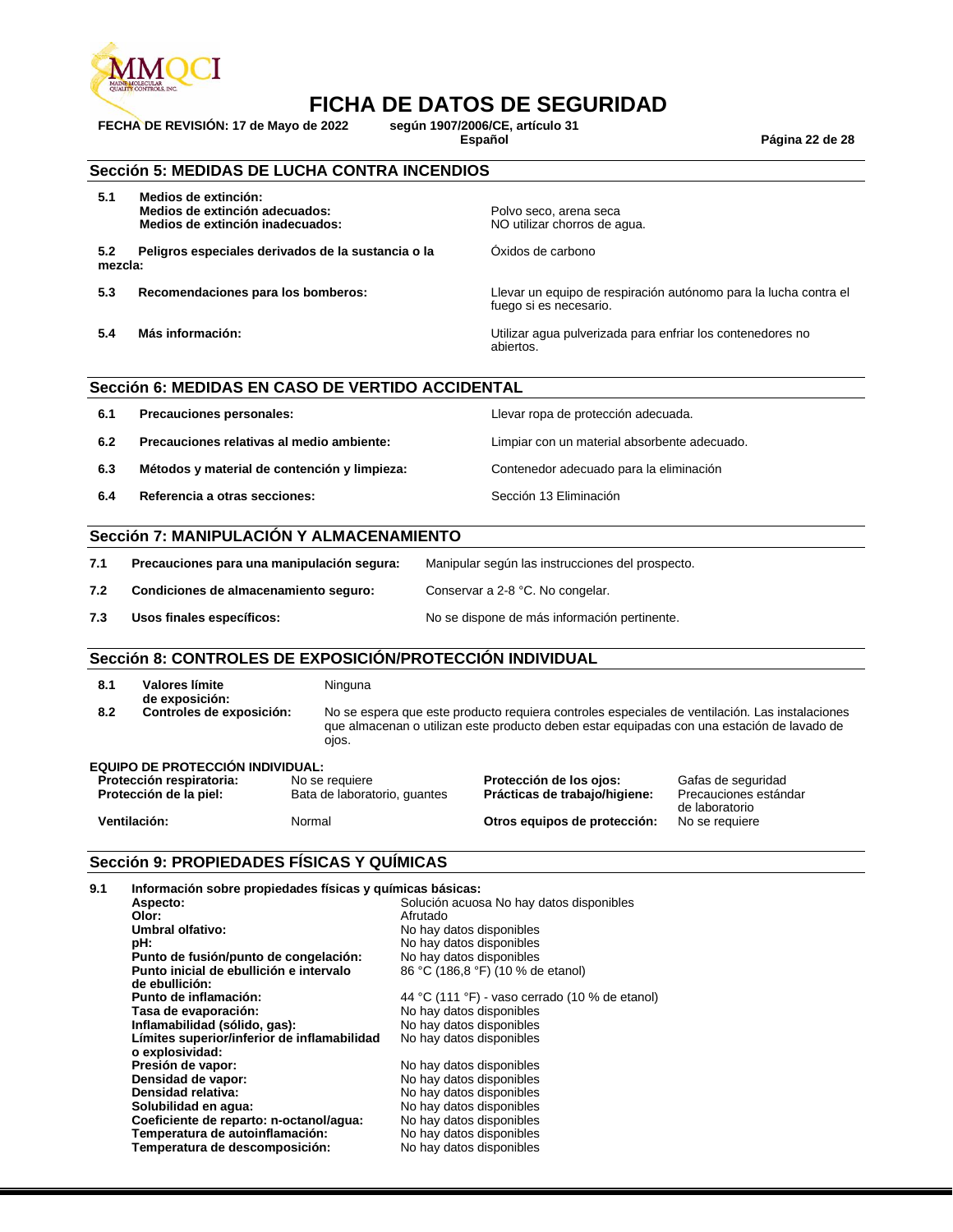

# **FICHA DE DATOS DE SEGURIDAD**

**FECHA DE REVISIÓN: 17 de Mayo de 2022 según 1907/2006/CE, artículo 31**

**Español Página 23 de 28**

**Propiedades explosivas: Propiedades comburentes:** No hay datos disponibles<br> **Información adicional:** No hay datos disponibles **9.2 Información adicional:** No hay datos disponibles

**Viscosidad:** No hay datos disponibles<br> **Propiedades explosivas:** No hay datos disponibles

|                   | Sección 10: ESTABILIDAD Y REACTIVIDAD                                            |                                                            |  |  |
|-------------------|----------------------------------------------------------------------------------|------------------------------------------------------------|--|--|
| 10.1              | Reactividad:                                                                     | No se dispone de más información pertinente.               |  |  |
| 10.2 <sub>1</sub> | Estabilidad química<br>Descomposición térmica/condiciones<br>que deben evitarse: | No se descompone si se utiliza según las especificaciones. |  |  |
| 10.3              | Posibilidad de reacciones peligrosas:                                            | No se conocen reacciones peligrosas.                       |  |  |
| 10.4              | Condiciones que deben evitarse:                                                  | No se dispone de más información pertinente.               |  |  |
| 10.5              | <b>Materiales incompatibles:</b>                                                 | No se dispone de más información pertinente.               |  |  |
| 10.6              | Productos de<br>descomposición peligrosos:                                       | No se conocen productos de descomposición peligrosos.      |  |  |

#### **Sección 11: INFORMACIÓN TOXICOLÓGICA**

**11.1 Información sobre los efectos toxicológicos:**

Según los datos disponibles, no se cumplen los criterios de clasificación.

**11.2 Efecto irritante primario:**

Corrosión/irritación cutánea: Según los datos disponibles, no se cumplen los criterios de clasificación.<br>
Lesión/irritación ocular grave: Según los datos disponibles, no se cumplen los criterios de clasificación. Según los datos disponibles, no se cumplen los criterios de clasificación. Sensibilización respiratoria o cutánea: Según los datos disponibles, no se cumplen los criterios de clasificación.

#### **11.3 Efectos CMR (carcinogenicidad, mutagenicidad y toxicidad para la reproducción):**

Mutagenicidad en células germinales: Según los datos disponibles, no se cumplen los criterios de clasificación.<br>Carcinogenicidad: Según los datos disponibles, no se cumplen los criterios de clasificación. Carcinogenicidad: Según los datos disponibles, no se cumplen los criterios de clasificación.<br>
Toxicidad para la reproducción: Según los datos disponibles, no se cumplen los criterios de clasificación. Según los datos disponibles, no se cumplen los criterios de clasificación. Toxicidad específica en determinados órganos (STOT) - exposición única: Según los datos disponibles, no se cumplen los criterios de clasificación. Toxicidad específica en determinados órganos (STOT) - exposición repetida: Según los datos disponibles, no se cumplen los criterios de clasificación. Peligro de aspiración: Según los datos disponibles, no se cumplen los criterios de clasificación.

#### **Sección 12: INFORMACIÓN ECOLÓGICA**

| 12.1 | Toxicidad:<br>Toxicidad acuática:                                                         | Se considera que tiene una baja toxicidad para los organismos acuáticos.                                                                                  |
|------|-------------------------------------------------------------------------------------------|-----------------------------------------------------------------------------------------------------------------------------------------------------------|
| 12.2 | Persistencia y degradabilidad:                                                            | Fácilmente biodegradable.                                                                                                                                 |
| 12.3 | Potencial de bioacumulación:                                                              | Bajo potencial de bioacumulación.                                                                                                                         |
| 12.4 | Movilidad en el suelo:                                                                    | Soluble en agua, reparto en fase acuosa. Desaparece en un corto periodo de tiempo<br>por evaporación y disolución. Se absorbe mal en suelos y sedimentos. |
| 12.5 | Resultados de la valoración PBT y mPmB:<br>No procede.<br>PBT:<br>$mPmB$ :<br>No procede. |                                                                                                                                                           |

#### **12.6 Otros efectos adversos:** No se dispone de más información pertinente.

#### **Sección 13: CONSIDERACIONES RELATIVAS A LA ELIMINACIÓN**

| 13.1 | Métodos para el tratamiento de residuos: | Deseche el producto no utilizado, la sustancia derramada y los residuos en el<br>contenedor de basura normal. |
|------|------------------------------------------|---------------------------------------------------------------------------------------------------------------|
| 13.2 | <b>Envases contaminados:</b>             |                                                                                                               |
|      | Recomendación:                           | Eliminar de acuerdo con la normativa oficial.                                                                 |
|      | Producto de limpieza recomendado:        | Agua, si es necesario con productos de limpieza.                                                              |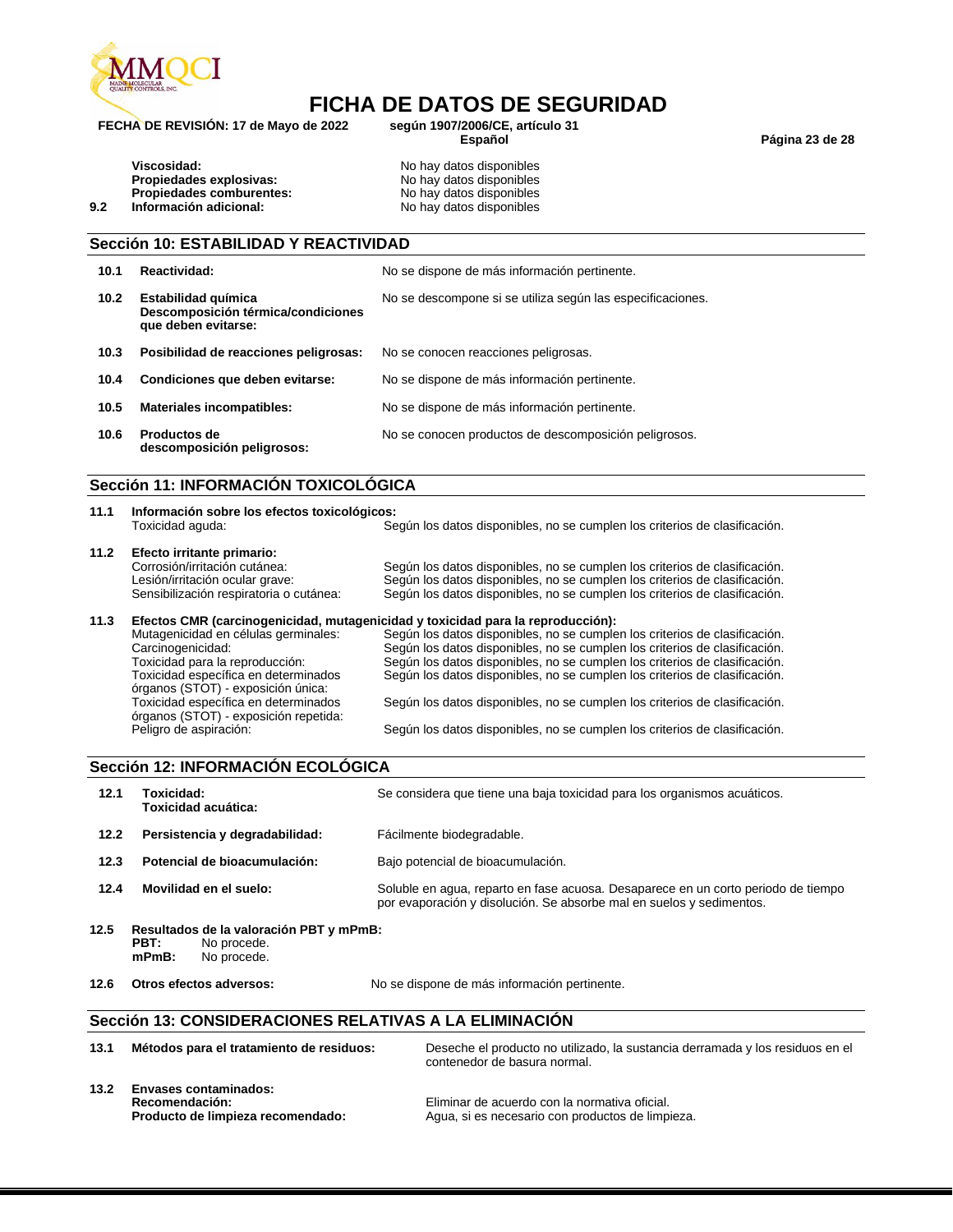

# **FICHA DE DATOS DE SEGURIDAD**

**FECHA DE REVISIÓN: 17 de Mayo de 2022 según 1907/2006/CE, artículo 31**

**Español Página 24 de 28**

#### **Sección 14: INFORMACIÓN RELATIVA AL TRANSPORTE**

| 14.1 | Número de las Naciones Unidas:                                                 | ADR, ADN, IMDG, IATA:       | No regulado |
|------|--------------------------------------------------------------------------------|-----------------------------|-------------|
| 14.2 | Designación oficial de transporte de<br>las Naciones Unidas:                   | ADR. ADN. IMDG. IATA:       | No regulado |
| 14.3 | Clase(s) de peligro para el transporte:                                        | Clase ADR. ADN. IMDG. IATA: | No regulado |
| 14.4 | Grupo de embalaje:                                                             | ADR. IMDG. IATA:            | No regulado |
| 14.5 | Peligros para el medio ambiente:                                               | Contaminante marino:        | No          |
| 14.6 | Precauciones particulares para<br>el usuario:                                  |                             | No procede  |
| 14.7 | Transporte a granel según el Anexo II<br>del Convenio Marpol y del Código IBC: |                             | No procede  |

#### **Sección 15: INFORMACIÓN REGLAMENTARIA**

**15.1 Reglamentación y legislación en materia de seguridad, salud y medio ambiente específicas para la sustancia o la mezcla: Directiva 2012/18/UE:**

**Sustancias peligrosas designadas - ANEXO I:** Ninguno de los ingredientes aparece en la lista.

**Normativa nacional:**

Clase de peligro para el agua 1 (autoclasificación): ligeramente peligroso para el agua.

**15.2 Evaluación de la seguridad química:** No se ha llevado a cabo ninguna evaluación de la seguridad química.

| <b>Nombre</b> | N.º CE    | N.º índice   | <b>N.º CAS</b> | %        | <b>Clasificación</b> | Etiquetado |
|---------------|-----------|--------------|----------------|----------|----------------------|------------|
| auímico       |           |              |                |          | Símbolo              | Frases R   |
| Alcohol       | 200-578-6 | 603-002-00-5 | 64-17-5        | ng<br>23 | Ninguna              | Ninguna    |
| etílico       |           |              |                |          |                      |            |

**Propuesta 65 de California:** Este producto no contiene ninguna sustancia incluida en la lista de California de posibles carcinógenos o carcinógenos conocidos.

**Evaluación de la seguridad química:** Respete las normas generales de seguridad del laboratorio al manipular productos químicos.

#### **Sección 16: OTRA INFORMACIÓN**

FDS preparada por: MMQCI Fecha de preparación: Mayo de 2022

Descargo de responsabilidad: La información contenida en esta FDS se proporciona solo para uso a modo de guía. La FDS se ha preparado cuidadosamente a partir de referencias y pruebas que se consideran fiables; sin embargo, MMQCI no garantiza la exactitud e integridad de los datos. Cualquier uso de los datos debe seguir la normativa federal, estatal y local aplicable.

#### *Abreviaturas y acrónimos:*

*ADR: Accord européen sur le transport des marchandises dangereuses par Route (Acuerdo europeo relativo al transporte internacional de mercancías peligrosas por carretera) IMDG: Código marítimo internacional de mercancías peligrosas IATA: Asociación Internacional de Transporte Aéreo*

*SGA: Sistema Globalmente Armonizado de clasificación y etiquetado de productos químicos*

*EINECS: Inventario europeo de sustancias químicas comerciales existentes*

*ELINCS: Lista europea de sustancias químicas notificadas*

*CAS: Servicio de resúmenes químicos (división de la American Chemical Society)*

*PBT: Persistente, Bioacumulable y Tóxico*

*mPmB: Muy persistente y muy bioacumulable*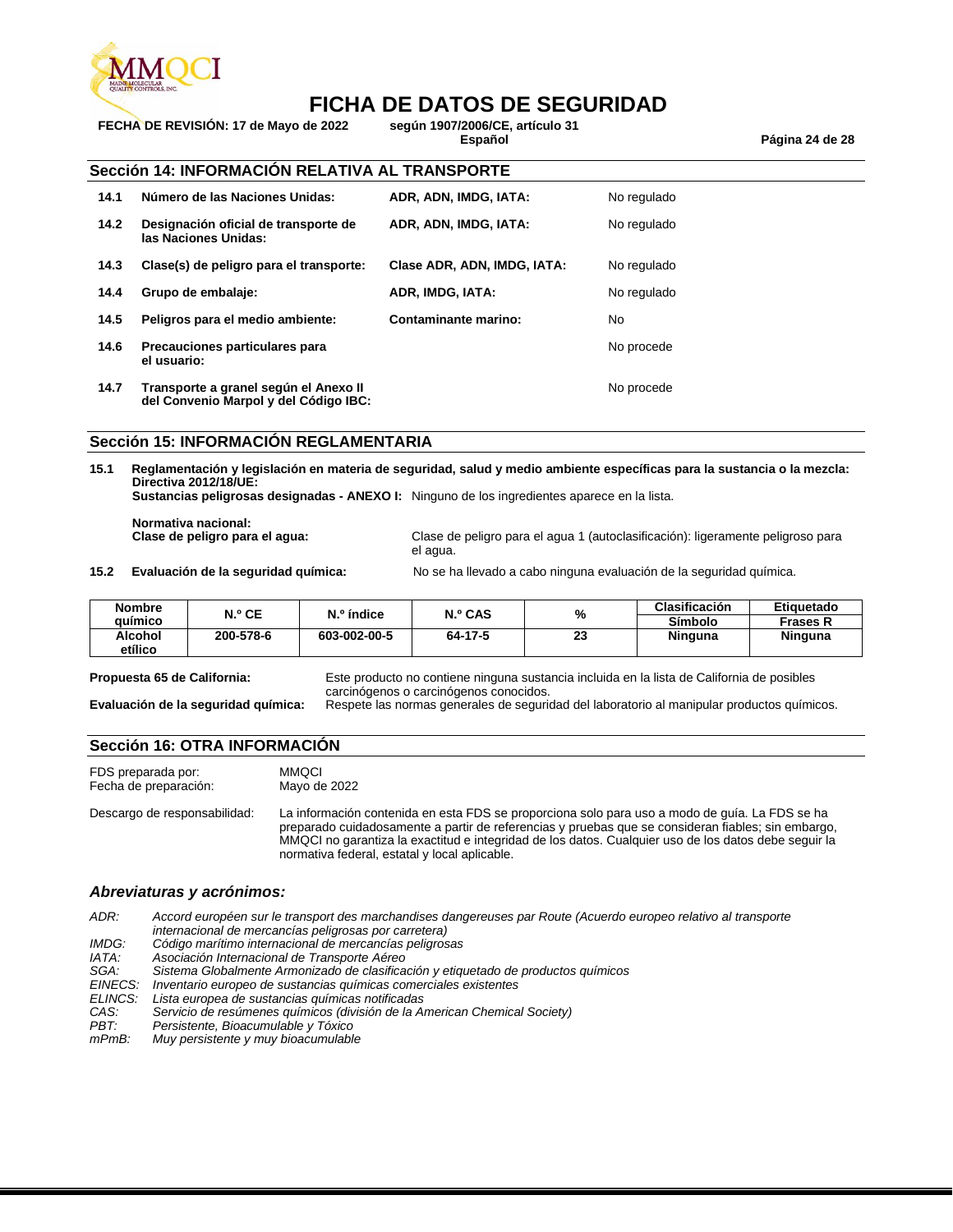

# **VEILIGHEIDSINFORMATIEBLAD**<br>volgens 1907/2006/EG. Artikel 31

**HERZIENINGSDATUM: 17 Mei 2022 volgens 1907/2006/EG, Artikel 31**

**Nederlands Pagina 25 van 28**

#### **Sectie 1: IDENTIFICATIE VAN DE STOF OF HET MENGSEL EN VAN DE VENNOOTSCHAP/ONDERNEMING**

**1.1 Productidentificatiecode Handelsnaam:** Xpert FII & FV Genotype Panel G109 **Artikelnummer:** 

**1.2** Relevant geïdentificeerd gebruik van de stof of het mengsel en ontraden gebruik: Gebruikssector SU20 Gezondheidsdiensten Toepassing van de stof of het mengsel

**1.3** Xpert FII & FV Genotype Panel G109 is bedoeld voor *in-vitro* gebruik als kwaliteitscontrole om de analytische prestaties van FII & FV-detectie op het GeneXpert® -systeem te volgen. Xpert FII & FV Genotype Panel G109 is samengesteld voor de opsporing van mutaties Factor II G20210A en Factor V Leiden G1691A, de meest voorkomende genetische risicofactoren voor trombotische voorvallen.

**GEGEVENS OVER DE VERSTREKKER VAN HET VEILIGHEIDSINFORMATIEBLAD, FABRIKANT/LEVERANCIER: Maine Molecular Quality Controls, Inc (MMQCI) <br>207-885-1072 <br>207-885-1072** 23 Mill Brook Rd Saco, Maine 04072 (USA) E-mail: info@mmqci.com [www.mmqci.com](http://www.mmqci.com/) 207-885-1079

**1.4 Telefoonnummer voor noodgevallen:** 207-885-1072 (EST 8:30-17:00)

#### **Sectie 2: IDENTIFICATIE VAN GEVA(A)R(EN)**

|               | 2.1 Indeling van de stof of het mengsel:<br>Indeling overeenkomstig Verordening (EG) nr. 1272/2008:                                                                  | Niet van toepassing<br>Niet van toepassing                        |
|---------------|----------------------------------------------------------------------------------------------------------------------------------------------------------------------|-------------------------------------------------------------------|
| $2.2^{\circ}$ | Label-elementen:<br>Etikettering overeenkomstig Verordening (EG) nr. 1272/2008: Niet van toepassing<br>Gevarenpictogrammen:<br>Signaalwoord:<br>Gevarenaanduidingen: | Niet van toepassing<br>Niet van toepassing<br>Niet van toepassing |

**2.3 Andere gevaren: Resultaten van PBT- en zPzB-beoordeling: PBT:** Niet van toepassing<br> **zPzB:** Niet van toepassing **Niet van toepassing** 

Dit product wordt niet beschouwd als ontvlambaar onder normale laboratoriumomstandigheden, gebaseerd op studies uitgevoerd door MMQCI.

#### **Sectie 3: SAMENSTELLING/INFORMATIE OVER INGREDIËNTEN**

#### **3.1 Scheikundige karakterisering: Mengsels**

| <b>Scheikundiae</b> | EC-nr.    |              | CAS-nr. | %         | Indelina | Etikettering    |
|---------------------|-----------|--------------|---------|-----------|----------|-----------------|
| naam                |           | Index-nr.    |         |           | Symbool  | <b>R-frasen</b> |
| <b>Ethvlaicohol</b> | 200-578-6 | 603-002-00-5 | 64-17-5 | e e<br>-- | Geen     | Geen            |

#### **Sectie 4: EERSTEHULPMAATREGELEN**

| 4.1 | Beschrijving van de eerstehulpmaatregelen:                                                     |                                                                       |  |  |  |
|-----|------------------------------------------------------------------------------------------------|-----------------------------------------------------------------------|--|--|--|
|     |                                                                                                | Algemene informatie: Geen speciale maatregelen nodig.                 |  |  |  |
|     | Na inademing:                                                                                  | Zorg voor frisse lucht; raadpleeg een arts in geval van klachten.     |  |  |  |
|     | Na huidcontact:                                                                                | Over het algemeen irriteert het product de huid niet.                 |  |  |  |
|     | Na oogcontact:                                                                                 | Spoel het geopende oog gedurende enkele minuten onder stromend water. |  |  |  |
|     | Na het inslikken:<br>Spoel de mond met water. Zoek medische hulp en zorg voor passende nazorg. |                                                                       |  |  |  |
|     | 4.2 Belangrijkste symptomen en effecten, zowel acuut als vertraagd:<br>Oogirritatie            |                                                                       |  |  |  |

**4.3 Indicatie van onmiddellijke medische aandacht en speciale vereiste behandeling:**

Geen verdere relevante informatie beschikbaar.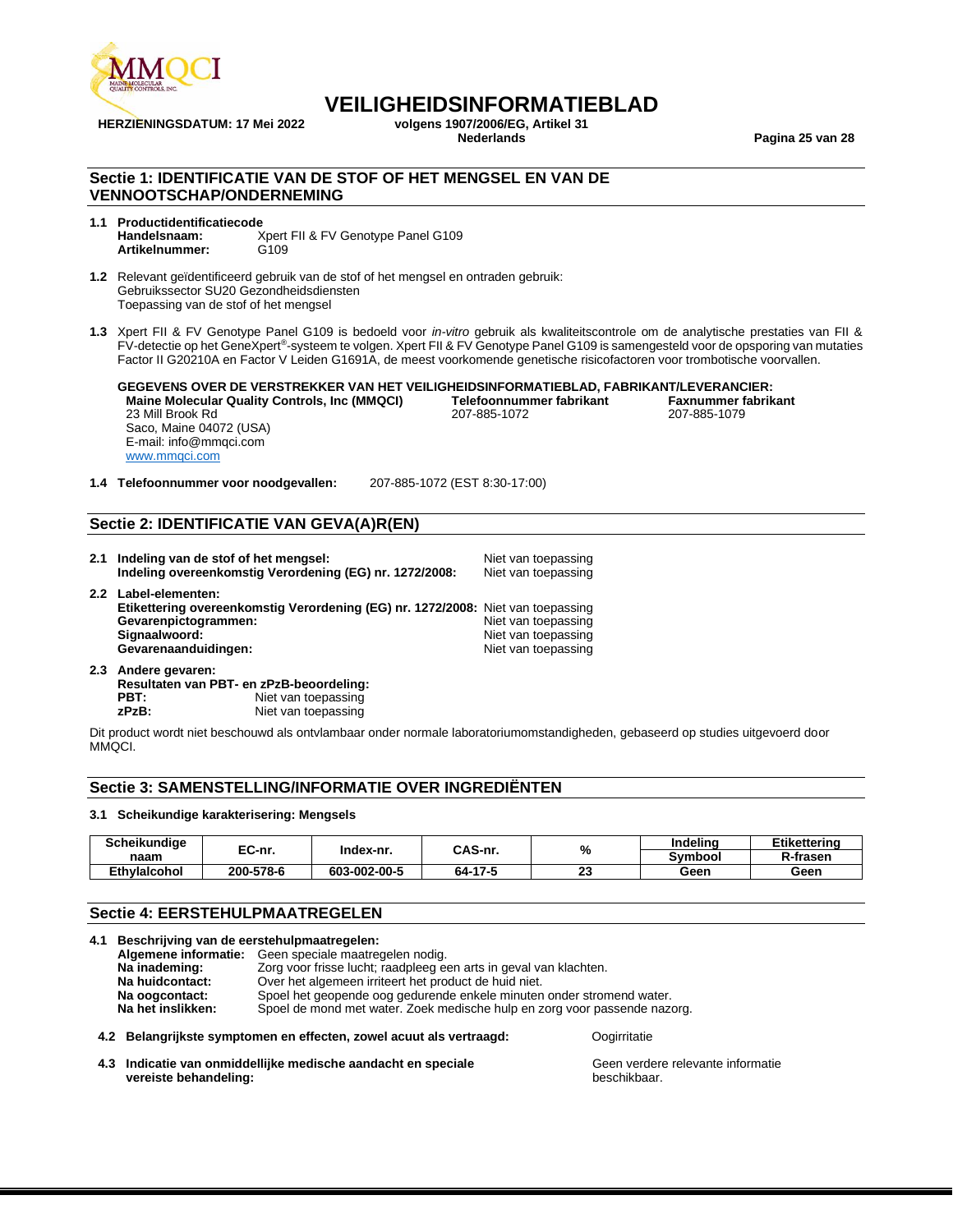

# **VEILIGHEIDSINFORMATIEBLAD**

**HERZIENINGSDATUM: 17 Mei 2022 volgens 1907/2006/EG, Artikel 31**

|            |                                                                                                                                                                                                                                                                                                      |                                             | <b>Nederlands</b>                                                                                                                                                                                                           |                                                                                                   | Pagina 26 van 28                                                                              |
|------------|------------------------------------------------------------------------------------------------------------------------------------------------------------------------------------------------------------------------------------------------------------------------------------------------------|---------------------------------------------|-----------------------------------------------------------------------------------------------------------------------------------------------------------------------------------------------------------------------------|---------------------------------------------------------------------------------------------------|-----------------------------------------------------------------------------------------------|
|            | Sectie 5: BRANDBESTRIJDINGSMAATREGELEN                                                                                                                                                                                                                                                               |                                             |                                                                                                                                                                                                                             |                                                                                                   |                                                                                               |
| 5.1        | <b>Blusmiddelen:</b><br>Geschikte blusmiddelen:<br>Ongeschikte blusmiddelen:                                                                                                                                                                                                                         |                                             |                                                                                                                                                                                                                             | Droog poeder, Droog zand<br>Gebruik GEEN waterstraal.                                             |                                                                                               |
| 5.2        | Speciale gevaren die door de stof of het mengsel<br>worden veroorzaakt:                                                                                                                                                                                                                              |                                             |                                                                                                                                                                                                                             | Koolstofoxiden                                                                                    |                                                                                               |
| 5.3        | Advies voor brandweerlieden:                                                                                                                                                                                                                                                                         |                                             |                                                                                                                                                                                                                             | voor brandbestrijding.                                                                            | Draag indien nodig onafhankelijke ademhalingsapparatuur                                       |
| 5.4        | Verdere informatie:                                                                                                                                                                                                                                                                                  |                                             |                                                                                                                                                                                                                             | Gebruik waterspray om ongeopende containers te koelen.                                            |                                                                                               |
|            | Sectie 6: MAATREGELEN BIJ ONBEDOELD VRIJKOMEN                                                                                                                                                                                                                                                        |                                             |                                                                                                                                                                                                                             |                                                                                                   |                                                                                               |
| 6.1        | Persoonlijke voorzorgsmaatregelen:                                                                                                                                                                                                                                                                   |                                             |                                                                                                                                                                                                                             | Draag geschikte beschermende kleding.                                                             |                                                                                               |
| 6.2        | Voorzorgsmaatregelen m.b.t. het milieu:                                                                                                                                                                                                                                                              |                                             |                                                                                                                                                                                                                             | Opvegen met geschikt absorberend materiaal.                                                       |                                                                                               |
| 6.3        | Insluitings- en reinigingsmethoden en -materiaal:                                                                                                                                                                                                                                                    |                                             |                                                                                                                                                                                                                             | Normale afvalcontainer                                                                            |                                                                                               |
| 6.4        | Verwijzing naar andere secties:                                                                                                                                                                                                                                                                      |                                             |                                                                                                                                                                                                                             | Sectie 13 Verwijdering                                                                            |                                                                                               |
|            | <b>Sectie 7: BEHANDELING EN OPSLAG</b>                                                                                                                                                                                                                                                               |                                             |                                                                                                                                                                                                                             |                                                                                                   |                                                                                               |
| 7.1        | Voorzorgsmaatregel voor het veilig hanteren van de stof:                                                                                                                                                                                                                                             |                                             |                                                                                                                                                                                                                             | Hanteren volgens de instructies op de bijsluiter.                                                 |                                                                                               |
| 7.2        | Voorwaarden voor een veilige opslag:                                                                                                                                                                                                                                                                 |                                             |                                                                                                                                                                                                                             | Bewaren bij 2-8 °C. Niet invriezen.                                                               |                                                                                               |
| 7.3        | Specifiek(e) eindgebruik(en):                                                                                                                                                                                                                                                                        |                                             |                                                                                                                                                                                                                             | Geen verdere relevante informatie beschikbaar.                                                    |                                                                                               |
|            | Sectie 8: BLOOTSTELLINGSCONTROLES / PERSOONLIJKE BESCHERMING                                                                                                                                                                                                                                         |                                             |                                                                                                                                                                                                                             |                                                                                                   |                                                                                               |
| 8.1<br>8.2 | Grenswaarden voor<br>blootstelling:<br><b>Blootstellingscontroles:</b>                                                                                                                                                                                                                               | Geen                                        |                                                                                                                                                                                                                             |                                                                                                   | Dit product zal naar verwachting geen speciale ventilatiemaatregelen vereisen. Inrichtingen   |
|            |                                                                                                                                                                                                                                                                                                      |                                             |                                                                                                                                                                                                                             |                                                                                                   | waar dit product wordt opgeslagen of gebruikt, moeten zijn uitgerust met een oogspoelstation. |
|            | <b>PERSOONLIJKE BESCHERMENDE UITRUSTING:</b><br>Beschermina<br>ademhalingswegen:                                                                                                                                                                                                                     | Geen vereist                                |                                                                                                                                                                                                                             | Oogbescherming:                                                                                   | Veiligheidsbril                                                                               |
|            | Huidbescherming:<br><b>Ventilatie:</b>                                                                                                                                                                                                                                                               | Laboratoriumjas,<br>handschoenen<br>Normaal | Andere                                                                                                                                                                                                                      | Werk-/hygiënemaatregelen:<br>beschermingsmiddelen:                                                | Standaardvoorzorgsmaatregelen<br>laboratorium<br>Geen vereist                                 |
|            | Sectie 9 - NATUURKUNDIGE EN SCHEIKUNDIGE EIGENSCHAPPEN                                                                                                                                                                                                                                               |                                             |                                                                                                                                                                                                                             |                                                                                                   |                                                                                               |
| 9.1        | Informatie over basale natuurkundige en scheikundige eigenschappen:<br>Verschijning:<br>Geur:<br>Geurdrempel:<br>pH:<br>Smeltpunt/vriespunt:<br>Initieel kookpunt en kooktraject:<br>Vlampunt:<br>Verdampingssnelheid:<br>Ontvlambaarheid (vast, gas):<br>Bovenste/onderste limieten ontvlambaarheid |                                             | Fruitachtig<br>Geen gegevens beschikbaar<br>Geen gegevens beschikbaar<br>Geen gegevens beschikbaar<br>86 °C (186,8 °F) (10% ethanol)<br>Geen gegevens beschikbaar<br>Geen gegevens beschikbaar<br>Geen gegevens beschikbaar | Waterachtige oplossing Geen gegevens beschikbaar<br>44 °C (111 °F) - gesloten beker (10% ethanol) |                                                                                               |

**Ontledingstemperatuur:** Geen gegevens beschikbaar

**Dampspanning:** Communication Communication Communication Communication Communication Communication Communication **Dampdichtheid:** Geen gegevens beschikbaar **Relatieve dichtheid:**<br> **Relatieve dichtheid:**<br> **Ceen gegevens beschikbaar<br>
Partitiecoëfficiënt: n-octanol/water:**<br> **Ceen gegevens beschikbaar<br>
Geen gegevens beschikbaar**<br>
Geen gegevens beschikbaar **Oplosbaarheid in water:** Geen gegevens beschikbaar Partitiecoëfficiënt: n-octanol/water: Geen gegevens beschikbaar

of explosie:<br>Dampspanning:<br>Dampdichtheid:

Zelfontbrandingstemperatuur:<br>Ontledingstemperatuur: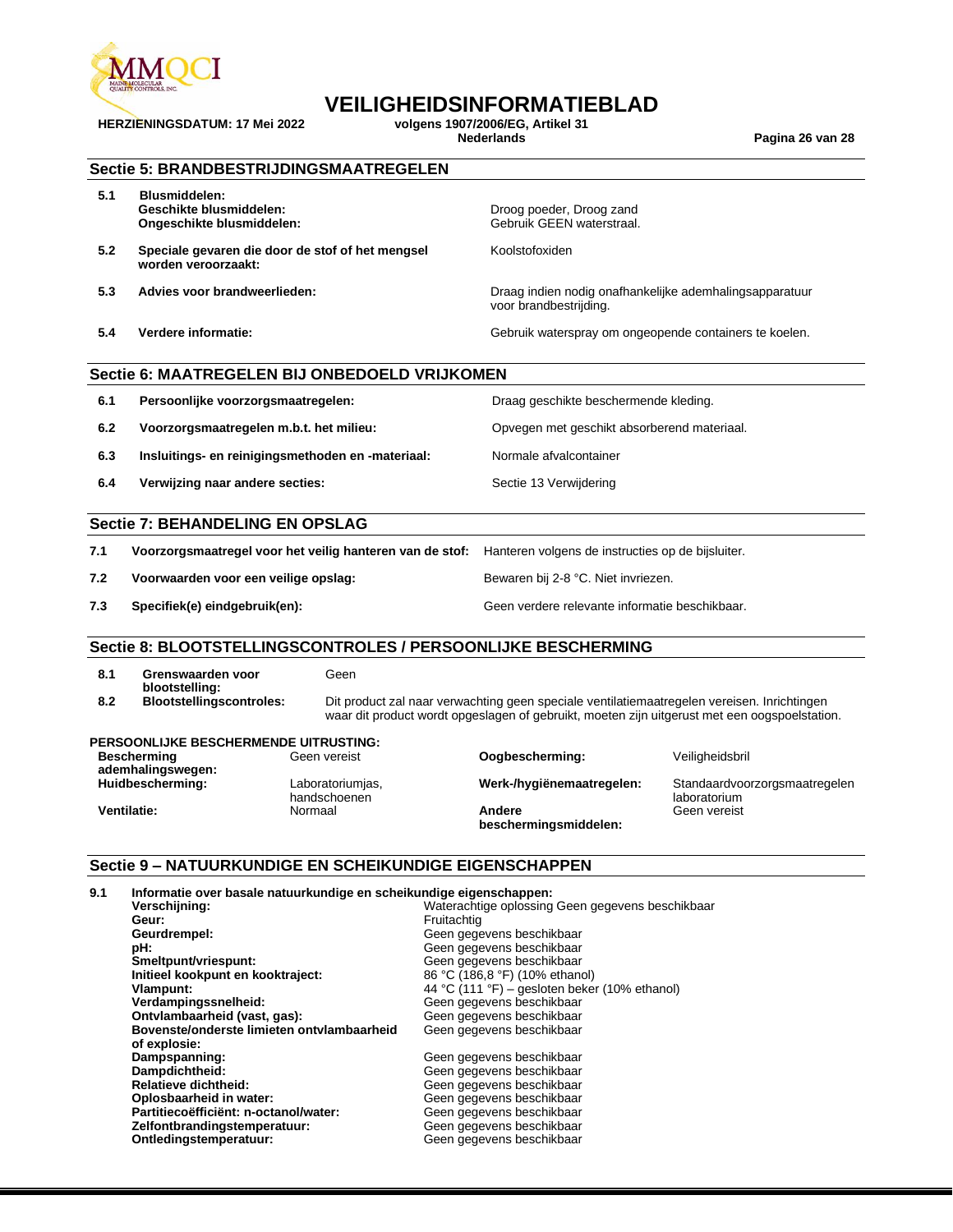

**VEILIGHEIDSINFORMATIEBLAD**

**HERZIENINGSDATUM: 17 Mei 2022 volgens 1907/2006/EG, Artikel 31**

**Nederlands Pagina 27 van 28**

**Viscositeit:**<br> **Explosieve eigenschappen:**<br>
Geen gegevens beschikbaar<br>
Geen gegevens beschikbaar Explosieve eigenschappen:

**Oxidatie-eigenschappen:** Geen gegevens beschikbaar<br> **Overige informatie:** Geen gegevens beschikbaar **9.2 Overige informatie:**  $\qquad \qquad$  **Geen gegevens beschikbaar** 

|                   | Sectie 10 - STABILITEIT EN REACTIVITEIT                                                |                                                      |  |  |  |
|-------------------|----------------------------------------------------------------------------------------|------------------------------------------------------|--|--|--|
| 10.1              | <b>Reactiviteit:</b>                                                                   | Geen verdere relevante informatie beschikbaar.       |  |  |  |
| 10.2              | <b>Chemische stabiliteit Thermische</b><br>ontleding / te vermijden<br>omstandigheden: | Geen ontleding bij gebruik volgens de specificaties. |  |  |  |
| 10.3<br>reacties: | Mogelijkheid van gevaarlijke                                                           | Geen gevaarlijke reacties bekend.                    |  |  |  |
| 10.4              | Te vermijden omstandigheden:                                                           | Geen verdere relevante informatie beschikbaar.       |  |  |  |
| 10.5              | Onverdraagzame stoffen:                                                                | Geen verdere relevante informatie beschikbaar.       |  |  |  |
| 10.6              | Gevaarlijke ontledingsproducten:                                                       | Geen gevaarlijke ontledingsproducten bekend.         |  |  |  |

#### **Sectie 11 – TOXICOLOGISCHE INFORMATIE**

| 11.1 | Informatie over toxicologische effecten:<br>Acute toxiciteit:                                                                                    | Gebaseerd op beschikbare gegevens wordt niet voldaan aan de classificatiecriteria.                                                                                                                                                                             |
|------|--------------------------------------------------------------------------------------------------------------------------------------------------|----------------------------------------------------------------------------------------------------------------------------------------------------------------------------------------------------------------------------------------------------------------|
| 11.2 | <b>Primair irriterend effect:</b><br>Huidcorrosie/-irritatie:<br>Ernstig oogletsel/-irritatie:<br>Prikkeling van de ademhalingswegen of<br>huid: | Gebaseerd op beschikbare gegevens wordt niet voldaan aan de classificatiecriteria.<br>Gebaseerd op beschikbare gegevens wordt niet voldaan aan de classificatiecriteria.<br>Gebaseerd op beschikbare gegevens wordt niet voldaan aan de classificatiecriteria. |
|      | OMD affected (constantantial) accessibility of altializiation and constantantially                                                               |                                                                                                                                                                                                                                                                |

**11.3 CMR-effecten (carcinogeniteit, mutageniteit en giftigheid voor de voortplanting):** Mutageniciteit in geslachtscellen: Gebaseerd op beschikbare gegevens wordt niet voldaan aan de classificatiecriteria. Mutageniciteit in geslachtscellen:<br>Carcinogeniciteit: Gebaseerd op beschikbare gegevens wordt niet voldaan aan de classificatiecriteria.<br>Reproductieve toxiciteit: Gebaseerd op beschikbare gegevens wordt niet voldaan aan de Reproductieve toxiciteit: Gebaseerd op beschikbare gegevens wordt niet voldaan aan de classificatiecriteria.<br>STOT-eenmalige blootstelling: Gebaseerd op beschikbare gegevens wordt niet voldaan aan de classificatiecriteria. STOT-eenmalige blootstelling: Gebaseerd op beschikbare gegevens wordt niet voldaan aan de classificatiecriteria.<br>STOT-herhaaldelijke blootstelling: Gebaseerd op beschikbare gegevens wordt niet voldaan aan de classificatiec STOT-herhaaldelijke blootstelling: Gebaseerd op beschikbare gegevens wordt niet voldaan aan de classificatiecriteria.<br>Gevaar bij inademing: Gebaseerd op beschikbare gegevens wordt niet voldaan aan de classificatiecriteria. Gebaseerd op beschikbare gegevens wordt niet voldaan aan de classificatiecriteria.

|      | <b>Sectie 12 - ECOLOGISCHE INFORMATIE</b>           |                                                                                                                                                                       |  |  |
|------|-----------------------------------------------------|-----------------------------------------------------------------------------------------------------------------------------------------------------------------------|--|--|
| 12.1 | <b>Toxiciteit:</b><br><b>Aquatische toxiciteit:</b> | Wordt beschouwd als een stof met een lage toxiciteit voor in het water levende<br>organismen.                                                                         |  |  |
| 12.2 | Persistentie en afbreekbaarheid:                    | Snel biologisch afbreekbaar.                                                                                                                                          |  |  |
| 12.3 | <b>Bioaccumulatief potentieel:</b>                  | Laag bioaccumulatief potentieel.                                                                                                                                      |  |  |
| 12.4 | Mobiliteit in de bodem:                             | In water oplosbaar, valt uiteen naar waterachtige fase. Verloren binnen korte tijd door<br>verdamping en oplossing. Wordt slecht geabsorbeerd in bodem en sedimenten. |  |  |
|      | 125 Decultator van DDT en zDzD begerdelings         |                                                                                                                                                                       |  |  |

- **12.5 Resultaten van PBT- en zPzB-beoordeling: PBT:** Niet van toepassing.<br>**zPzB:** Niet van toepassing. Niet van toepassing.
- **12.6 Andere bijwerkingen:** Geen verdere relevante informatie beschikbaar.

#### **Sectie 13: AANDACHTPUNTEN BIJ VERWIJDERING**

| 13.1 | Afvalverwerkingsmethoden:                                                  | Gooi ongebruikt product, gemorste stof en afval in de normale afvalcontainer.                                      |
|------|----------------------------------------------------------------------------|--------------------------------------------------------------------------------------------------------------------|
| 13.2 | Ongereinigde verpakkingen:<br>Aanbeveling:<br>Aanbevolen reinigingsmiddel: | Moet worden verwijderd met inachtneming van geldende voorschriften.<br>Water, indien nodig met reinigingsmiddelen. |